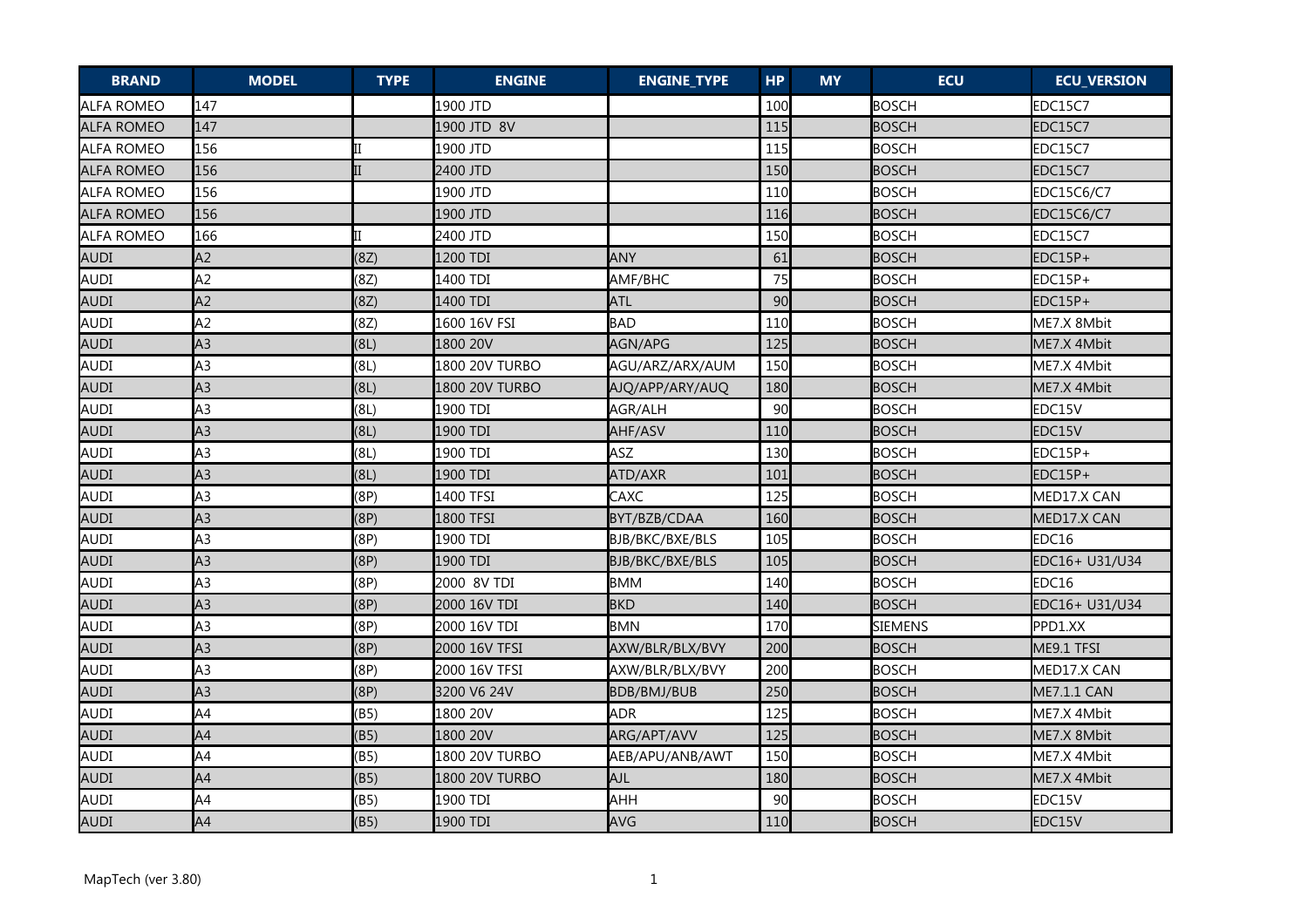| <b>BRAND</b> | <b>MODEL</b>   | <b>TYPE</b> | <b>ENGINE</b>  | <b>ENGINE_TYPE</b> | <b>HP</b> | <b>MY</b> | <b>ECU</b>     | <b>ECU_VERSION</b> |
|--------------|----------------|-------------|----------------|--------------------|-----------|-----------|----------------|--------------------|
| AUDI         | A4             | (B5)        | 2400 V6        | APZ/AMM            | 163       |           | <b>BOSCH</b>   | ME7.X 4Mbit        |
| <b>AUDI</b>  | A4             | (B5)        | 2800 VR6       | ACK/APR/AMX/ALG    | 193       |           | <b>BOSCH</b>   | ME7.X 4Mbit        |
| AUDI         | A4             | (B6)        | 1800 20V TURBO | <b>AVJ</b>         | 150       |           | <b>BOSCH</b>   | ME7.X 8Mbit        |
| <b>AUDI</b>  | A4             | (B6)        | 1800 20V TURBO | <b>BEX</b>         | 190       |           | <b>BOSCH</b>   | ME7.X 8Mbit        |
| AUDI         | A4             | (B6)        | 1800 20V TURBO | <b>BFB</b>         | 163       |           | <b>BOSCH</b>   | ME7.X 8Mbit        |
| <b>AUDI</b>  | A4             | (B6)        | 1900 TDI       | <b>AVB</b>         | 101       |           | <b>BOSCH</b>   | EDC15P+            |
| AUDI         | A4             | (B6)        | 1900 TDI       | AWX/AVF            | 130       |           | BOSCH          | EDC15P+            |
| <b>AUDI</b>  | A4             | (B6)        | 1900 TDI       | <b>BKE</b>         | 115       |           | <b>BOSCH</b>   | EDC15P+            |
| AUDI         | A4             | (B6)        | 2000 8V        | ALT                | 130       |           | <b>BOSCH</b>   | ME7.X 8Mbit        |
| <b>AUDI</b>  | A4             | (B6)        | 2500 V6 TDI    | AKE/BDH/BAU        | 180       |           | <b>BOSCH</b>   | EDC15VM+ V6 8Mbit  |
| AUDI         | A4             | (B6)        | 2500 V6 TDI    | <b>AYM</b>         | 155       |           | <b>BOSCH</b>   | $EDC15VM + V6$     |
| <b>AUDI</b>  | A4             | (B6)        | 2500 V6 TDI    | BCZ/BDG            | 163       |           | <b>BOSCH</b>   | $EDC15VM + V6$     |
| AUDI         | A4             | (B6)        | 2500 V6 TDI    | <b>BFC</b>         | 163       |           | <b>BOSCH</b>   | EDC15VM+ V6 8Mbit  |
| <b>AUDI</b>  | A4             | (B7)        | 1800 20V TURBO | <b>BFB</b>         | 163       |           | <b>BOSCH</b>   | ME7.X 8Mbit        |
| AUDI         | A4             | (B7)        | 1900 8V TDI    | <b>BKE/BRB</b>     | 115       |           | <b>BOSCH</b>   | EDC16+ U31/U34     |
| <b>AUDI</b>  | A4             | (B7)        | 2000 8V        | <b>ALT</b>         | 130       |           | <b>BOSCH</b>   | ME7.X 8Mbit        |
| AUDI         | A4             | (B7)        | 2000 8V TDI    | <b>BPW</b>         | 140       |           | <b>BOSCH</b>   | EDC16+ U31/U34     |
| AUDI         | A4             | (B7)        | 2000 16V TDI   | <b>BLB/BRE</b>     | 140       |           | <b>BOSCH</b>   | EDC16+ U31/U34     |
| AUDI         | A4             | (B7)        | 2000 16V TDI   | <b>BRD</b>         | 170       |           | <b>SIEMENS</b> | PPD1.XX            |
| AUDI         | A4             | (B7)        | 2000 16V TFSI  | <b>BGB/BWE</b>     | 200       |           | <b>BOSCH</b>   | ME9.1 TFSI         |
| AUDI         | A4             | (B7)        | 2000 16V TFSI  | <b>BPJ</b>         | 170       |           | <b>BOSCH</b>   | ME9.1 TFSI         |
| <b>AUDI</b>  | A4             | (B7)        | 2000 16V TFSI  | <b>BUL</b>         | 220       |           | <b>BOSCH</b>   | ME9.1 TFSI         |
| AUDI         | A4             | (B7)        | 2700 V6 TDI    | <b>BPP</b>         | 180       |           | <b>BOSCH</b>   | EDC16+ CP34        |
| AUDI         | A4             | (B7)        | 3000 V6 TDI    | <b>ASB</b>         | 233       |           | <b>BOSCH</b>   | EDC16+ CP34        |
| AUDI         | A4             | (B7)        | 3000 V6 TDI    | <b>BKN</b>         | 204       |           | BOSCH          | EDC16+ CP34        |
| AUDI         | A4             | (B8)        | 1800 TFSI      | CABA/CDHA          | 120       |           | <b>BOSCH</b>   | MED17.X CAN        |
| AUDI         | A4             | (B8)        | 1800 TFSI      | CABB/CDHB          | 160       |           | <b>BOSCH</b>   | MED17.X CAN        |
| AUDI         | A4             | (B8)        | 2000 TFSI      | CDNB               | 120       |           | <b>BOSCH</b>   | MED17.X CAN        |
| AUDI         | A4             | (B8)        | 2000 TFSI      | CDNC               | 160       |           | <b>BOSCH</b>   | MED17.X CAN        |
| <b>AUDI</b>  | A <sub>5</sub> |             | 1800 TFSI      |                    | 160       |           | <b>BOSCH</b>   | MED17.X CAN        |
| AUDI         | A <sub>5</sub> |             | 1800 TFSI      |                    | 170       |           | <b>BOSCH</b>   | MED17.X CAN        |
| <b>AUDI</b>  | A <sub>5</sub> |             | 2000 TFSI      |                    | 180       |           | <b>BOSCH</b>   | MED17.X CAN        |
| AUDI         | A <sub>5</sub> |             | 2000 TFSI      |                    | 211       |           | <b>BOSCH</b>   | MED17.X CAN        |
| AUDI         | A <sub>6</sub> | (C5)        | 1800 20V       | AJP/AQE/ARH        | 125       |           | <b>BOSCH</b>   | ME7.X 4Mbit        |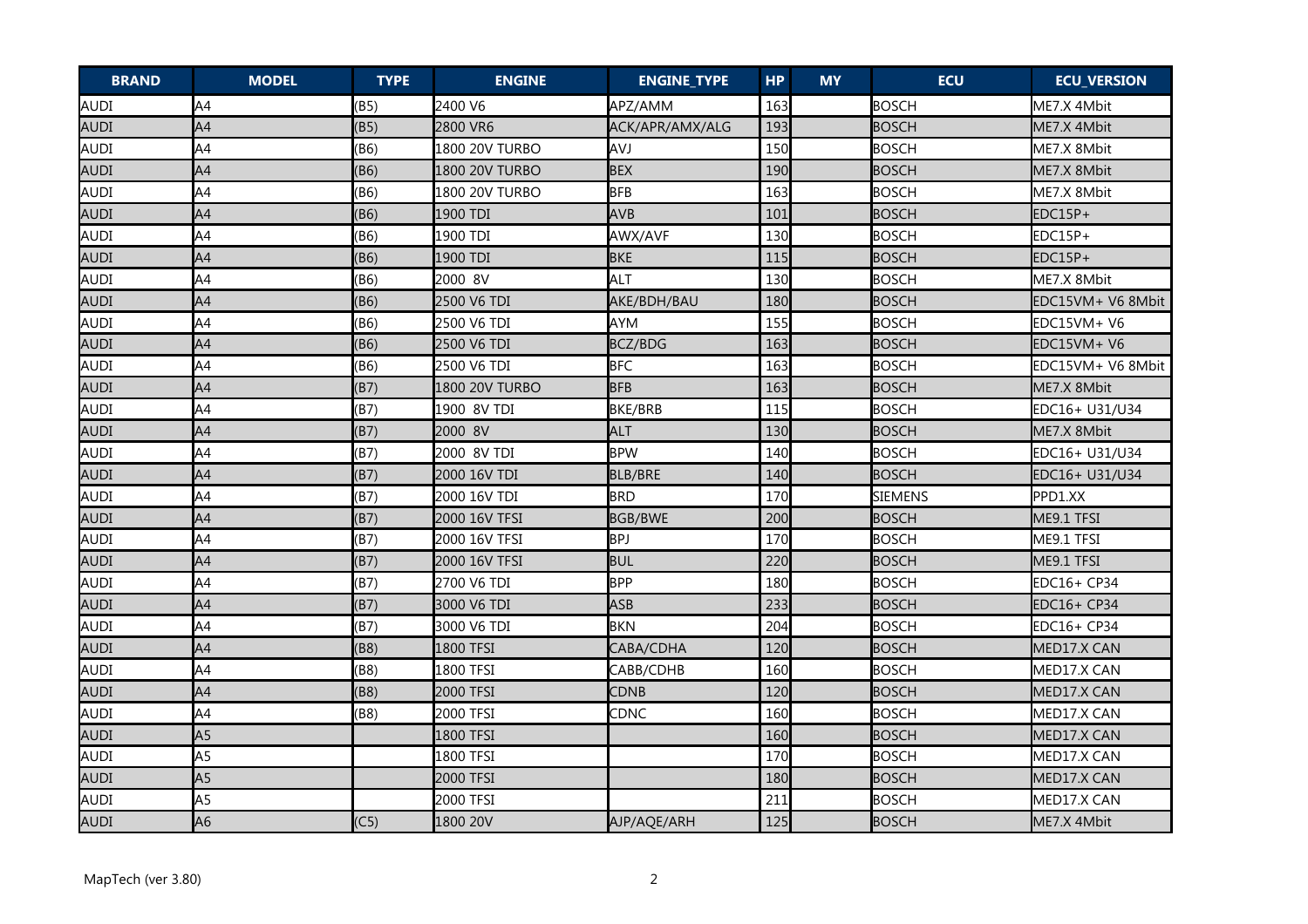| <b>BRAND</b> | <b>MODEL</b>   | <b>TYPE</b> | <b>ENGINE</b>   | <b>ENGINE_TYPE</b> | <b>HP</b> | <b>MY</b> | <b>ECU</b>   | <b>ECU_VERSION</b> |
|--------------|----------------|-------------|-----------------|--------------------|-----------|-----------|--------------|--------------------|
| AUDI         | A <sub>6</sub> | (C5)        | 1800 20V TURBO  | AEB/APU/ANB/AWT    | 150       |           | <b>BOSCH</b> | ME7.X 4Mbit        |
| <b>AUDI</b>  | A <sub>6</sub> | (C5)        | 1800 20V TURBO  | AJL                | 180       |           | <b>BOSCH</b> | ME7.X 8Mbit        |
| AUDI         | A <sub>6</sub> | (C5)        | 1800 20V TURBO  | AWT                | 150       |           | <b>BOSCH</b> | ME7.X 8Mbit        |
| AUDI         | A6             | (C5)        | 1900 TDI        | AFN/AVG            | 110       |           | <b>BOSCH</b> | EDC15V             |
| AUDI         | A <sub>6</sub> | (C5)        | 1900 TDI        | <b>AJM</b>         | 115       |           | <b>BOSCH</b> | EDC15P+            |
| AUDI         | A <sub>6</sub> | (C5)        | 1900 TDI        | <b>AWX/AVF</b>     | 130       |           | <b>BOSCH</b> | $EDC15P+$          |
| AUDI         | A <sub>6</sub> | (C5)        | 2000 20V        | <b>ALT</b>         | 130       |           | <b>BOSCH</b> | ME7.X 8Mbit        |
| AUDI         | A6             | (C5)        | 2400 V6         | <b>ASM</b>         | 136       |           | <b>BOSCH</b> | ME7.X 4Mbit        |
| AUDI         | A <sub>6</sub> | (C5)        | 2500 V6 TDI     | AKE/BDH/BAU        | 180       |           | <b>BOSCH</b> | EDC15VM+ V6        |
| AUDI         | A6             | (C5)        | 2500 V6 TDI     | <b>AYM</b>         | 155       |           | <b>BOSCH</b> | EDC15VM+ V6        |
| <b>AUDI</b>  | A <sub>6</sub> | (C5)        | 2500 V6 TDI     | <b>BDG</b>         | 180       |           | <b>BOSCH</b> | EDC15VM+ V6 8Mbit  |
| AUDI         | A6             | (C5)        | 2500 V6 TDI     | BFC/BCZ            | 163       |           | <b>BOSCH</b> | EDC15VM+ V6 8Mbit  |
| <b>AUDI</b>  | A <sub>6</sub> | (C5)        | 2700 V6 BITURBO | ARE                | 250       |           | <b>BOSCH</b> | ME7.X 4Mbit        |
| AUDI         | A <sub>6</sub> | (C5)        | 4200 V8 40V     | <b>ARS</b>         | 300       |           | <b>BOSCH</b> | ME7.X 4Mbit        |
| AUDI         | A <sub>6</sub> | (C6)        | 1900 8V TDI     | <b>BKE/BRB</b>     | 115       |           | <b>BOSCH</b> | EDC16+ U31/U34     |
| AUDI         | A <sub>6</sub> | (C6)        | 2000 16V TDI    | <b>BLB/BRE</b>     | 140       |           | <b>BOSCH</b> | EDC16+ U31/U34     |
| <b>AUDI</b>  | A <sub>6</sub> | (C6)        | 2000 16V TFSI   | <b>BPJ</b>         | 170       |           | <b>BOSCH</b> | ME9.1 TFSI         |
| <b>AUDI</b>  | A <sub>6</sub> | (C6)        | 2700 V6 TDI     | <b>BPP</b>         | 180       |           | <b>BOSCH</b> | EDC16+ CP34        |
| AUDI         | A <sub>6</sub> | (C6)        | 3000 V6 TDI     | ASB                | 233       |           | <b>BOSCH</b> | EDC16+ CP34        |
| <b>AUDI</b>  | A <sub>6</sub> | (C6)        | 3000 V6 TDI     | <b>BMK</b>         | 225       |           | <b>BOSCH</b> | <b>EDC16+ CP34</b> |
| AUDI         | A6 ALLROAD     | (C5)        | 2500 V6 TDI     |                    | 163       |           | <b>BOSCH</b> | EDC15VM+ V6 8Mbit  |
| <b>AUDI</b>  | A6 ALLROAD     | (C5)        | 2500 V6 TDI     |                    | 180       |           | <b>BOSCH</b> | EDC15VM+ V6        |
| AUDI         | A6 ALLROAD     | (C5)        | 2700 BITURBO    |                    | 250       |           | <b>BOSCH</b> | ME7.X 8Mbit        |
| AUDI         | A6 ALLROAD     | (C6)        | 2700 V6 TDI     |                    | 180       |           | <b>BOSCH</b> | EDC16+ CP34        |
| AUDI         | A6 ALLROAD     | (C6)        | 3000 V6 TDI     |                    | 233       |           | <b>BOSCH</b> | EDC16+ CP34        |
| <b>AUDI</b>  | A <sub>8</sub> | (D2)        | 2500 V6 TDI     |                    | 180       |           | <b>BOSCH</b> | EDC15VM+ V6        |
| AUDI         | A <sub>8</sub> | (D2)        | 3700 V8 40V     |                    | 260       |           | <b>BOSCH</b> | ME7.X 4Mbit        |
| <b>AUDI</b>  | A <sub>8</sub> | (D2)        | 4200 V8 40V     |                    | 238       |           | <b>BOSCH</b> | ME7.X 4Mbit        |
| <b>AUDI</b>  | A <sub>8</sub> | (D2)        | 6000 W12        |                    | 400       |           | <b>BOSCH</b> | ME7.X 8Mbit        |
| <b>AUDI</b>  | A <sub>8</sub> | (D3)        | 3000 V6 TDI     |                    | 233       |           | <b>BOSCH</b> | EDC16+ CP34        |
| AUDI         | A <sub>8</sub> | (D3)        | 3700 V8 40V     |                    | 280       |           | <b>BOSCH</b> | ME7.1.1 CAN        |
| <b>AUDI</b>  | A <sub>8</sub> | (D3)        | 4200 V8         |                    | 335       |           | <b>BOSCH</b> | <b>ME7.1.1 CAN</b> |
| AUDI         | Q <sub>5</sub> |             | 2000 TFSI       |                    | 180       |           | <b>BOSCH</b> | MED17.X CAN        |
| AUDI         | Q <sub>5</sub> |             | 2000 TFSI       |                    | 211       |           | <b>BOSCH</b> | MED17.X CAN        |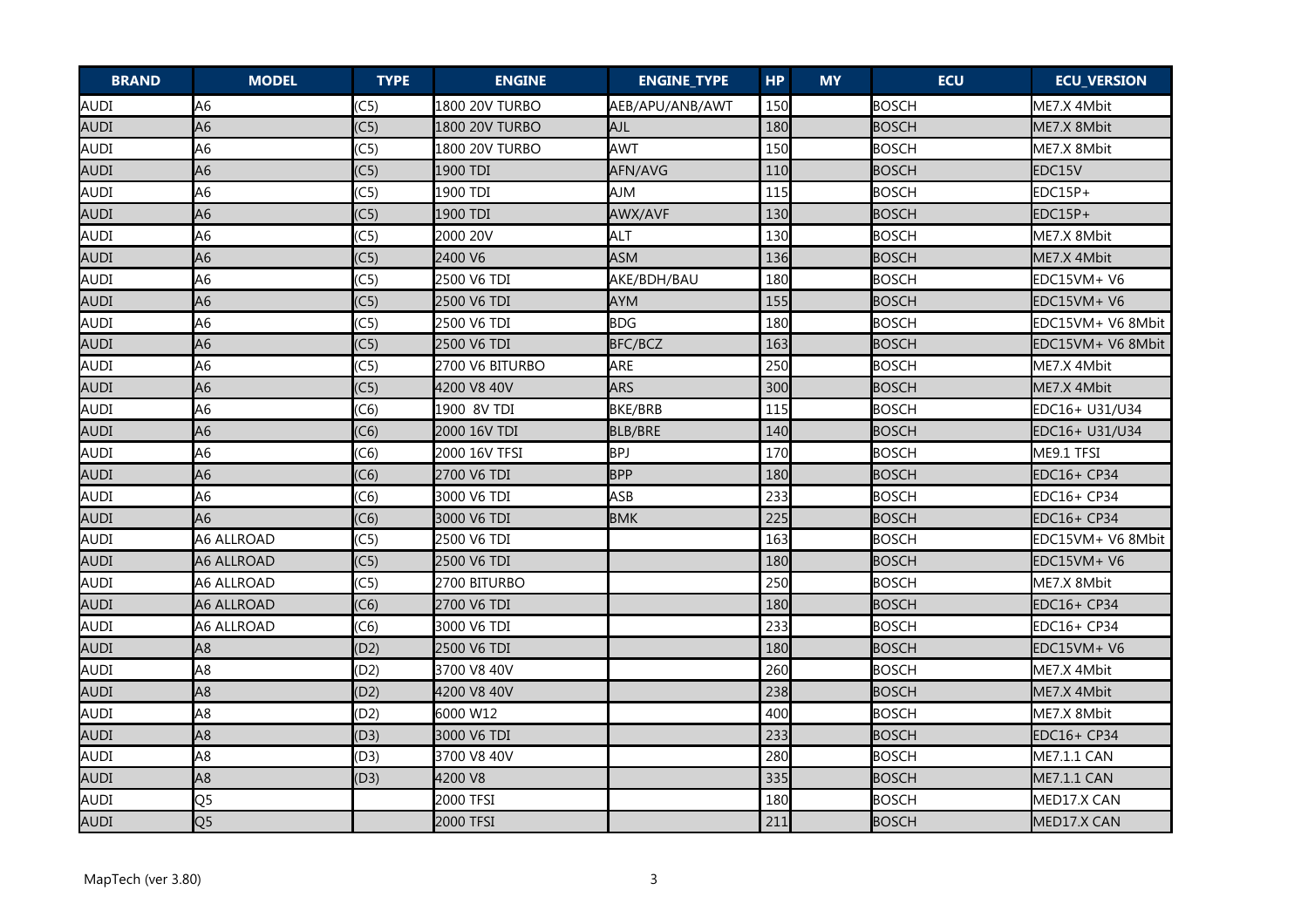| <b>BRAND</b> | <b>MODEL</b>   | <b>TYPE</b> | <b>ENGINE</b>   | <b>ENGINE_TYPE</b> | <b>HP</b> | <b>MY</b> | <b>ECU</b>   | <b>ECU_VERSION</b> |
|--------------|----------------|-------------|-----------------|--------------------|-----------|-----------|--------------|--------------------|
| AUDI         | Q7             | (4L)        | 3000 V6 TDI     |                    | 224       |           | <b>BOSCH</b> | EDC16+ CP34        |
| <b>AUDI</b>  | Q7             | (4L)        | 3000 V6 TDI     |                    | 233       |           | <b>BOSCH</b> | EDC16+ CP34        |
| <b>AUDI</b>  | S <sub>3</sub> | (8L)        | 1800 20V TURBO  |                    | 210       |           | <b>BOSCH</b> | ME7.X 4Mbit        |
| <b>AUDI</b>  | S <sub>3</sub> | (8L)        | 1800 20V TURBO  |                    | 210       |           | <b>BOSCH</b> | ME7.X 8Mbit        |
| <b>AUDI</b>  | S <sub>3</sub> | (8L)        | 1800 20V TURBO  |                    | 225       |           | <b>BOSCH</b> | ME7.X 8Mbit        |
| <b>AUDI</b>  | S <sub>3</sub> | (8P)        | 2000 16V TFSI   |                    | 265       |           | <b>BOSCH</b> | ME9.1 TFSI         |
| AUDI         | S <sub>4</sub> | (B5)        | 2700 V6 BITURBO | AGB                | 265       |           | <b>BOSCH</b> | ME7.X 4Mbit        |
| AUDI         | S <sub>4</sub> | (B7)        | 4200 V8         | <b>BBK</b>         | 344       |           | <b>BOSCH</b> | ME7.1.1 CAN        |
| AUDI         | S <sub>6</sub> | (C5)        | 4200 V8         |                    | 340       |           | <b>BOSCH</b> | ME7.X 4Mbit        |
| <b>AUDI</b>  | ΤT             | (8J)        | 1800 TFSI       |                    | 160       |           | <b>BOSCH</b> | MED17.X CAN        |
| <b>AUDI</b>  | TΤ             | (8J)        | 2000 16V TFSI   |                    | 200       |           | <b>BOSCH</b> | ME9.1 TFSI         |
| <b>AUDI</b>  | TT             | (8J)        | 2000 TFSI       |                    | 272       |           | <b>BOSCH</b> | MED17.X CAN        |
| <b>AUDI</b>  | TT             | (8J)        | 3200 V6         |                    | 250       |           | <b>BOSCH</b> | ME7.1.1 CAN        |
| <b>AUDI</b>  | TΤ             | (8N)        | 1800 20V TURBO  |                    | 150       |           | <b>BOSCH</b> | ME7.X 8Mbit        |
| AUDI         | TT             | (8N)        | 1800 20V TURBO  |                    | 180       |           | <b>BOSCH</b> | ME7.X 4Mbit        |
| <b>AUDI</b>  | TΤ             | (8N)        | 1800 20V TURBO  |                    | 180       |           | <b>BOSCH</b> | ME7.X 8Mbit        |
| <b>AUDI</b>  | ΤT             | (8N)        | 1800 20V TURBO  |                    | 190       |           | <b>BOSCH</b> | ME7.X 8Mbit        |
| <b>AUDI</b>  | TΤ             | (8N)        | 1800 20V TURBO  |                    | 225       |           | <b>BOSCH</b> | ME7.X 4Mbit        |
| AUDI         | ТT             | (8N)        | 1800 20V TURBO  |                    | 225       |           | <b>BOSCH</b> | ME7.X 8Mbit        |
| AUDI         | TΤ             | (8N)        | 1800 20V TURBO  |                    | 240       |           | <b>BOSCH</b> | ME7.X 8Mbit        |
| <b>BMW</b>   | L SERIES       | (E81)       | 118 2000 D      | N47D20             | 143       |           | <b>BOSCH</b> | EDC17 CP02/C06     |
| <b>BMW</b>   | l series       | (E81)       | 120 2000 D      | N47D20             | 177       |           | <b>BOSCH</b> | EDC17 CP02/C06     |
| <b>BMW</b>   | 1 SERIES       | (E81)       | 123 2000 D      | N47D20             | 204       |           | <b>BOSCH</b> | EDC17 CP02/C06     |
| <b>BMW</b>   | 1 SERIES       | (E82)       | 118 2000 D      | N47D20             | 143       |           | <b>BOSCH</b> | EDC17 CP02/C06     |
| <b>BMW</b>   | 1 SERIES       | (E82)       | 120 2000 D      | N47D20             | 177       |           | <b>BOSCH</b> | EDC17 CP02/C06     |
| <b>BMW</b>   | 1 SERIES       | (E82)       | 123 2000 D      | N47D20             | 204       |           | <b>BOSCH</b> | EDC17 CP02/C06     |
| BMW          | 1 SERIES       | (E87)       | 118 2000 D      | M47TU2D20          | 122       |           | <b>BOSCH</b> | EDC16+ C35         |
| <b>BMW</b>   | 1 SERIES       | (E87)       | 118 2000 D      | N47D20             | 143       |           | <b>BOSCH</b> | EDC17 CP02/C06     |
| <b>BMW</b>   | 1 SERIES       | (E87)       | 120 2000 D      | M47TU2D20          | 163       |           | <b>BOSCH</b> | EDC16+ C35         |
| <b>BMW</b>   | 1 SERIES       | (E87)       | 120 2000 D      | N47D20             | 177       |           | <b>BOSCH</b> | EDC17 CP02/C06     |
| <b>BMW</b>   | l series       | (E87)       | 123 2000 D      | N47D20             | 204       |           | <b>BOSCH</b> | EDC17 CP02/C06     |
| <b>BMW</b>   | 1 SERIES       | (E88)       | 118 2000 D      | N47D20             | 143       |           | <b>BOSCH</b> | EDC17 CP02/C06     |
| <b>BMW</b>   | 1 SERIES       | (E88)       | 120 2000 D      | N47D20             | 177       |           | <b>BOSCH</b> | EDC17 CP02/C06     |
| <b>BMW</b>   | 1 SERIES       | (E88)       | 123 2000 D      | N47D20             | 204       |           | <b>BOSCH</b> | EDC17 CP02/C06     |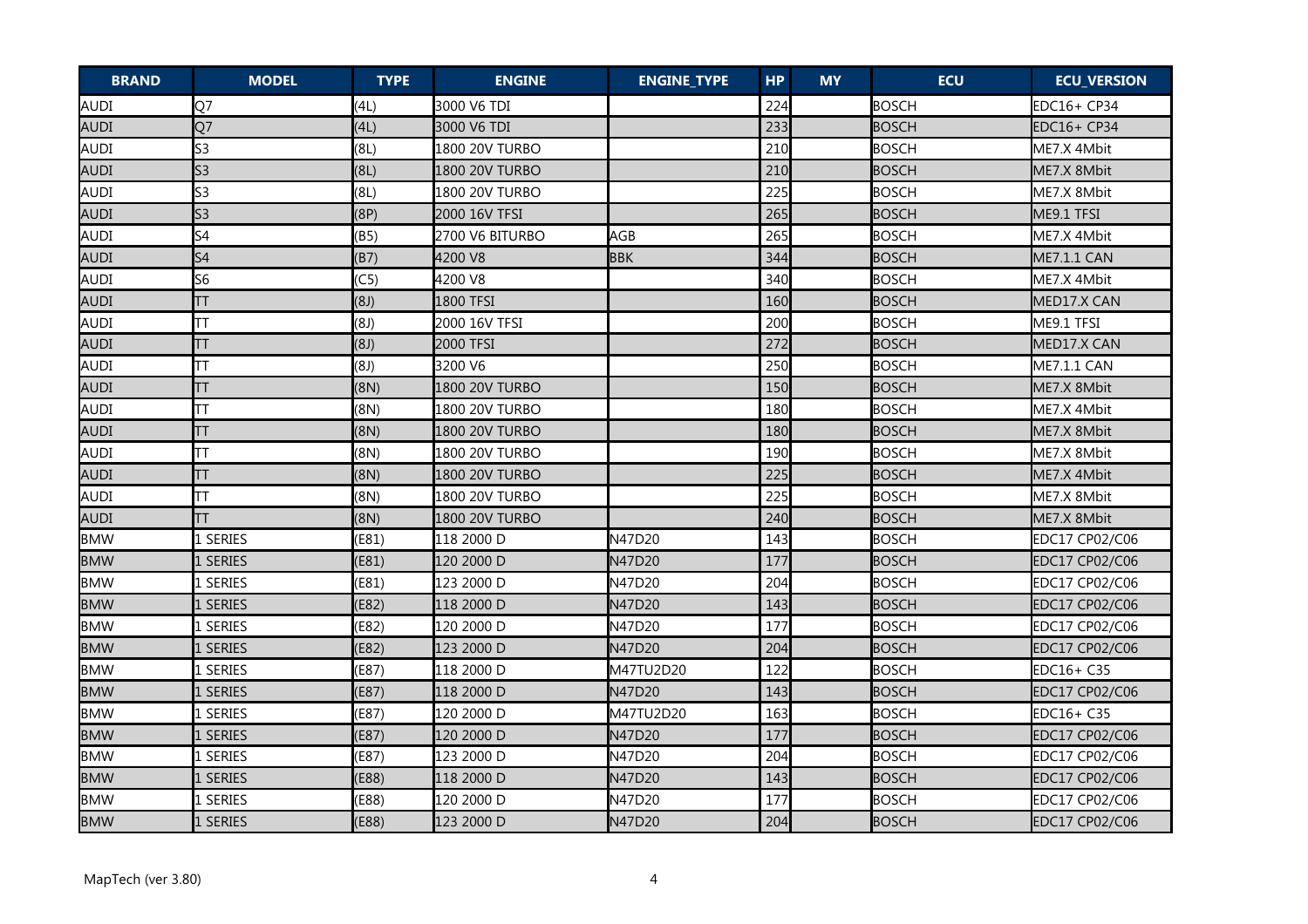| <b>BRAND</b> | <b>MODEL</b> | <b>TYPE</b> | <b>ENGINE</b>  | <b>ENGINE_TYPE</b> | <b>HP</b> | <b>MY</b> | <b>ECU</b>     | <b>ECU_VERSION</b> |
|--------------|--------------|-------------|----------------|--------------------|-----------|-----------|----------------|--------------------|
| <b>BMW</b>   | 3 SERIES     | (E46)       | 318 2000 D     | M47 D20TU          | 115       |           | <b>BOSCH</b>   | <b>EDC16 C31</b>   |
| <b>BMW</b>   | 3 SERIES     | (E46)       | 320 2000 24V   | M52TU B20          | 150       |           | <b>SIEMENS</b> | <b>MS42</b>        |
| <b>BMW</b>   | 3 SERIES     | (E46)       | 320 2000 D     | M47 D20            | 136       |           | <b>BOSCH</b>   | <b>DDE3.0</b>      |
| <b>BMW</b>   | 3 SERIES     | (E46)       | 320 2000 D     | M47 D20TU          | 150       |           | <b>BOSCH</b>   | <b>EDC16 C31</b>   |
| <b>BMW</b>   | 3 SERIES     | (E46)       | 320 2200 24V   | M54 B22            | 170       |           | <b>SIEMENS</b> | MS43               |
| <b>BMW</b>   | 3 SERIES     | (E46)       | 323 2500 24V   | <b>M52TU B25</b>   | 170       |           | <b>SIEMENS</b> | <b>MS42</b>        |
| <b>BMW</b>   | 3 SERIES     | (E46)       | 325 2500 24V   | M54 B25            | 192       |           | <b>SIEMENS</b> | MS43               |
| <b>BMW</b>   | 3 SERIES     | (E46)       | 328ci 2800 24V | M52TU B28          | 193       |           | <b>SIEMENS</b> | <b>MS42</b>        |
| <b>BMW</b>   | 3 SERIES     | (E46)       | 328i 2800 24V  | <b>M52TU B28</b>   | 193       |           | <b>SIEMENS</b> | MS42               |
| <b>BMW</b>   | 3 SERIES     | (E46)       | 330 3000 24V   | M54 B30            | 231       |           | <b>SIEMENS</b> | <b>MS43</b>        |
| <b>BMW</b>   | 3 SERIES     | (E46)       | 330 3000 D     | M57 D30            | 184       |           | <b>BOSCH</b>   | DDE4.0             |
| <b>BMW</b>   | 3 SERIES     | (E46)       | 330 3000 D     | <b>M57 D30TU</b>   | 204       |           | <b>BOSCH</b>   | <b>EDC16 C31</b>   |
| <b>BMW</b>   | 3 SERIES     | (E90)       | 318 2000 D     | M47TU2D20          | 122       |           | <b>BOSCH</b>   | EDC16+ C35         |
| <b>BMW</b>   | 3 SERIES     | (E90)       | 318 2000 D     | N47D20             | 143       |           | <b>BOSCH</b>   | EDC17 CP02/C06     |
| <b>BMW</b>   | 3 SERIES     | (E90)       | 320 2000 D     | M47TUD20           | 150       |           | <b>BOSCH</b>   | EDC16+ C35         |
| <b>BMW</b>   | 3 SERIES     | (E90)       | 320 2000 D     | M47TUD20           | 163       |           | <b>BOSCH</b>   | EDC16+ C35         |
| <b>BMW</b>   | 3 SERIES     | (E90)       | 320 2000 D     | N47D20             | 177       |           | <b>BOSCH</b>   | EDC17 CP02/C06     |
| <b>BMW</b>   | 3 SERIES     | (E90)       | 325 3000 D     | M57D30TU2          | 197       |           | <b>BOSCH</b>   | EDC16+ C35         |
| <b>BMW</b>   | 3 SERIES     | (E90)       | 330 3000 D     | M57D30TU2          | 231       |           | <b>BOSCH</b>   | EDC16+ C35         |
| <b>BMW</b>   | 3 SERIES     | (E90)       | 335 3000 D     | M57D30TU2          | 286       |           | <b>BOSCH</b>   | EDC16+ C35         |
| <b>BMW</b>   | 3 SERIES     | (E91)       | 318 2000 D     | M47TU2D20          | 122       |           | <b>BOSCH</b>   | EDC16+ C35         |
| <b>BMW</b>   | 3 SERIES     | (E91)       | 318 2000 D     | N47D20             | 143       |           | <b>BOSCH</b>   | EDC17 CP02/C06     |
| <b>BMW</b>   | 3 SERIES     | (E91)       | 320 2000 D     | M47TU2D20          | 163       |           | <b>BOSCH</b>   | EDC17 CP02/C06     |
| <b>BMW</b>   | 3 SERIES     | (E91)       | 320 2000 D     | M47TUD20           | 150       |           | <b>BOSCH</b>   | EDC16+ C35         |
| <b>BMW</b>   | 3 SERIES     | (E91)       | 320 2000 D     | N47D20             | 177       |           | <b>BOSCH</b>   | EDC17 CP02/C06     |
| <b>BMW</b>   | 3 SERIES     | (E91)       | 325 3000 D     | M57D30TU2          | 197       |           | <b>BOSCH</b>   | EDC16+ C35         |
| <b>BMW</b>   | 3 SERIES     | (E91)       | 330 3000 D     | M57D30TU2          | 231       |           | <b>BOSCH</b>   | EDC16+ C35         |
| <b>BMW</b>   | 3 SERIES     | (E91)       | 335 3000 D     | M57D30TU2          | 286       |           | <b>BOSCH</b>   | EDC16+ C35         |
| <b>BMW</b>   | 3 SERIES     | (E92)       | 320 2000 D     | N47D20             | 177       |           | <b>BOSCH</b>   | EDC17 CP02/C06     |
| <b>BMW</b>   | 3 SERIES     | (E92)       | 325 3000 D     | M57D30TU2          | 197       |           | <b>BOSCH</b>   | EDC16+ C35         |
| <b>BMW</b>   | 3 SERIES     | (E92)       | 330 3000 D     | M57D30TU2          | 231       |           | <b>BOSCH</b>   | EDC16+ C35         |
| <b>BMW</b>   | 3 SERIES     | (E92)       | 335 3000 D     | M57D30TU2          | 286       |           | <b>BOSCH</b>   | EDC16+ C35         |
| <b>BMW</b>   | 3 SERIES     | (E93)       | 320 2000 D     | N47D20             | 177       |           | <b>BOSCH</b>   | EDC17 CP02/C06     |
| <b>BMW</b>   | 3 SERIES     | (E93)       | 325 3000 D     | M57D30TU2          | 197       |           | <b>BOSCH</b>   | EDC16+ C35         |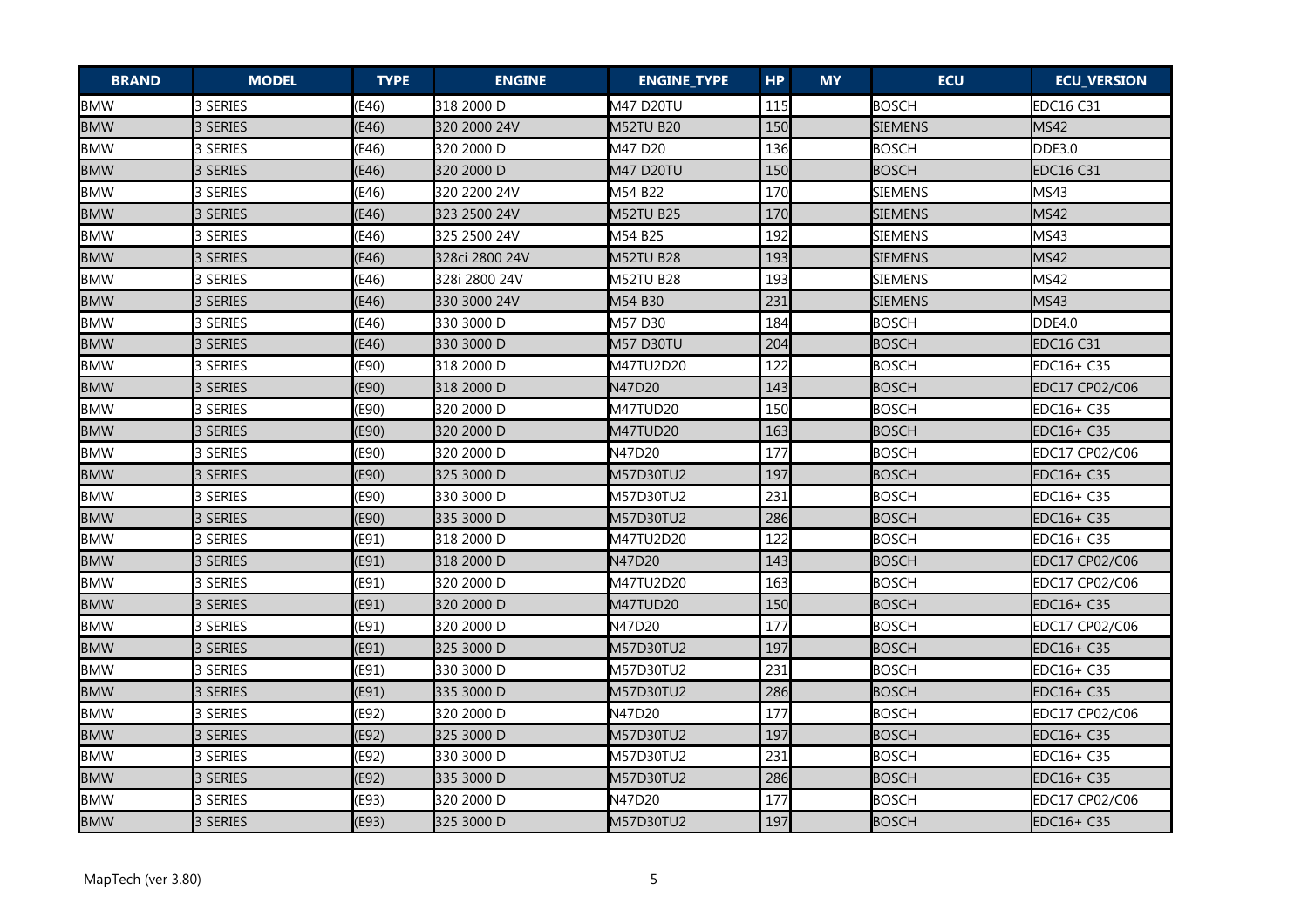| <b>BRAND</b> | <b>MODEL</b>    | <b>TYPE</b> | <b>ENGINE</b>      | <b>ENGINE_TYPE</b> | <b>HP</b> | <b>MY</b> | <b>ECU</b>     | <b>ECU_VERSION</b> |
|--------------|-----------------|-------------|--------------------|--------------------|-----------|-----------|----------------|--------------------|
| <b>BMW</b>   | 3 SERIES        | (E93)       | 330 3000 D         | M57D30TU2          | 231       |           | <b>BOSCH</b>   | EDC16+ C35         |
| <b>BMW</b>   | 5 SERIES        | (E39)       | 520 2000 24V       | M52B20TU           | 150       |           | <b>SIEMENS</b> | <b>MS42</b>        |
| <b>BMW</b>   | 5 SERIES        | (E39)       | 520 2000 24V       | M54B22             | 170       |           | <b>SIEMENS</b> | MS43               |
| <b>BMW</b>   | 5 SERIES        | (E39)       | 523 2500 24V VANOS | M52B25TU           | 170       |           | SIEMENS        | <b>MS42</b>        |
| <b>BMW</b>   | 5 SERIES        | (E39)       | 525 2500           | M54B25             | 192       |           | <b>SIEMENS</b> | MS43               |
| <b>BMW</b>   | 5 SERIES        | (E39)       | 525 2500 D         | M57D25             | 163       |           | <b>BOSCH</b>   | <b>DDE4.0</b>      |
| <b>BMW</b>   | 5 SERIES        | (E39)       | 528 2800 24V       | <b>M52B28TU</b>    | 193       |           | <b>SIEMENS</b> | <b>MS42</b>        |
| <b>BMW</b>   | 5 SERIES        | (E39)       | 530 3000 D         | M57D30             | 184       |           | <b>BOSCH</b>   | <b>DDE4.0</b>      |
| <b>BMW</b>   | 5 SERIES        | (E39)       | 530i 3000          | M54B30             | 225       |           | <b>SIEMENS</b> | MS43               |
| <b>BMW</b>   | 5 SERIES        | (E39)       | 535 3500 V8        | M62B35TU           | 245       |           | <b>SIEMENS</b> | <b>MS43</b>        |
| <b>BMW</b>   | 5 SERIES        | (E60)       | 520 2000 D         | M47D20             | 163       |           | <b>BOSCH</b>   | EDC16+ C35         |
| <b>BMW</b>   | 5 SERIES        | (E60)       | 520 2000 D         | N47D20             | 177       |           | <b>BOSCH</b>   | EDC17 CP02/C06     |
| <b>BMW</b>   | 5 SERIES        | (E60)       | 525 2500 D         | M57D25             | 177       |           | <b>BOSCH</b>   | EDC16 C31          |
| <b>BMW</b>   | 5 SERIES        | (E60)       | 525 3000 D         | <b>M57D30UL</b>    | 197       |           | <b>BOSCH</b>   | EDC16+ C35         |
| <b>BMW</b>   | 5 SERIES        | (E60)       | 530 3000 D         | M57D30             | 218       |           | <b>BOSCH</b>   | <b>EDC16 C31</b>   |
| <b>BMW</b>   | 5 SERIES        | (E60)       | 530 3000 D         | M57D30OL           | 231       |           | <b>BOSCH</b>   | EDC16+ C35         |
| <b>BMW</b>   | 5 SERIES        | (E60)       | 530 3000 D         | M57D30OLTU         | 235       |           | <b>BOSCH</b>   | EDC16+ C35         |
| <b>BMW</b>   | 5 SERIES        | (E60)       | 535 3000 D         | M57D30TOP          | 272       |           | <b>BOSCH</b>   | EDC16+ C35         |
| <b>BMW</b>   | 5 SERIES        | (E60)       | 535 3000 D         | M57D30TOPTU        | 286       |           | <b>BOSCH</b>   | EDC16+ C35         |
| <b>BMW</b>   | 5 SERIES        | (E61)       | 520 2000 D         | M47D20             | 163       |           | <b>BOSCH</b>   | EDC16+ C35         |
| <b>BMW</b>   | 5 SERIES        | (E61)       | 520 2000 D         | N47D20             | 177       |           | <b>BOSCH</b>   | EDC17 CP02/C06     |
| <b>BMW</b>   | 5 SERIES        | (E61)       | 525 2500 D         | M57D25             | 177       |           | <b>BOSCH</b>   | <b>EDC16 C31</b>   |
| <b>BMW</b>   | 5 SERIES        | (E61)       | 525 3000 D         | M57D30UL           | 197       |           | <b>BOSCH</b>   | EDC16+ C35         |
| <b>BMW</b>   | 5 SERIES        | (E61)       | 530 3000 D         | M57D30             | 218       |           | <b>BOSCH</b>   | <b>EDC16 C31</b>   |
| <b>BMW</b>   | 5 SERIES        | (E61)       | 530 3000 D         | M57D30OL           | 231       |           | <b>BOSCH</b>   | EDC16+ C35         |
| <b>BMW</b>   | 5 SERIES        | (E61)       | 530 3000 D         | M57D30OLTU         | 235       |           | <b>BOSCH</b>   | EDC16+ C35         |
| <b>BMW</b>   | 5 SERIES        | (E61)       | 535 3000 D         | M57D30TOP          | 272       |           | <b>BOSCH</b>   | EDC16+ C35         |
| <b>BMW</b>   | 5 SERIES        | (E61)       | 535 3000 D         | M57D30TOPTU        | 286       |           | <b>BOSCH</b>   | EDC16+ C35         |
| <b>BMW</b>   | <b>6 SERIES</b> | (E63)       | 635 3000 D         | M57D35TU           | 286       |           | <b>BOSCH</b>   | EDC16+ C35         |
| <b>BMW</b>   | <b>6 SERIES</b> | (E64)       | 635 3000 D         | <b>M57D35TU</b>    | 286       |           | <b>BOSCH</b>   | EDC16+ C35         |
| <b>BMW</b>   | 7 SERIES        | (E38)       | 728 2800 24V       |                    | 193       |           | <b>SIEMENS</b> | <b>MS42</b>        |
| <b>BMW</b>   | 7 SERIES        | (E38)       | 730 3000 D         |                    | 193       |           | <b>BOSCH</b>   | DDE4.0             |
| <b>BMW</b>   | 7 SERIES        | (E65)       | 730 3000 D         | M57TU2D30          | 231       |           | <b>BOSCH</b>   | EDC16+ C35         |
| <b>BMW</b>   | 7 SERIES        | (E65)       | 730 3000 D         | M57TUD30           | 218       |           | <b>BOSCH</b>   | <b>EDC16 C31</b>   |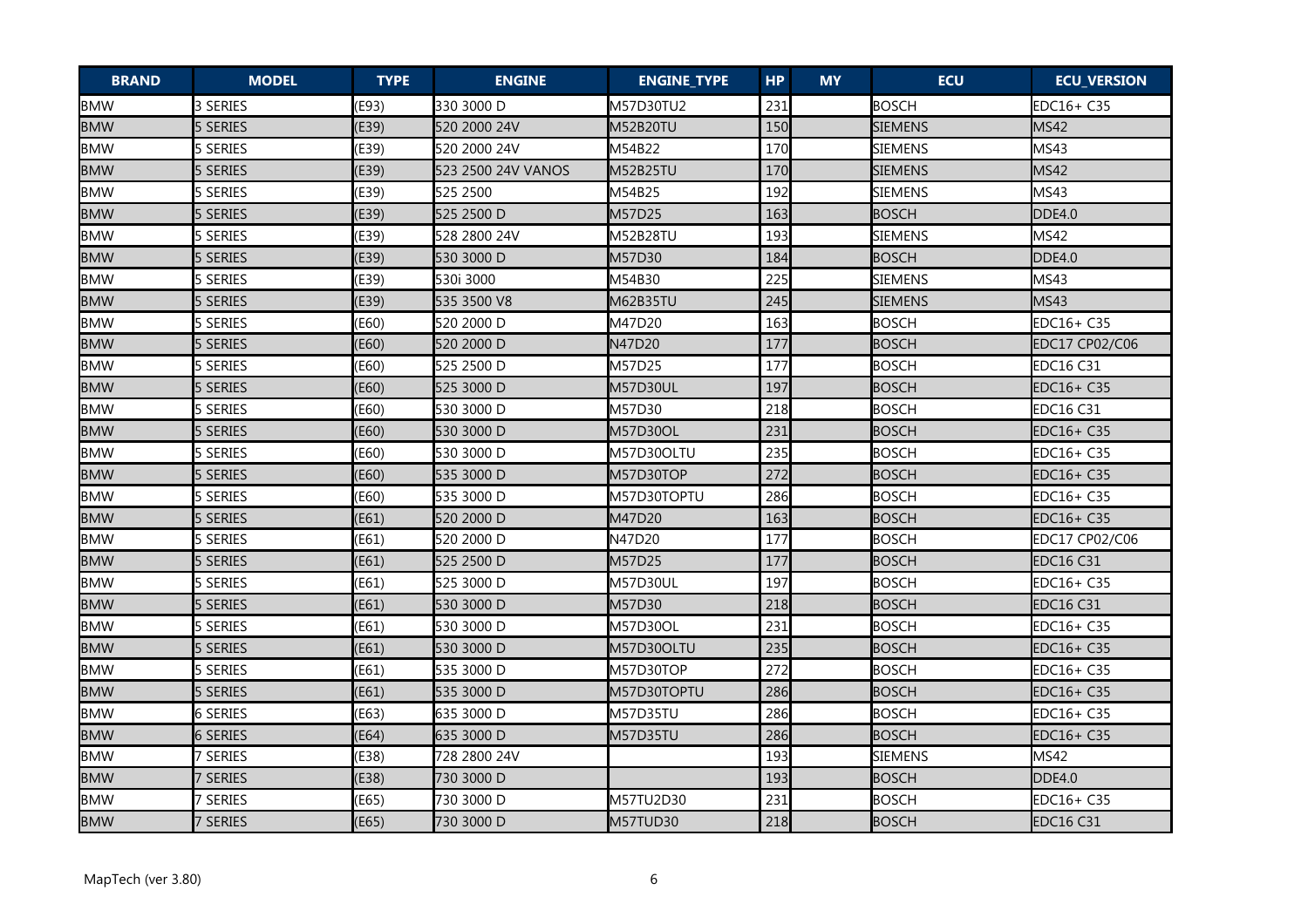| <b>BRAND</b>     | <b>MODEL</b>    | <b>TYPE</b> | <b>ENGINE</b>    | <b>ENGINE_TYPE</b> | <b>HP</b> | <b>MY</b>               | <b>ECU</b>     | <b>ECU_VERSION</b> |
|------------------|-----------------|-------------|------------------|--------------------|-----------|-------------------------|----------------|--------------------|
| <b>BMW</b>       | 7 SERIES        | (E65)       | 740 4000 D       | M67D39             | 258       |                         | <b>BOSCH</b>   | <b>EDC16 C31</b>   |
| <b>BMW</b>       | 7 SERIES        | (E66)       | 730 3000 D       | M57TU2D30          | 231       |                         | <b>BOSCH</b>   | EDC16+ C35         |
| <b>BMW</b>       | 7 SERIES        | (E66)       | 730 3000 D       | M57TUD30           | 218       |                         | <b>BOSCH</b>   | <b>EDC16 C31</b>   |
| <b>BMW</b>       | 7 SERIES        | (E66)       | 740 4000 D       | M67D39             | 258       |                         | <b>BOSCH</b>   | <b>EDC16 C31</b>   |
| <b>BMW</b>       | X SERIES        | (E53)       | X5 3000 24V      |                    | 231       |                         | <b>SIEMENS</b> | MS43               |
| <b>BMW</b>       | X SERIES        | (E53)       | X5 3000 D 24V    |                    | 184       |                         | <b>BOSCH</b>   | <b>DDE4.0</b>      |
| <b>BMW</b>       | X SERIES        | (E53)       | X5 3000 D 24V    |                    | 218       |                         | <b>BOSCH</b>   | <b>EDC16 C31</b>   |
| <b>BMW</b>       | X SERIES        | (E53)       | X5 3000 XD 24V   |                    | 218       |                         | <b>BOSCH</b>   | EDC16+ C35         |
| <b>BMW</b>       | X SERIES        | (E70)       | X5 xD 30d 3000 D |                    | 235       |                         | <b>BOSCH</b>   | EDC16+ C35         |
| <b>BMW</b>       | X SERIES        | (E70)       | X5 xD 35d 3000 D | <b>M57D35TU</b>    | 286       |                         | <b>BOSCH</b>   | EDC16+ C35         |
| <b>BMW</b>       | X SERIES        | (E71)       | X6 xD 30d 3000 D |                    | 235       |                         | <b>BOSCH</b>   | EDC16+ C35         |
| <b>BMW</b>       | X SERIES        | (E71)       | X6 xD 35d 3000 D |                    | 286       |                         | <b>BOSCH</b>   | EDC16+ C35         |
| <b>BMW</b>       | X SERIES        | (E83)       | X3 2000 D        |                    | 150       |                         | <b>BOSCH</b>   | <b>EDC16 C31</b>   |
| <b>BMW</b>       | X SERIES        | (E83)       | X3 2000 D        |                    | 177       |                         | <b>BOSCH</b>   | EDC17 CP02/C06     |
| <b>BMW</b>       | X SERIES        | (E83)       | X3 2000 XD       |                    | 150       |                         | <b>BOSCH</b>   | EDC16+ C35         |
| <b>BMW</b>       | X SERIES        | (E83)       | X3 3000 D 24V    |                    | 204       |                         | <b>BOSCH</b>   | <b>EDC16 C31</b>   |
| <b>BMW</b>       | X SERIES        | (E83)       | X3 3000 D 24V    |                    | 218       |                         | <b>BOSCH</b>   | EDC16+ C35         |
| <b>BMW</b>       | X SERIES        | (E83)       | X3 3000 SD 24V   |                    | 286       |                         | <b>BOSCH</b>   | EDC16+ C35         |
| <b>BMW</b>       | <b>Z SERIES</b> | (E36)       | Z3 2000 24V      |                    | 150       |                         | <b>SIEMENS</b> | MS42               |
| <b>BMW</b>       | <b>Z SERIES</b> | (E36)       | Z3 2200 24V      |                    | 170       |                         | <b>SIEMENS</b> | <b>MS43</b>        |
| <b>BMW</b>       | Z SERIES        | (E36)       | Z3 2500 24V      | <b>M52TU B25</b>   |           | 168 1999-2000           | <b>SIEMENS</b> | <b>MS42</b>        |
| <b>BMW</b>       | Z SERIES        | (E36)       | Z3 2800 24V      | M52TU B28          |           | 192 1999 - 2000 SIEMENS |                | <b>MS42</b>        |
| <b>BMW</b>       | <b>Z SERIES</b> | (E36)       | Z3 2800 24V      |                    | 193       |                         | <b>SIEMENS</b> | <b>MS42</b>        |
| <b>BMW</b>       | <b>Z SERIES</b> | (E36)       | Z4 3000 24V      | M54B30             |           | 225 2001 - 2002         | <b>SIEMENS</b> | <b>MS43</b>        |
| <b>CHEVROLET</b> | <b>ASTRA</b>    | (G)         | 1200 16V         | Z12XE              | 75        |                         | <b>BOSCH</b>   | ME1.5.5            |
| <b>CHEVROLET</b> | <b>ASTRA</b>    | (G)         | 2000 16V TURBO   | Z20LET             | 190       |                         | <b>BOSCH</b>   | ME1.5.5            |
| <b>CHEVROLET</b> | <b>ASTRA</b>    | (H)         | 1900 CDTI        | Z19DTH             | 150       |                         | <b>BOSCH</b>   | EDC16+ C39         |
| <b>CHEVROLET</b> | <b>ASTRA</b>    | (H)         | 1900 CDTI        | Z19DTJ             | 120       |                         | <b>BOSCH</b>   | EDC16+ C39         |
| <b>CHEVROLET</b> | CORSA           | (C)         | 1000 12V         | <b>Z10XE</b>       | 60        |                         | <b>BOSCH</b>   | ME1.5.5            |
| <b>CHEVROLET</b> | <b>CORSA</b>    | (C)         | 1200 16V         | Z12XE              | 75        |                         | <b>BOSCH</b>   | ME1.5.5            |
| <b>CHEVROLET</b> | NABIRA          | (B)         | 1900 CDTI        | Z19DT              | 120       |                         | <b>BOSCH</b>   | EDC16+ C39         |
| <b>CHEVROLET</b> | NABIRA          | (B)         | 1900 CDTI        | Z19DTH             | 150       |                         | <b>BOSCH</b>   | EDC16+ C39         |
| <b>CHEVROLET</b> | <b>VECTRA</b>   | (C)         | 1900 16V CDTI    | Z19DTH             | 150       |                         | <b>BOSCH</b>   | EDC16+ C39         |
| <b>CHEVROLET</b> | ZAFIRA          | (B)         | 1900 CDTI        | Z19DT              | 120       |                         | <b>BOSCH</b>   | EDC16+ C39         |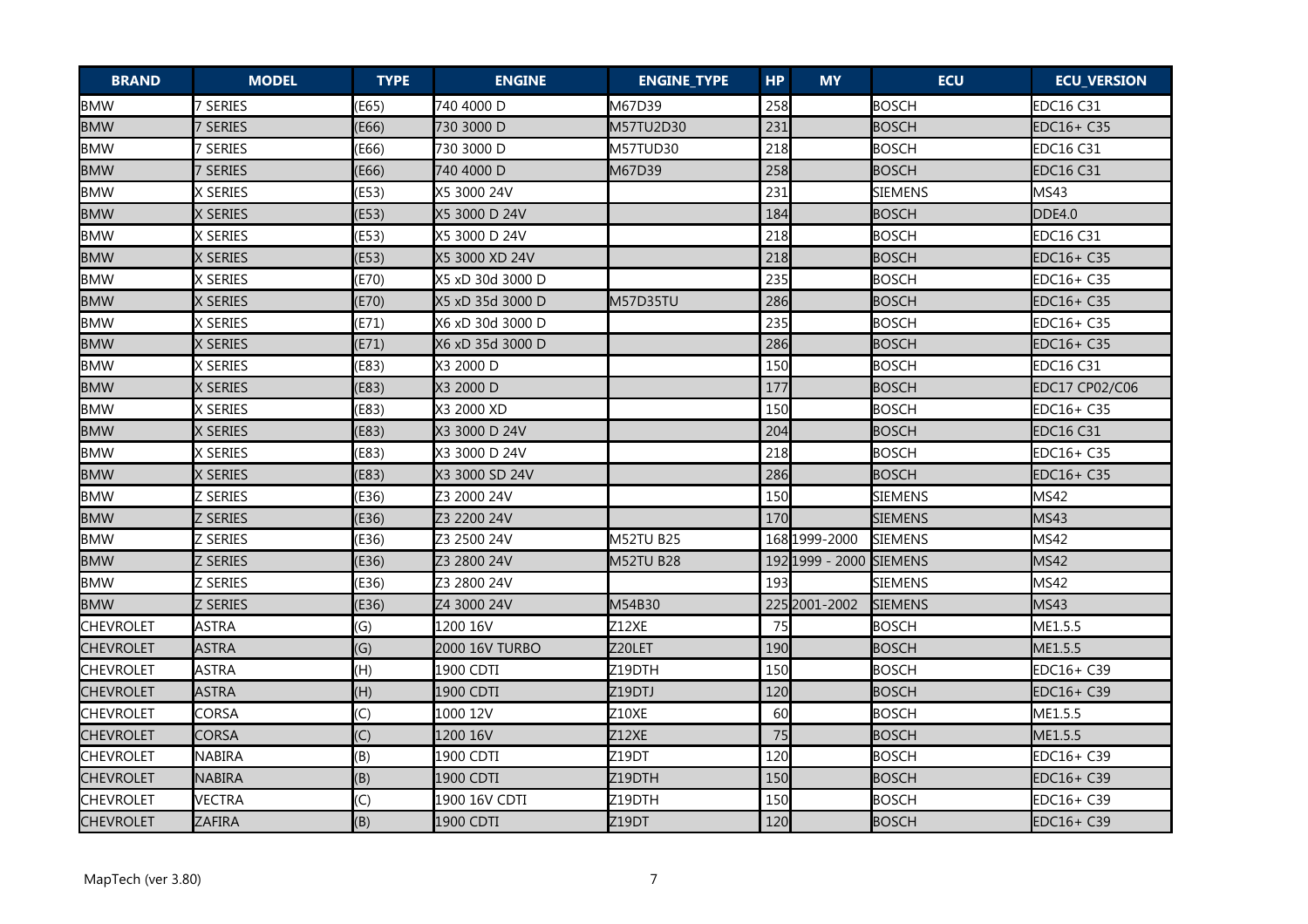| <b>BRAND</b>     | <b>MODEL</b>    | <b>TYPE</b> | <b>ENGINE</b> | <b>ENGINE_TYPE</b> | <b>HP</b> | <b>MY</b> | <b>ECU</b>   | <b>ECU_VERSION</b> |
|------------------|-----------------|-------------|---------------|--------------------|-----------|-----------|--------------|--------------------|
| <b>CHEVROLET</b> | <b>ZAFIRA</b>   | (B)         | 1900 CDTI     | Z19DTH             | 150       |           | <b>BOSCH</b> | EDC16+ C39         |
| <b>CHRYSLER</b>  | 300 C           |             | 3000 V6 CRD   |                    | 218       |           | <b>BOSCH</b> | EDC16+ CP31        |
| <b>CHRYSLER</b>  | PT CRUISER      |             | 2200 16V CRD  |                    | 121       |           | <b>BOSCH</b> | EDC15C2            |
| <b>CHRYSLER</b>  | SEBRING         | (JS)        | 2000 CRD      |                    | 140       |           | <b>BOSCH</b> | EDC16U31-4.70      |
| <b>CHRYSLER</b>  | VOYAGER         | III         | 2500 CRD      |                    | 115       |           | <b>BOSCH</b> | EDC15C2            |
| <b>CHRYSLER</b>  | <b>VOYAGER</b>  | IV          | 2800 CRD      |                    | 141       |           | <b>BOSCH</b> | <b>EDC15C2</b>     |
| <b>CHRYSLER</b>  | <b>VOYAGER</b>  | IV          | 2800 CRD      |                    | 150       |           | <b>BOSCH</b> | EDC15C2            |
| <b>CHRYSLER</b>  | <b>VOYAGER</b>  | $\vee$      | 2800 CRD      |                    | 163       |           | <b>BOSCH</b> | EDC16+ CP31        |
| <b>CITROEN</b>   | <b>BERLINGO</b> |             | 2000 HDI      | PSA DW10TD         | 90        |           | <b>BOSCH</b> | EDC15C2            |
| <b>CITROEN</b>   | C <sub>4</sub>  |             | 1400 16V      | PSA ET3            | 88        |           | MARELLI      | IAW 6LP            |
| <b>CITROEN</b>   | C4              |             | 2000 16V      | PSA EW10           | 140       |           | MARELLI      | IAW 6LP            |
| <b>CITROEN</b>   | C <sub>4</sub>  |             | 2000 HDI      | PSA DW10TD         | 110       |           | <b>BOSCH</b> | EDC15C2            |
| <b>CITROEN</b>   | C4 COUPE        |             | 1400 16V      | PSA ET3            | 88        |           | MARELLI      | IAW 6LP            |
| <b>CITROEN</b>   | C4 COUPE        |             | 2000 16V      | PSA EW10           | 140       |           | MARELLI      | IAW 6LP            |
| <b>CITROEN</b>   | C4 COUPE        |             | 2000 16V VTS  | PSA EW10S          | 177       |           | MARELLI      | IAW 6LP            |
| <b>CITROEN</b>   | C4 COUPE        |             | 2000 HDI      | PSA DW10TD         | 110       |           | <b>BOSCH</b> | EDC15C2            |
| <b>CITROEN</b>   | C4 PICASSO      |             | 2000 16V      | PSA EW10           | 140       |           | MARELLI      | IAW 6LP            |
| <b>CITROEN</b>   | C <sub>5</sub>  |             | 2000 16V VVT  | PSA EW10           | 140       |           | MARELLI      | IAW 6LP            |
| <b>CITROEN</b>   | C <sub>5</sub>  |             | 2200 HDI      | PSA DW12TD         | 133       |           | <b>BOSCH</b> | EDC15C2            |
| <b>CITROEN</b>   | C <sub>5</sub>  |             | 2000 16V VVT  | PSA EW10           | 140       |           | MARELLI      | IAW 6LP            |
| <b>CITROEN</b>   | C <sub>5</sub>  |             | 2000 HDI      | PSA DW10TD         | 110       |           | <b>BOSCH</b> | EDC15C2            |
| <b>CITROEN</b>   | C <sub>5</sub>  |             | 2200 HDI      | PSA DW12TD         | 133       |           | <b>BOSCH</b> | EDC15C2            |
| <b>CITROEN</b>   | C8              |             | 2000 HDI      | PSA DW10TD         | 110       |           | <b>BOSCH</b> | EDC15C2            |
| <b>CITROEN</b>   | C8              |             | 2200 HDI      | PSA DW12TD         | 128       |           | <b>BOSCH</b> | EDC15C2            |
| <b>CITROEN</b>   | C8              |             | 2000 HDI      | PSA DW10TD         | 110       |           | <b>BOSCH</b> | EDC15C2            |
| <b>CITROEN</b>   | <b>EVASION</b>  |             | 2000 HDI      | PSA DW10TD         | $\Omega$  |           | <b>BOSCH</b> | EDC15C2            |
| <b>CITROEN</b>   | <b>JUMPER</b>   |             | 2000 HDI      |                    | 110       |           | <b>BOSCH</b> | EDC15C6/C7         |
| <b>CITROEN</b>   | <b>JUMPER</b>   |             | 2200 HDI      |                    | 133       |           | <b>BOSCH</b> | EDC15C6/C7         |
| <b>CITROEN</b>   | <b>JUMPER</b>   |             | 2800 HDI      |                    | 146       |           | <b>BOSCH</b> | <b>EDC15C6/C7</b>  |
| <b>CITROEN</b>   | JUMPY           |             | 2000 16V      | PSA EW10           | 140       |           | MARELLI      | IAW 6LP            |
| <b>CITROEN</b>   | JUMPY           |             | 2000 HDI      | PSA DW10TD         | 95        |           | <b>BOSCH</b> | EDC15C2            |
| <b>CITROEN</b>   | <b>XANTIA</b>   |             | 2000 HDI      | PSA DW10TD         | 90        |           | <b>BOSCH</b> | EDC15C2            |
| <b>CITROEN</b>   | <b>XANTIA</b>   |             | 2000 HDI      | PSA DW10TD         | 110       |           | <b>BOSCH</b> | EDC15C2            |
| <b>CITROEN</b>   | <b>XSARA</b>    |             | 2000 16V      | PSA EW10J4         | 136       |           | MARELLI      | IAW 6LP            |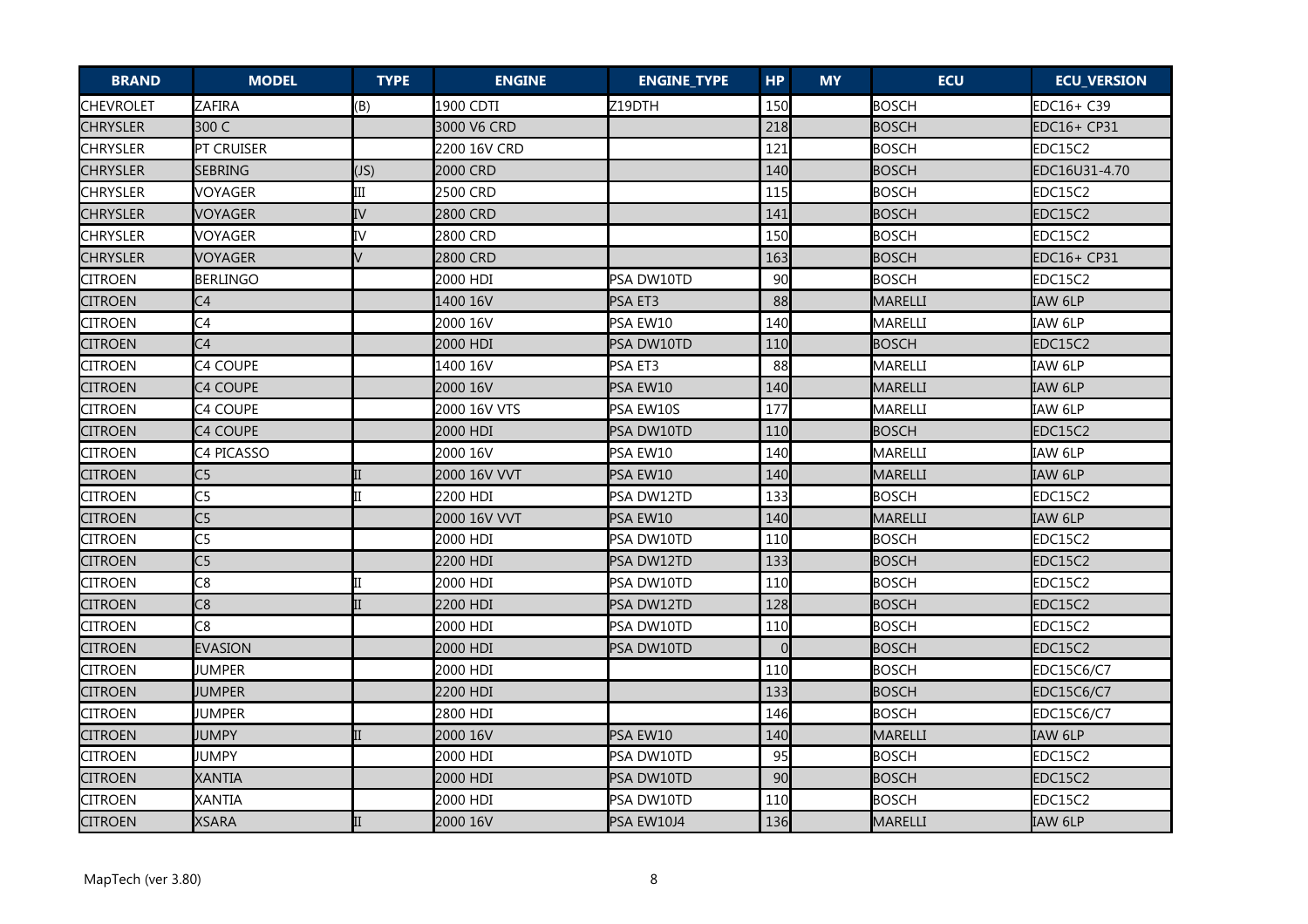| <b>BRAND</b>   | <b>MODEL</b>     | <b>TYPE</b> | <b>ENGINE</b>  | <b>ENGINE_TYPE</b> | <b>HP</b> | <b>MY</b> | <b>ECU</b>     | <b>ECU_VERSION</b> |
|----------------|------------------|-------------|----------------|--------------------|-----------|-----------|----------------|--------------------|
| <b>CITROEN</b> | <b>XSARA</b>     |             | 2000 HDI       | PSA DW10TD         | 110       |           | <b>BOSCH</b>   | EDC15C2            |
| <b>CITROEN</b> | <b>XSARA</b>     |             | 2000 HDI       | PSA DW10TD         | 90        |           | <b>BOSCH</b>   | EDC15C2            |
| <b>DACIA</b>   | <b>OGAN</b>      |             | 1400 MPI       |                    | 75        |           | <b>SIEMENS</b> | SIRIUS 32          |
| <b>DACIA</b>   | LOGAN            |             | 1600 16V       |                    | 105       |           | <b>SIEMENS</b> | sirius 32          |
| <b>DACIA</b>   | LOGAN            |             | 1600 MPI       |                    | 87        |           | <b>SIEMENS</b> | SIRIUS 32          |
| <b>DACIA</b>   | <b>LOGAN MCV</b> |             | 1600 MPI       |                    | 87        |           | <b>SIEMENS</b> | SIRIUS 32          |
| DACIA          | LOGAN PICK-UP    |             | 1600 MPI       |                    | 87        |           | <b>SIEMENS</b> | SIRIUS 32          |
| <b>DACIA</b>   | <b>SANDERO</b>   |             | 1400 MPI       |                    | 75        |           | <b>SIEMENS</b> | SIRIUS 32          |
| DACIA          | <b>SANDERO</b>   |             | 1600 MPI       |                    | 87        |           | <b>SIEMENS</b> | SIRIUS 32          |
| <b>DACIA</b>   | SOLENZA          |             | 1400 MPI       |                    | 75        |           | <b>SIEMENS</b> | SIRIUS 32          |
| <b>DODGE</b>   | AVENGER          |             | 2000 16V CRD   |                    | 140       |           | <b>BOSCH</b>   | EDC16+ U31         |
| <b>DODGE</b>   | CALIBER          |             | 2000 16V CRD   |                    | 140       |           | <b>BOSCH</b>   | EDC16+ U31         |
| <b>DODGE</b>   | JOURNEY          |             | 2000 16V CRD   |                    | 140       |           | <b>BOSCH</b>   | EDC16+ U31         |
| <b>DODGE</b>   | <b>NITRO</b>     |             | 2800 CRD       |                    | 177       |           | <b>BOSCH</b>   | EDC16+ CP31        |
| DONKERVOORT    | D8 GT            |             | 1800 20V TURBO |                    | 270       |           | <b>BOSCH</b>   | ME7.X 8Mbit        |
| <b>FIAT</b>    | <b>BRAVA</b>     |             | 1900 JTD E3    |                    | 100       |           | <b>BOSCH</b>   | EDC15C7            |
| <b>FIAT</b>    | <b>BRAVO</b>     |             | 1900 JTD E3    |                    | 100       |           | <b>BOSCH</b>   | EDC15C7            |
| <b>FIAT</b>    | <b>DOBLO</b>     |             | 1900 JTD       |                    | 101       |           | <b>BOSCH</b>   | EDC15C7            |
| FIAT           | <b>DUCATO</b>    |             | 2000 JTD       |                    | 84        |           | <b>BOSCH</b>   | EDC15C7            |
| <b>FIAT</b>    | <b>DUCATO</b>    |             | 2300 16V JTD   |                    | 110       |           | <b>BOSCH</b>   | EDC15C7            |
| FIAT           | DUCATO           |             | 2800 JTD       |                    | 127       |           | <b>BOSCH</b>   | EDC15C7            |
| <b>FIAT</b>    | <b>DUCATO</b>    |             | 2800 JTD POWER |                    | 146       |           | <b>BOSCH</b>   | EDC15C7            |
| <b>FIAT</b>    | MAREA            |             | 1900 JTD       |                    | 110       |           | <b>BOSCH</b>   | EDC15C7            |
| <b>FIAT</b>    | <b>MULTIPLA</b>  |             | 1900 JTD       |                    | 115       |           | <b>BOSCH</b>   | EDC15C7            |
| FIAT           | <b>MULTIPLA</b>  |             | 1900 JTD       |                    | 110       |           | <b>BOSCH</b>   | <b>EDC15C6/C7</b>  |
| <b>FIAT</b>    | <b>MULTIPLA</b>  |             | 1900 JTD       |                    | 110       |           | <b>BOSCH</b>   | EDC15C7            |
| FIAT           | MULTIPLA         |             | 1900 JTD       |                    | 115       |           | <b>BOSCH</b>   | EDC15C7            |
| <b>FIAT</b>    | MULTIPLA         |             | 1900 JTD       |                    | 116       |           | <b>BOSCH</b>   | <b>EDC15C6/C7</b>  |
| FIAT           | PALIO            |             | 1900 JTD       |                    | 80        |           | <b>BOSCH</b>   | EDC15C7            |
| <b>FIAT</b>    | <b>PALIO</b>     |             | 1900 JTD E3    |                    | 110       |           | <b>BOSCH</b>   | <b>EDC15C6/C7</b>  |
| <b>FIAT</b>    | <b>PUNTO</b>     |             | 1900 JTD       |                    | 80        |           | <b>BOSCH</b>   | EDC15C6            |
| <b>FIAT</b>    | <b>PUNTO</b>     |             | 1900 JTD       |                    | 85        |           | <b>BOSCH</b>   | EDC15C7            |
| <b>FIAT</b>    | <b>SCUDO</b>     |             | 2000 16V       | PSA EW10 J4        | 136       |           | MARELLI        | IAW 6LP            |
| <b>FIAT</b>    | <b>SCUDO</b>     |             | 2000 8V JTD    |                    | 94        |           | <b>BOSCH</b>   | EDC15C2            |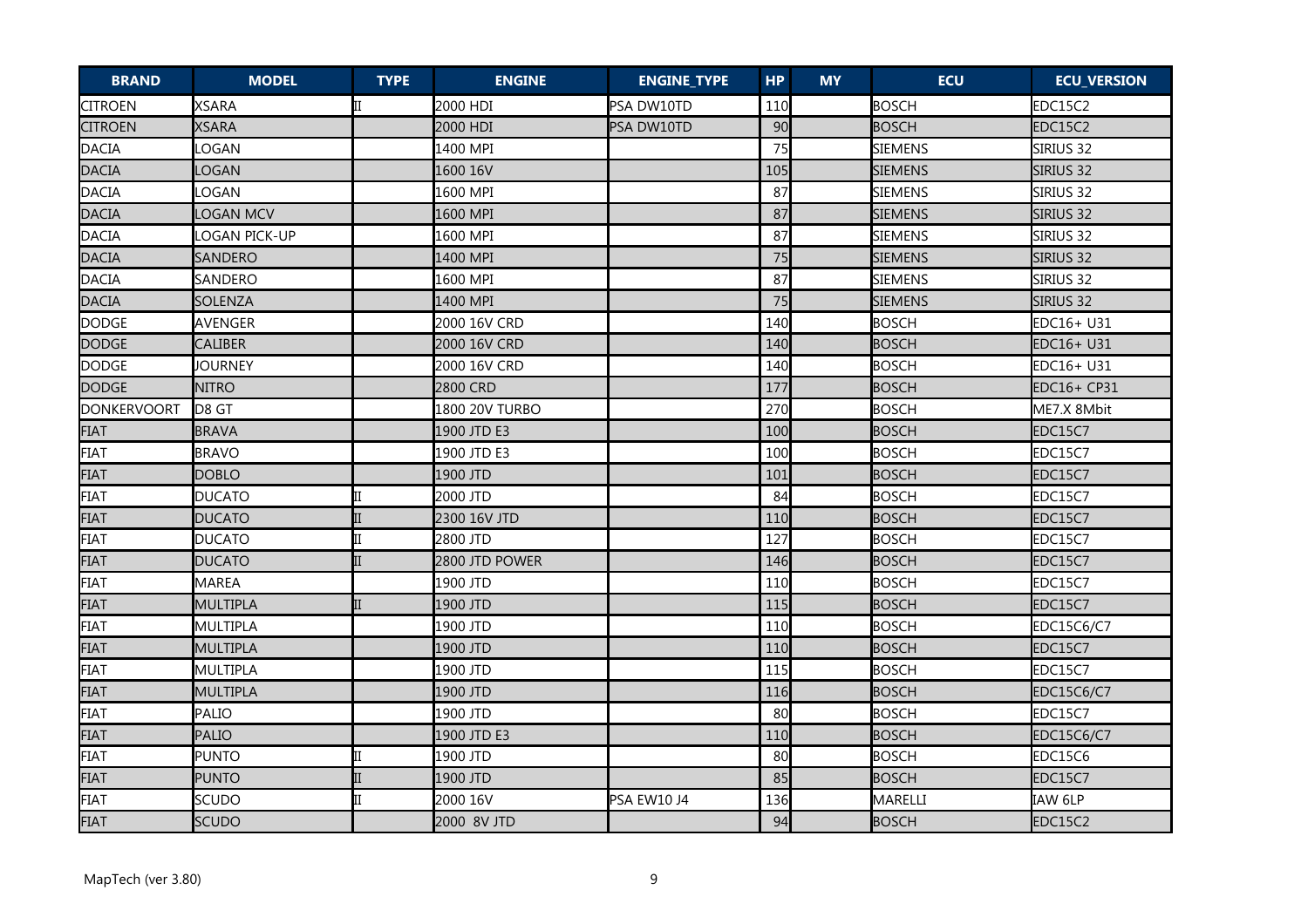| <b>BRAND</b> | <b>MODEL</b>      | <b>TYPE</b>        | <b>ENGINE</b> | <b>ENGINE_TYPE</b> | <b>HP</b> | <b>MY</b> | <b>ECU</b>     | <b>ECU_VERSION</b> |
|--------------|-------------------|--------------------|---------------|--------------------|-----------|-----------|----------------|--------------------|
| FIAT         | <b>SCUDO</b>      |                    | 2000 16V JTD  |                    | 110       |           | <b>BOSCH</b>   | EDC15C2            |
| <b>FIAT</b>  | <b>STILO</b>      |                    | 1900 JTD      |                    | 80        |           | <b>BOSCH</b>   | EDC15C7            |
| FIAT         | <b>STILO</b>      |                    | 1900 JTD      |                    | 100       |           | <b>BOSCH</b>   | EDC15C7            |
| <b>FIAT</b>  | <b>STILO</b>      |                    | 1900 JTD      |                    | 115       |           | <b>BOSCH</b>   | <b>EDC15C7</b>     |
| <b>FIAT</b>  | <b>STRADA</b>     | Ш                  | 1900 JTD      |                    | 80        |           | <b>BOSCH</b>   | EDC15C7            |
| <b>FIAT</b>  | <b>ULYSSE</b>     |                    | 2000 16V      | PSA EW10 J4        | 136       |           | MARELLI        | IAW 6LP            |
| FIAT         | <b>ULYSSE</b>     |                    | 2000 16V JTD  | PSA DW10AETD4      | 110       |           | <b>BOSCH</b>   | EDC15C2            |
| <b>FIAT</b>  | <b>ULYSSE</b>     |                    | 2200 16V JTD  | PSA DW12 TED4      | 128       |           | <b>BOSCH</b>   | EDC15C2            |
| FIAT         | <b>ULYSSE</b>     |                    | 2000 8V JTD   | PSA DW10AETD       | 110       |           | <b>BOSCH</b>   | EDC15C2            |
| <b>FIAT</b>  | <b>ULYSSE</b>     |                    | 2000 16V JTD  | PSA DW10AETD4      | 110       |           | <b>BOSCH</b>   | EDC15C2            |
| FORD         | <b>ECOSPORT</b>   |                    | 1000 8V       | Supercharger       | 95        |           | EEC VI         |                    |
| FORD         | <b>ECOSPORT</b>   |                    | 2000 16V      |                    | 143       |           | <b>EEC VI</b>  |                    |
| FORD         | <b>E-SERIES</b>   |                    | 4600 V8       |                    | 255       |           | EEC VI         |                    |
| FORD         | <b>E-SERIES</b>   |                    | 5400 V8       |                    | 255       |           | <b>EEC VI</b>  |                    |
| FORD         | <b>E-SERIES</b>   |                    | 6800 V10      |                    | 305       |           | EEC VI         |                    |
| FORD         | <b>EXPEDITION</b> |                    | 5400 V8       |                    | 300       |           | <b>EEC VI</b>  |                    |
| FORD         | <b>EXPLORER</b>   |                    | 4600 V8       |                    | 292       |           | <b>EEC VI</b>  |                    |
| FORD         | $F-150$           |                    | 4200 V6       |                    | 202       |           | <b>EEC VI</b>  |                    |
| FORD         | $F-150$           |                    | 4600 V8       |                    | 248       |           | <b>EEC VI</b>  |                    |
| FORD         | $F-150$           |                    | 5400 V8       |                    | 300       |           | <b>EEC VI</b>  |                    |
| FORD         | $F-250$           | SUPERDUTY 5400 V8  |               |                    | 300       |           | <b>EEC VI</b>  |                    |
| FORD         | $F-250$           | SUPERDUTY 6800 V10 |               |                    | 362       |           | <b>EEC VI</b>  |                    |
| FORD         | $F-350$           | SUPERDUTY 5400 V8  |               |                    | 300       |           | <b>EEC VI</b>  |                    |
| FORD         | $F-350$           | SUPERDUTY 6800 V10 |               |                    | 362       |           | <b>EEC VI</b>  |                    |
| FORD         | $F-450$           | SUPERDUTY 5400 V8  |               |                    | 300       |           | <b>EEC VI</b>  |                    |
| FORD         | $F-450$           | SUPERDUTY 6800 V10 |               |                    | 362       |           | <b>EEC VI</b>  |                    |
| FORD         | <b>FIESTA</b>     | М                  | 1000 8V       | Supercharger       | 95        |           | <b>EEC VI</b>  |                    |
| FORD         | <b>FIESTA</b>     | VI                 | 1200 16V      |                    | 70        |           | <b>SIEMENS</b> | <b>SIM210</b>      |
| FORD         | <b>FIESTA</b>     | VI                 | 1400 16V      |                    | 80        |           | <b>SIEMENS</b> | SIM210             |
| FORD         | <b>FIESTA</b>     | VI                 | 1600 16V      |                    | 100       |           | <b>SIEMENS</b> | SIM210             |
| FORD         | <b>FIESTA</b>     | VI                 | 2000 16V      | ST                 | 150       |           | EEC VI         |                    |
| FORD         | <b>FIESTA</b>     | VII                | 1200 16V      |                    | 82        |           | <b>SIEMENS</b> | <b>EMS</b>         |
| FORD         | <b>FIESTA</b>     | VII                | 1400 16V      |                    | 96        |           | <b>SIEMENS</b> | <b>EMS</b>         |
| FORD         | <b>FIESTA</b>     | VII                | 1400 TDCI     |                    |           | 68 2008   | <b>SIEMENS</b> | SID206             |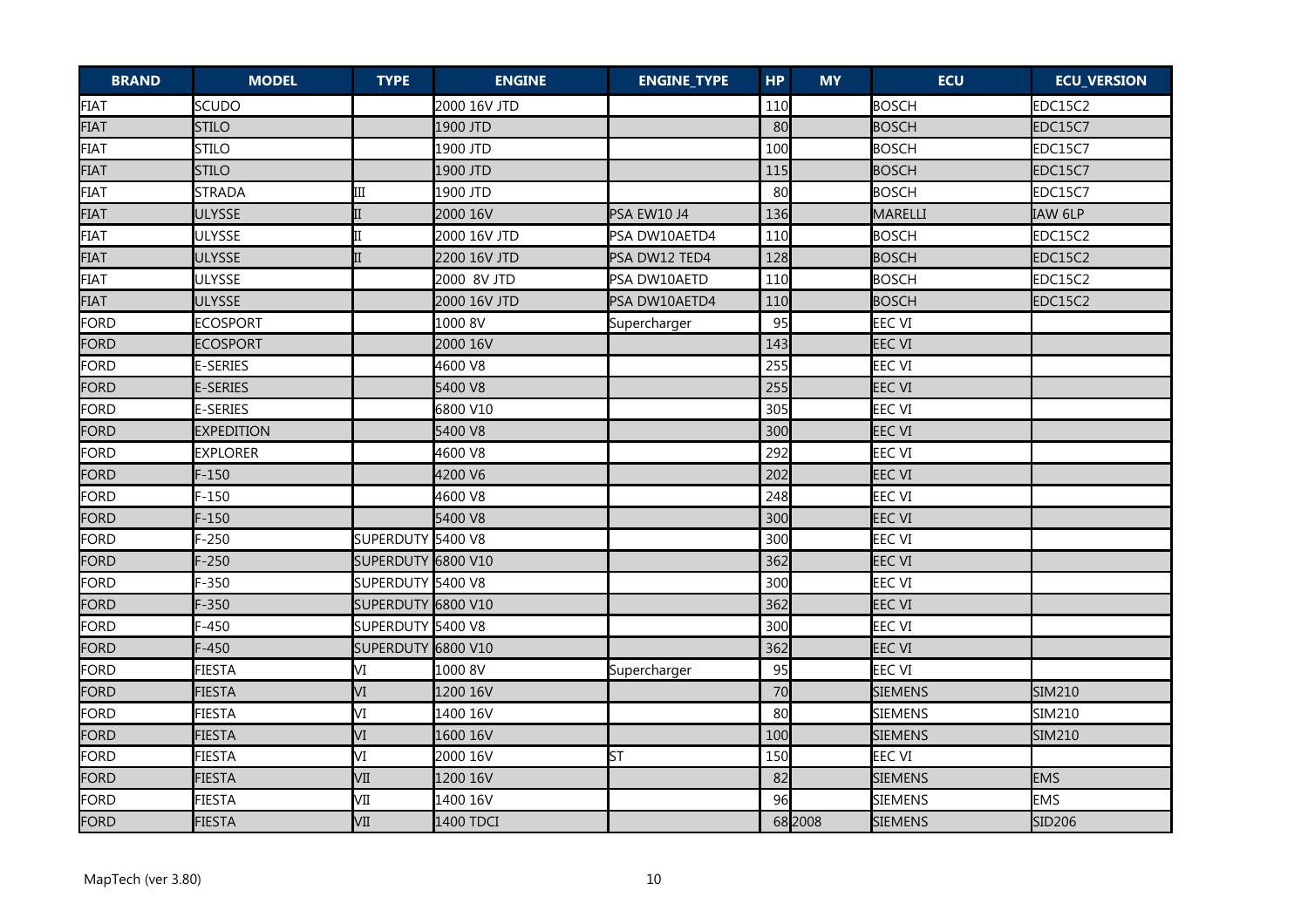| <b>BRAND</b> | <b>MODEL</b>       | <b>TYPE</b> | <b>ENGINE</b>      | <b>ENGINE_TYPE</b> | <b>HP</b> | <b>MY</b> | <b>ECU</b>     | <b>ECU_VERSION</b> |
|--------------|--------------------|-------------|--------------------|--------------------|-----------|-----------|----------------|--------------------|
| <b>FORD</b>  | <b>FIESTA</b>      | VII         | 1400 TDCI          |                    | 68        |           | SIEMENS        | SID206             |
| FORD         | <b>FIESTA</b>      | VII         | 1600 16V TI-VCT    |                    | 120       |           | <b>SIEMENS</b> | <b>EMS</b>         |
| FORD         | <b>FOCUS</b>       | Π           | 1600 16V           |                    | 115       |           | <b>EEC VI</b>  |                    |
| FORD         | <b>FOCUS</b>       |             | 1600 16V           |                    | 115       |           | <b>SIEMENS</b> | <b>SIM29</b>       |
| FORD         | <b>FOCUS</b>       |             | 1600 16V TDCi      |                    | 110       |           | <b>BOSCH</b>   | EDC16+ C34/5.95    |
| FORD         | <b>FOCUS</b>       |             | 1600 16V TI-VCT    |                    | 115       |           | <b>SIEMENS</b> | <b>EMS</b>         |
| FORD         | <b>FOCUS</b>       |             | 1600 TDCI          |                    | 90        |           | <b>BOSCH</b>   | <b>EDC16C34</b>    |
| FORD         | <b>FOCUS</b>       |             | 1600 TDCI          |                    | 110       |           | <b>BOSCH</b>   | EDC 16C34-2.20     |
| FORD         | FOCUS              | Π           | 1600 TDCI          |                    | 110       |           | <b>BOSCH</b>   | EDC16C34           |
| FORD         | <b>FOCUS</b>       | II          | 1800 16V FLEXYFUEL |                    | 125       |           | <b>SIEMENS</b> | <b>SIM29</b>       |
| FORD         | <b>FOCUS</b>       | Π           | 1800 TDCi          |                    | 115       |           | <b>SIEMENS</b> | SID803A/SID202     |
| FORD         | <b>FOCUS</b>       |             | 2000 16V           |                    | 145       |           | <b>EEC VI</b>  |                    |
| FORD         | FOCUS              |             | <b>1800 TDCI</b>   |                    | 100       |           | DELPHI         | <b>MPC 555</b>     |
| FORD         | <b>FOCUS</b>       |             | 1800 TDCI          |                    | 115       |           | <b>DELPHI</b>  | <b>MPC 555</b>     |
| FORD         | <b>FOCUS</b>       |             | 1800 TDDI          |                    | 75        |           | <b>FORD</b>    | <b>EECV</b>        |
| FORD         | <b>FOCUS</b>       |             | 1800 TDDI          |                    | 90        |           | <b>FORD</b>    | <b>EECV</b>        |
| FORD         | <b>FOCUS C-MAX</b> |             | 1600 16V TDCI      |                    | 110       |           | <b>BOSCH</b>   | EDC16+ C34         |
| FORD         | <b>FOCUS C-MAX</b> |             | 1800 TDCI          |                    | 115       |           | <b>SIEMENS</b> | SID803A/SID202     |
| FORD         | FOCUS C-MAX        |             | 2000 TDCI          |                    | 136       |           | <b>SIEMENS</b> | SID803A/SID202     |
| FORD         | <b>FOCUS S-MAX</b> |             | 2000 TDCi          |                    | 140       |           | <b>SIEMENS</b> | <b>SID206</b>      |
| FORD         | <b>FUSION</b>      |             | 1400 16V           |                    | 80        |           | <b>SIEMENS</b> | SIM210             |
| FORD         | <b>FUSION</b>      |             | 1600 16V           |                    | 100       |           | <b>SIEMENS</b> | SIM210             |
| FORD         | <b>FUSION</b>      |             | 1600 16V TDCi      |                    | 90        |           | <b>BOSCH</b>   | EDC16+ C34         |
| FORD         | <b>GALAXY</b>      |             | 1800 TDCI          |                    | 100       |           | <b>SIEMENS</b> | <b>SID206</b>      |
| FORD         | <b>GALAXY</b>      |             | 1800 TDCI          |                    | 125       |           | <b>SIEMENS</b> | SID206             |
| FORD         | <b>GALAXY</b>      |             | 2000 16V           |                    | 145       |           | <b>EEC VI</b>  |                    |
| FORD         | <b>GALAXY</b>      | II          | 2000 TDCI          |                    | 130       |           | <b>SIEMENS</b> | SID206             |
| FORD         | <b>GALAXY</b>      |             | 2000 TDCI          |                    | 140       |           | <b>SIEMENS</b> | SID <sub>206</sub> |
| FORD         | <b>GALAXY</b>      |             | 1800 TDCi          |                    | 115       |           | <b>SIEMENS</b> | SID803A/SID202     |
| FORD         | <b>GALAXY</b>      |             | 1900 TDI           |                    | 90        |           | <b>BOSCH</b>   | $EDC15P+$          |
| FORD         | <b>GALAXY</b>      |             | 1900 TDI           |                    | 110       |           | <b>BOSCH</b>   | EDC15P+            |
| FORD         | <b>GALAXY</b>      |             | 1900 TDI           |                    | 115       |           | <b>BOSCH</b>   | $EDC15P+$          |
| FORD         | <b>GALAXY</b>      |             | 1900 TDI           |                    | 130       |           | <b>BOSCH</b>   | EDC15P+            |
| FORD         | <b>GALAXY</b>      |             | 1900 TDI           |                    | 150       |           | <b>BOSCH</b>   | EDC15P+            |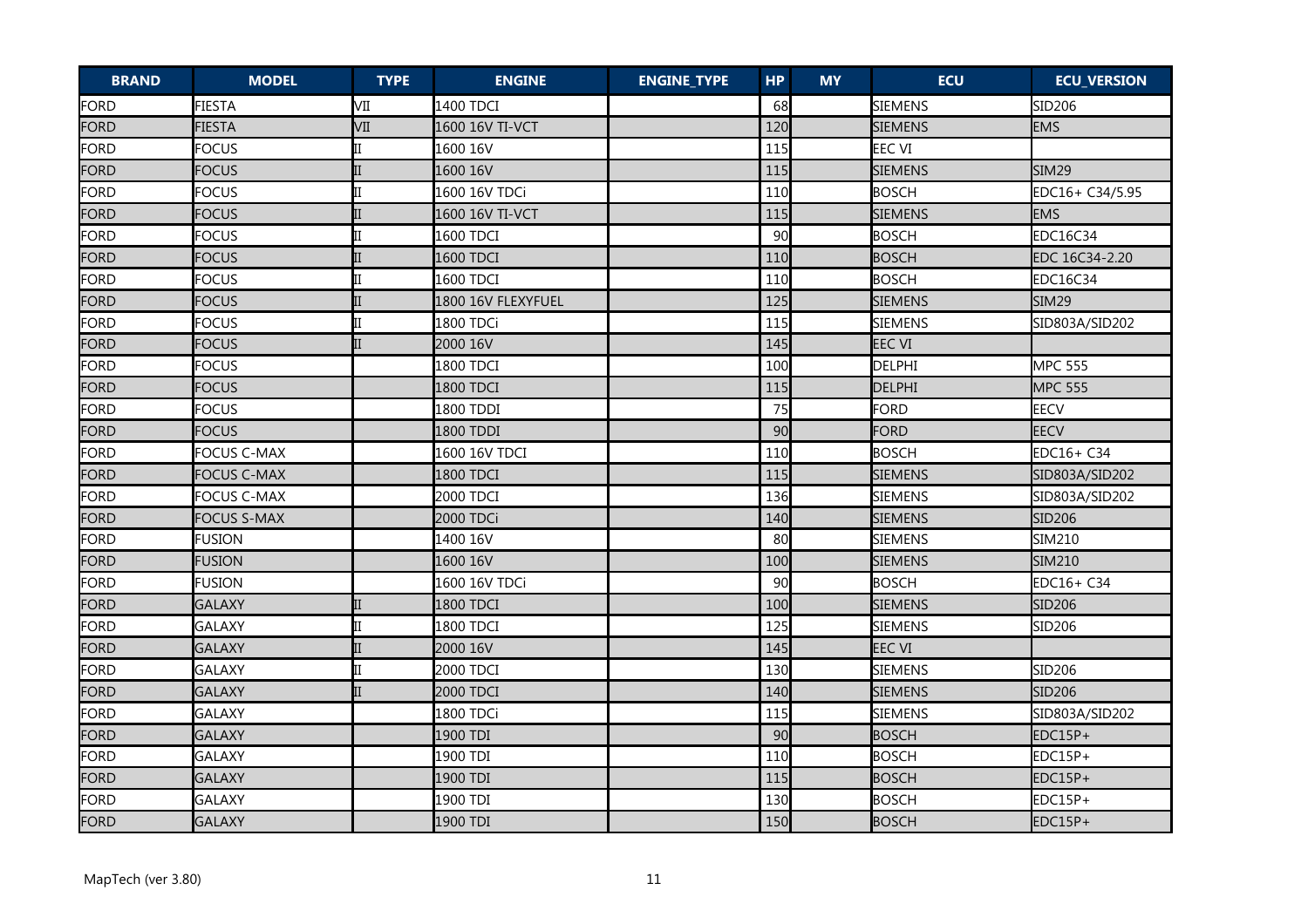| <b>BRAND</b> | <b>MODEL</b>   | <b>TYPE</b>    | <b>ENGINE</b>    | <b>ENGINE_TYPE</b> | <b>HP</b> | <b>MY</b> | <b>ECU</b>     | <b>ECU_VERSION</b> |
|--------------|----------------|----------------|------------------|--------------------|-----------|-----------|----------------|--------------------|
| FORD         | <b>GALAXY</b>  |                | 2000 TDCI        |                    | 136       |           | SIEMENS        | SID <sub>206</sub> |
| FORD         | <b>GALAXY</b>  |                | <b>2200 TDCI</b> |                    |           | 170 2008  | <b>BOSCH</b>   | EDC16+ CP39-6.40   |
| <b>FORD</b>  | <b>GALAXY</b>  |                | 2800 V6 24V      |                    | 240       |           | <b>BOSCH</b>   | ME7.X 8Mbit        |
| <b>FORD</b>  | KA             |                | 1600 16V         |                    | 95        |           | SIEMENS        | <b>SIM24</b>       |
| FORD         | KA             |                | 1600 16V         |                    | 95        |           | <b>SIEMENS</b> | SIM42              |
| <b>FORD</b>  | <b>KUGA</b>    |                | 2000 TDCi        |                    | 136       |           | <b>SIEMENS</b> | SID803A/SID202     |
| <b>FORD</b>  | <b>MONDEO</b>  |                | 2000 TDCI        |                    | 115       |           | DELPHI         | <b>MPC 555</b>     |
| FORD         | <b>MONDEO</b>  |                | 2000 TDCI        |                    | 130       |           | DELPHI         | <b>MPC 555</b>     |
| <b>FORD</b>  | <b>MONDEO</b>  | Ш              | 2200 TDCI        |                    | 155       |           | <b>DELPHI</b>  | <b>MPC 555</b>     |
| <b>FORD</b>  | <b>MONDEO</b>  | IV             | 1800 TDCI        |                    | 125       |           | <b>SIEMENS</b> | <b>SID206</b>      |
| <b>FORD</b>  | <b>MONDEO</b>  | IV             | 2000 16V         |                    | 145       |           | <b>EEC VI</b>  |                    |
| <b>FORD</b>  | <b>MONDEO</b>  | IV             | 2000 TDCI        |                    | 130       |           | <b>SIEMENS</b> | <b>SID206</b>      |
| <b>FORD</b>  | <b>MONDEO</b>  | IV             | 2000 TDCI        |                    | 140       |           | SIEMENS        | SID206             |
| <b>FORD</b>  | <b>MONDEO</b>  | IV             | 2200 TDCI        |                    |           | 170 2008  | <b>BOSCH</b>   | EDC16+ CP39-6.40   |
| <b>FORD</b>  | <b>MONDEO</b>  |                | 1800 TDDI        |                    | 90        |           | <b>FORD</b>    | <b>EECV</b>        |
| FORD         | <b>MONDEO</b>  |                | 1800 TDDI        |                    | 115       |           | FORD           | <b>EECV</b>        |
| <b>FORD</b>  | <b>MONDEO</b>  |                | 1800 TDDI        |                    | 130       |           | <b>FORD</b>    | <b>EECV</b>        |
| <b>FORD</b>  | <b>MUSTANG</b> | <b>GT</b>      | 4600 V8          |                    | 300       |           | <b>EEC VI</b>  |                    |
| <b>FORD</b>  | <b>MUSTANG</b> | GT             | 5400 V8          |                    | 500       |           | EEC VI         |                    |
| FORD         | <b>MUSTANG</b> | GT 500         | 4600 V8          |                    | 319       |           | <b>EEC VI</b>  |                    |
| <b>FORD</b>  | S-MAX          |                | 1800 TDCI        |                    | 100       |           | SIEMENS        | SID206             |
| <b>FORD</b>  | S-MAX          |                | <b>1800 TDCI</b> |                    | 125       |           | <b>SIEMENS</b> | SID206             |
| <b>FORD</b>  | S-MAX          |                | 2000 TDCI        |                    | 140       |           | <b>SIEMENS</b> | SID206             |
| <b>FORD</b>  | S-MAX          |                | 2200 TDCI        |                    |           | 170 2008  | <b>BOSCH</b>   | EDC16+ CP39-6.40   |
| FORD         | <b>TOURNEO</b> |                | <b>1800 TDCI</b> |                    | 90        |           | DELPHI         | <b>MPC 555</b>     |
| <b>FORD</b>  | TRANSIT        | <b>CONNECT</b> | <b>1800 TDCI</b> |                    | 75        |           | <b>DELPHI</b>  | <b>MPC 555</b>     |
| <b>FORD</b>  | <b>TRANSIT</b> | CONNECT        | 1800 TDCI        |                    | 75        |           | <b>SIEMENS</b> | SID206             |
| <b>FORD</b>  | <b>TRANSIT</b> | <b>CONNECT</b> | 1800 TDCI        |                    | 90        |           | <b>DELPHI</b>  | <b>MPC 555</b>     |
| <b>FORD</b>  | <b>TRANSIT</b> | CONNECT        | 1800 TDCI        |                    | 90        |           | <b>SIEMENS</b> | SID206             |
| <b>FORD</b>  | TRANSIT        | CONNECT        | 1800 TDCI        |                    | 110       |           | <b>SIEMENS</b> | <b>SID206</b>      |
| FORD         | <b>TRANSIT</b> | ΙVΙ            | 2000 TDCI        |                    | 125       |           | <b>DELPHI</b>  | <b>MPC 555</b>     |
| <b>FORD</b>  | <b>TRANSIT</b> | VI             | 2000 TDCI        |                    | 137       |           | <b>DELPHI</b>  | <b>MPC 555</b>     |
| FORD         | <b>TRANSIT</b> | VII            | 2200 TDCI        |                    | 85        |           | FO.MO.CO       | FO.MO.CO VISTEON   |
| FORD         | TRANSIT        | VII            | 2200 TDCI        |                    | 110       |           | FO.MO.CO       | FO.MO.CO VISTEON   |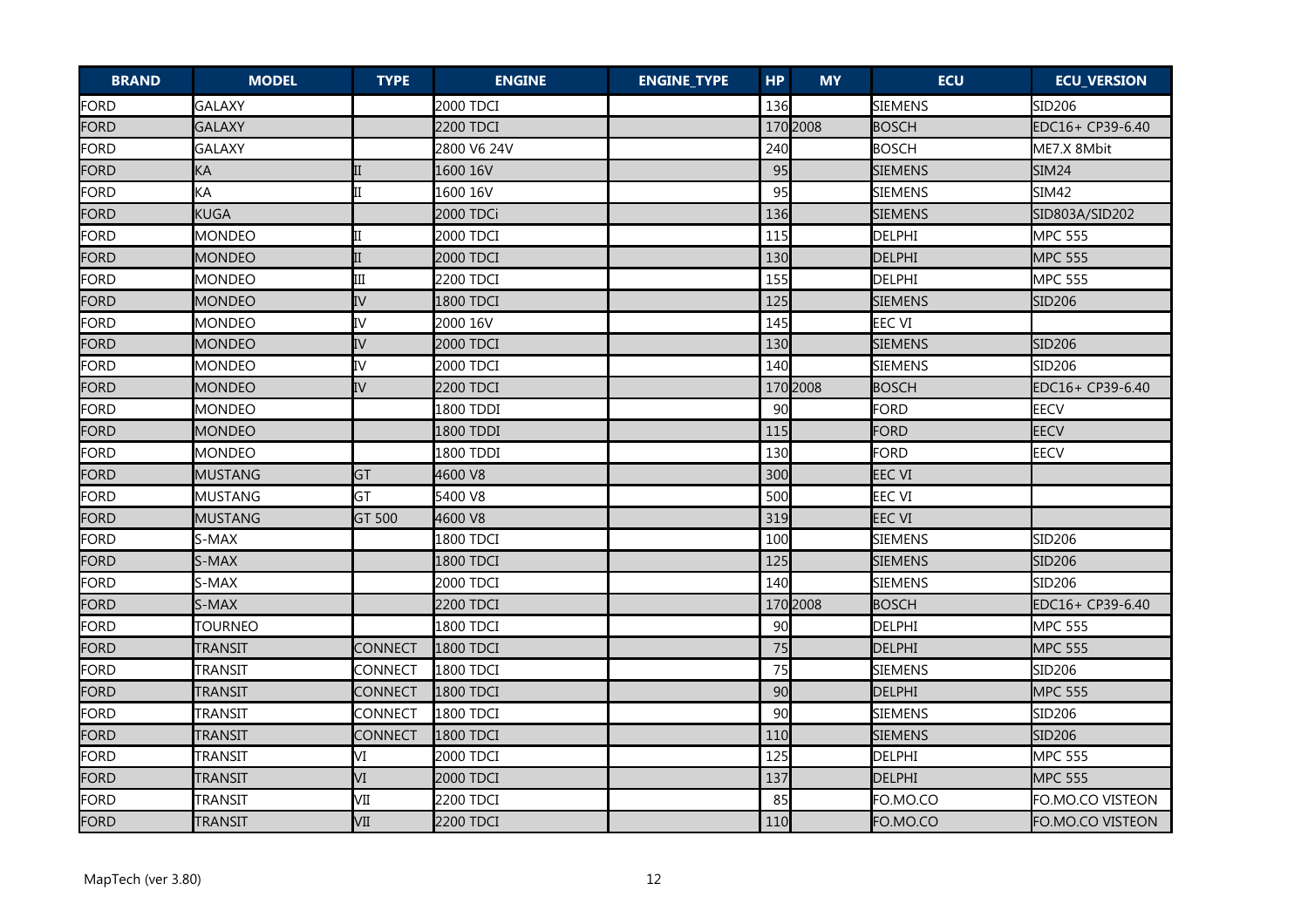| <b>BRAND</b>   | <b>MODEL</b>       | <b>TYPE</b>    | <b>ENGINE</b>  | <b>ENGINE_TYPE</b> | <b>HP</b> | <b>MY</b> | <b>ECU</b>   | <b>ECU_VERSION</b> |
|----------------|--------------------|----------------|----------------|--------------------|-----------|-----------|--------------|--------------------|
| FORD           | TRANSIT            | VII            | 2200 TDCI      |                    | 130       |           | FO.MO.CO     | FO.MO.CO VISTEON   |
| FORD           | TRANSIT            | VII            | 2400 TDCI      |                    | 100       |           | FO.MO.CO     | FO.MO.CO VISTEON   |
| <b>FORD</b>    | <b>TRANSIT</b>     | VII            | 2400 TDCI      |                    | 110       |           | FO.MO.CO     | FO.MO.CO VISTEON   |
| <b>FORD</b>    | TRANSIT            | VII            | 2400 TDCI      |                    | 115       |           | FO.MO.CO     | FO.MO.CO VISTEON   |
| <b>FORD</b>    | TRANSIT            | VII            | 2400 TDCI      |                    | 140       |           | FO.MO.CO     | FO.MO.CO VISTEON   |
| <b>FORD</b>    | <b>TRANSIT</b>     |                | 2000 TDDI      |                    | 125       |           | FORD         | <b>EECV</b>        |
| <b>FORD</b>    | TRANSIT            |                | 2400 DDI       |                    | 120       |           | <b>FORD</b>  | <b>EECV</b>        |
| <b>HOLDEN</b>  | <b>ASTRA</b>       | (G)            | 1200 16V       | Z12XE              | 75        |           | <b>BOSCH</b> | ME1.5.5            |
| <b>HOLDEN</b>  | <b>ASTRA</b>       | (G)            | 1200 16V       |                    | 75        |           | <b>BOSCH</b> | ME1.5.5            |
| <b>HOLDEN</b>  | <b>ASTRA</b>       | (G)            | 2000 16V TURBO | Z20LET             | 190       |           | <b>BOSCH</b> | ME1.5.5            |
| <b>HOLDEN</b>  | <b>ASTRA</b>       | (G)            | 2000 16V TURBO |                    | 190       |           | <b>BOSCH</b> | ME1.5.5            |
| <b>HOLDEN</b>  | <b>ASTRA</b>       | (H)            | 1900 CDTI      | Z19DTH             | 150       |           | <b>BOSCH</b> | EDC16+ C39         |
| <b>HOLDEN</b>  | <b>ASTRA</b>       | (H)            | 1900 CDTI      | Z19DTJ             | 120       |           | <b>BOSCH</b> | EDC16+ C39         |
| <b>HOLDEN</b>  | <b>BARINA</b>      | (C)            | 1000 12V       | <b>Z10XE</b>       | 60        |           | <b>BOSCH</b> | ME1.5.5            |
| <b>HOLDEN</b>  | <b>BARINA</b>      | (C)            | 1200 16V       | <b>Z12XE</b>       | 75        |           | <b>BOSCH</b> | ME1.5.5            |
| <b>HOLDEN</b>  | <b>VECTRA</b>      | (C)            | 1900 16V CDTI  | Z19DTH             | 150       |           | <b>BOSCH</b> | EDC16+ C39         |
| <b>HOLDEN</b>  | ZAFIRA             | (B)            | 1900 CDTI      | Z19DT              | 120       |           | <b>BOSCH</b> | EDC16+ C39         |
| <b>HOLDEN</b>  | <b>ZAFIRA</b>      | (B)            | 1900 CDTI      | Z19DTH             | 150       |           | <b>BOSCH</b> | EDC16+ C39         |
| <b>HONDA</b>   | <b>CIVIC</b>       |                | 1700 CTDi      | 4EE2               |           | 100 2001  | <b>BOSCH</b> | EDC15C7            |
| <b>HONDA</b>   | <b>CIVIC</b>       |                | 1700 CTDi      | 4EE2               |           | 100 2001  | <b>BOSCH</b> | EDC15C7            |
| <b>HYUNDAI</b> | <b>ACCENT</b>      | III            | 1500 16V CRDi  |                    | 110       |           | <b>BOSCH</b> | EDC16+             |
| <b>HYUNDAI</b> | <b>ACCENT</b>      | $\mathbf{III}$ | 1500 16V CRDi  |                    | 110       |           | <b>BOSCH</b> | $EDC16+$           |
| <b>HYUNDAI</b> | <b>AVANTE</b>      |                | 1600 CRDi DPF  |                    | 116       |           | <b>BOSCH</b> | $EDC16+$           |
| <b>HYUNDAI</b> | <b>AVANTE</b>      |                | 1600 CRDi DPF  |                    | 116       |           | <b>BOSCH</b> | $EDC16+$           |
| HYUNDAI        | <b>AZERA</b>       |                | 2200 16V CRDi  |                    | 155       |           | <b>BOSCH</b> | EDC16+             |
| <b>HYUNDAI</b> | <b>AZERA</b>       |                | 2200 16V CRDi  |                    | 155       |           | <b>BOSCH</b> | $EDC16+$           |
| <b>HYUNDAI</b> | <b>ELANTRA</b>     | II             | l1600 CRDi DPF |                    | 116       |           | <b>BOSCH</b> | $EDC16+$           |
| HYUNDAI        | <b>ELANTRA</b>     |                | 1600 CRDi DPF  |                    | 116       |           | <b>BOSCH</b> | $EDC16+$           |
| HYUNDAI        | <b>GETZ</b>        |                | 1500 16V CRDi  |                    | 110       |           | <b>BOSCH</b> | $EDC16+$           |
| <b>HYUNDAI</b> | <b>GETZ</b>        |                | 1500 16V CRDi  |                    | 110       |           | <b>BOSCH</b> | $EDC16+$           |
| HYUNDAI        | <b>GRANDEUR TG</b> |                | 2200 16V CRDi  |                    | 155       |           | <b>BOSCH</b> | $EDC16+$           |
| <b>HYUNDAI</b> | <b>GRANDEUR TG</b> |                | 2200 16V CRDi  |                    | 155       |           | <b>BOSCH</b> | $EDC16+$           |
| HYUNDAI        | H <sub>1</sub>     |                | 2500 CRDi      |                    | 136       |           | <b>BOSCH</b> | $EDC16+$           |
| <b>HYUNDAI</b> | H <sub>1</sub>     |                | 2500 CRDi      |                    | 136       |           | <b>BOSCH</b> | $EDC16+$           |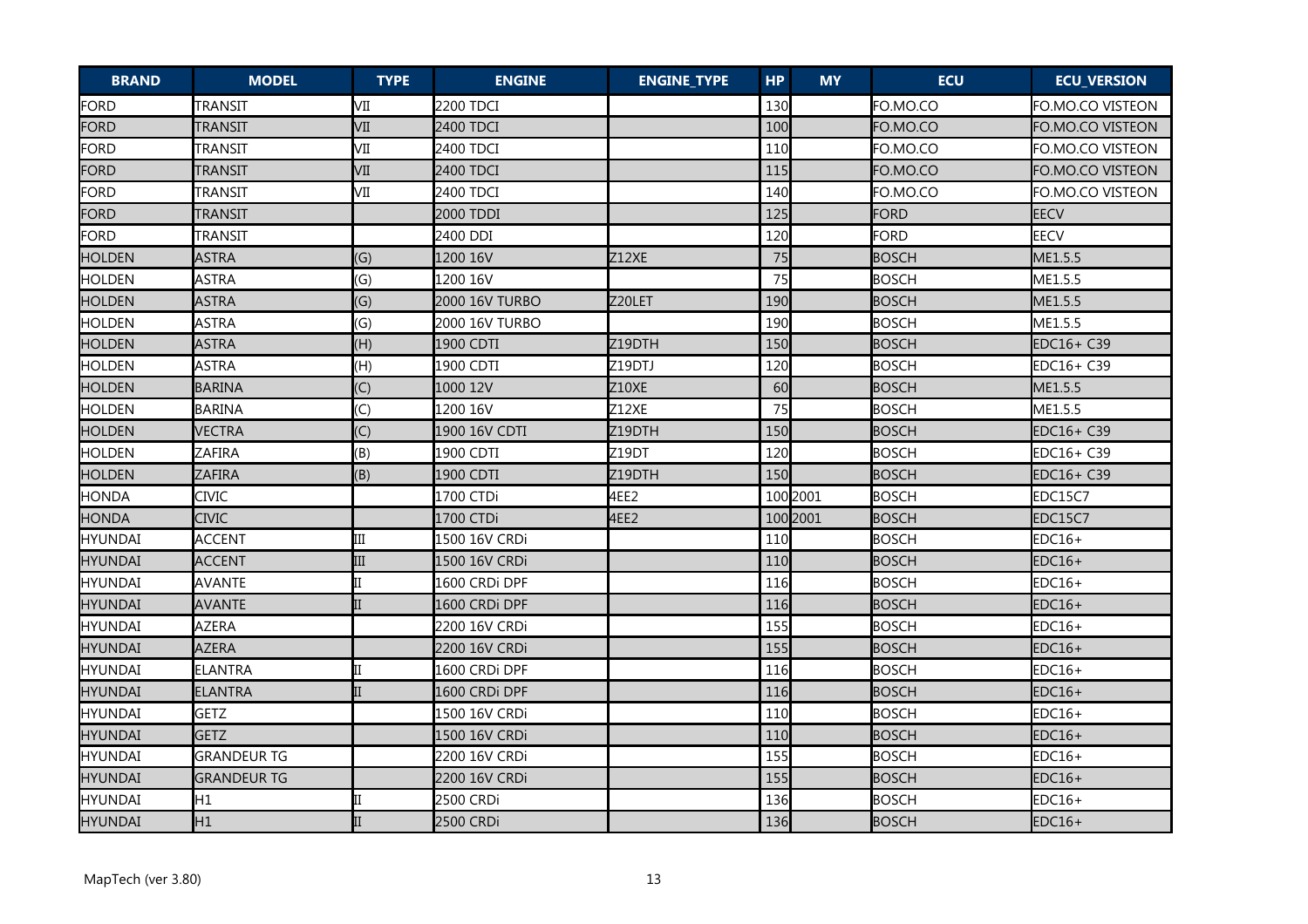| <b>BRAND</b>   | <b>MODEL</b>     | <b>TYPE</b>  | <b>ENGINE</b>     | <b>ENGINE_TYPE</b> | <b>HP</b> | <b>MY</b> | <b>ECU</b>   | <b>ECU_VERSION</b> |
|----------------|------------------|--------------|-------------------|--------------------|-----------|-----------|--------------|--------------------|
| HYUNDAI        | H <sub>1</sub>   |              | 2500 CRDi         |                    | 170       |           | <b>BOSCH</b> | $EDC16+$           |
| <b>HYUNDAI</b> | H1               |              | 2500 CRDi         |                    | 170       |           | <b>BOSCH</b> | $EDC16+$           |
| HYUNDAI        | H200             |              | 2500 CRDi         |                    | 136       |           | <b>BOSCH</b> | $EDC16+$           |
| <b>HYUNDAI</b> | H <sub>200</sub> |              | 2500 CRDi         |                    | 136       |           | <b>BOSCH</b> | $EDC16+$           |
| HYUNDAI        | H <sub>200</sub> |              | 2500 CRDi         |                    | 170       |           | <b>BOSCH</b> | $EDC16+$           |
| <b>HYUNDAI</b> | H200             | $\mathbf{I}$ | 2500 CRDi         |                    | 170       |           | <b>BOSCH</b> | $EDC16+$           |
| HYUNDAI        | i20              |              | 1600 CRDi         |                    | 116       |           | <b>BOSCH</b> | $EDC16+$           |
| <b>HYUNDAI</b> | i20              |              | 1600 CRDi         |                    | 116       |           | <b>BOSCH</b> | $EDC16+$           |
| <b>HYUNDAI</b> | I30              |              | 1600 CRDi         |                    | 90        |           | <b>BOSCH</b> | $EDC16+$           |
| <b>HYUNDAI</b> | I <sub>30</sub>  |              | 1600 CRDi         |                    | 90        |           | <b>BOSCH</b> | $EDC16+$           |
| HYUNDAI        | <b>I30</b>       |              | 1600 CRDi DPF     |                    | 90        |           | <b>BOSCH</b> | $EDC16+$           |
| <b>HYUNDAI</b> | I <sub>30</sub>  |              | 1600 CRDi DPF     |                    | 90        |           | <b>BOSCH</b> | $EDC16+$           |
| <b>HYUNDAI</b> | <b>I30</b>       |              | 1600 CRDi DPF     |                    | 116       |           | BOSCH        | $EDC16+$           |
| <b>HYUNDAI</b> | <b>I30</b>       |              | 1600 CRDi DPF     |                    | 116       |           | <b>BOSCH</b> | $EDC16+$           |
| HYUNDAI        | <b>I30</b>       |              | 2000 16V CRDi     |                    | 140       |           | <b>BOSCH</b> | $EDC16+$           |
| <b>HYUNDAI</b> | I <sub>30</sub>  |              | 2000 16V CRDi     |                    | 140       |           | <b>BOSCH</b> | $EDC16+$           |
| <b>HYUNDAI</b> | I30              |              | 2000 16V CRDi DPF |                    | 140       |           | <b>BOSCH</b> | $EDC16+$           |
| HYUNDAI        | <b>I30</b>       |              | 2000 16V CRDi DPF |                    | 140       |           | <b>BOSCH</b> | $EDC16+$           |
| HYUNDAI        | LAVITA           |              | 1500 16V CRDi     |                    | 110       |           | <b>BOSCH</b> | $EDC16+$           |
| <b>HYUNDAI</b> | LAVITA           |              | 1500 16V CRDi     |                    | 110       |           | <b>BOSCH</b> | $EDC16+$           |
| <b>HYUNDAI</b> | MATRIX           |              | 1500 16V CRDi     |                    | 110       |           | <b>BOSCH</b> | EDC16+             |
| <b>HYUNDAI</b> | <b>MATRIX</b>    |              | 1500 16V CRDi     |                    | 110       |           | <b>BOSCH</b> | $EDC16+$           |
| <b>HYUNDAI</b> | <b>SANTA FE</b>  |              | 2200 CRDi         |                    | 150       |           | <b>BOSCH</b> | $EDC16+$           |
| <b>HYUNDAI</b> | <b>SANTA FE</b>  |              | 2200 CRDi         |                    | 150       |           | <b>BOSCH</b> | $EDC16+$           |
| HYUNDAI        | <b>SANTA FE</b>  |              | 2200 CRDi         |                    | 155       |           | <b>BOSCH</b> | $EDC16+$           |
| <b>HYUNDAI</b> | <b>SANTA FE</b>  | $_{\rm II}$  | 2200 CRDi         |                    | 155       |           | <b>BOSCH</b> | $EDC16+$           |
| HYUNDAI        | <b>SONATA</b>    | IV           | 2000 16V CRDi     |                    | 140       |           | <b>BOSCH</b> | EDC16+             |
| <b>HYUNDAI</b> | <b>SONATA</b>    | IV           | 2000 16V CRDi     |                    | 140       |           | <b>BOSCH</b> | $EDC16+$           |
| <b>HYUNDAI</b> | SONATA           | IV           | 2000 16V CRDi     |                    | 150       |           | <b>BOSCH</b> | $EDC16+$           |
| HYUNDAI        | SONATA           | IV           | 2000 16V CRDi     |                    | 150       |           | <b>BOSCH</b> | $EDC16+$           |
| <b>HYUNDAI</b> | SONATA           | <b>NF</b>    | 2000 16V CRDi     |                    | 140       |           | <b>BOSCH</b> | $EDC16+$           |
| <b>HYUNDAI</b> | <b>SONATA</b>    | <b>NF</b>    | 2000 16V CRDi     |                    | 140       |           | <b>BOSCH</b> | $EDC16+$           |
| HYUNDAI        | SONATA           | <b>NF</b>    | 2000 16V CRDi     |                    | 150       |           | <b>BOSCH</b> | $EDC16+$           |
| <b>HYUNDAI</b> | <b>SONATA</b>    | <b>NF</b>    | 2000 16V CRDi     |                    | 150       |           | <b>BOSCH</b> | $EDC16+$           |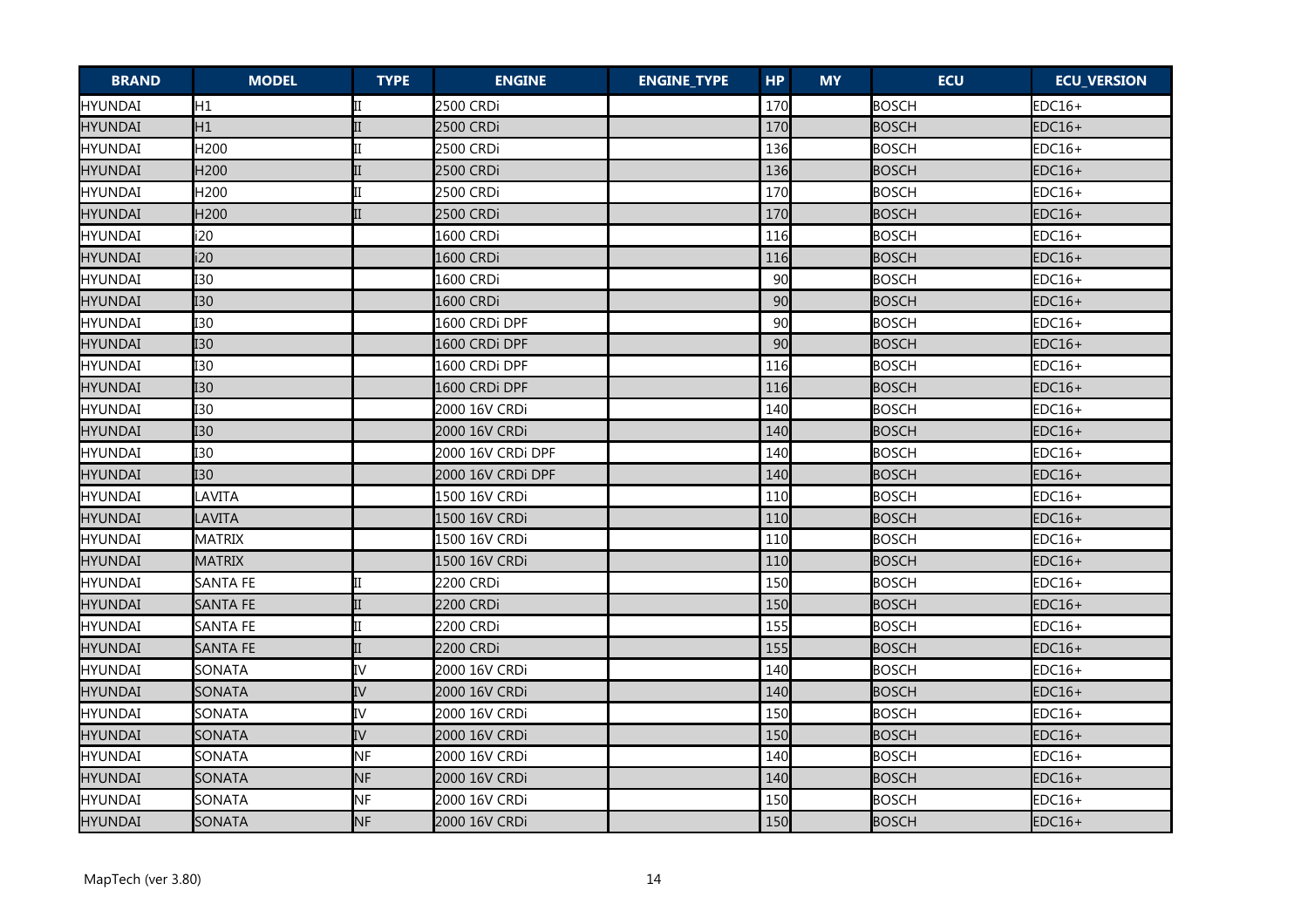| <b>BRAND</b>   | <b>MODEL</b>          | <b>TYPE</b> | <b>ENGINE</b> | <b>ENGINE_TYPE</b> | <b>HP</b> | <b>MY</b> | <b>ECU</b>    | <b>ECU_VERSION</b> |
|----------------|-----------------------|-------------|---------------|--------------------|-----------|-----------|---------------|--------------------|
| HYUNDAI        | <b>STAREX</b>         |             | 2500 CRDi     |                    | 136       |           | <b>BOSCH</b>  | $EDC16+$           |
| <b>HYUNDAI</b> | <b>STAREX</b>         |             | 2500 CRDi     |                    | 136       |           | <b>BOSCH</b>  | $EDC16+$           |
| HYUNDAI        | <b>STAREX</b>         |             | 2500 CRDi     |                    | 170       |           | <b>BOSCH</b>  | $EDC16+$           |
| HYUNDAI        | <b>STAREX</b>         |             | 2500 CRDi     |                    | 170       |           | <b>BOSCH</b>  | $EDC16+$           |
| <b>HYUNDAI</b> | TUCSON                |             | 2000 16V CRDi |                    | 140       |           | <b>BOSCH</b>  | $EDC16+$           |
| <b>HYUNDAI</b> | <b>TUCSON</b>         |             | 2000 16V CRDi |                    | 140       |           | <b>BOSCH</b>  | $EDC16+$           |
| HYUNDAI        | <b>VERNA</b>          | Ш           | 1500 16V CRDi |                    | 110       |           | <b>BOSCH</b>  | EDC16+             |
| <b>HYUNDAI</b> | <b>VERNA</b>          | III         | 1500 16V CRDi |                    | 110       |           | <b>BOSCH</b>  | $EDC16+$           |
| <b>JAGUAR</b>  | X-TYPE                |             | 2000 TDCI     |                    | 130       |           | <b>DELPHI</b> | MULTEC             |
| <b>JAGUAR</b>  | X-TYPE                |             | 2200 TDCI     |                    | 155       |           | <b>DELPHI</b> | <b>MULTEC</b>      |
| JEEP           | <b>CHEROKEE</b>       | (KJ)        | 2500 CRD      |                    | 143       |           | <b>BOSCH</b>  | EDC15C2            |
| <b>JEEP</b>    | <b>CHEROKEE</b>       | (KJ)        | 2800 16 VCRD  |                    | 150       |           | <b>BOSCH</b>  | EDC15C2            |
| <b>JEEP</b>    | CHEROKEE              | (KJ)        | 2800 16 VCRD  |                    | 163       |           | <b>BOSCH</b>  | EDC16 C-C2         |
| JEEP           | <b>CHEROKEE</b>       | (KJ)        | 2800 16 VCRD  |                    | 177       |           | <b>BOSCH</b>  | EDC16+ CP31        |
| JEEP           | COMMANDER             | (XK)        | 3000 V6 CRD   |                    | 218       |           | <b>BOSCH</b>  | EDC16+ CP31        |
| JEEP           | <b>COMPASS</b>        |             | 2000 CRD      |                    | 140       |           | <b>BOSCH</b>  | EDC16+ U31         |
| JEEP           | <b>GRAND CHEROKEE</b> | (WJ)        | 2700 CRD      |                    | 163       |           | <b>BOSCH</b>  | EDC15C2            |
| JEEP           | <b>GRAND CHEROKEE</b> | (WK)        | 3000 CRD      |                    | 218       |           | <b>BOSCH</b>  | EDC16+ CP31        |
| JEEP           | LIBERTY               | (KJ)        | 2500 CRD      |                    | 143       |           | <b>BOSCH</b>  | EDC15C2            |
| JEEP           | <b>LIBERTY</b>        | (KJ)        | 2800 16 VCRD  |                    | 150       |           | <b>BOSCH</b>  | EDC15C2            |
| JEEP           | LIBERTY               | (KJ)        | 2800 16 VCRD  |                    | 163       |           | <b>BOSCH</b>  | EDC16 C-C2         |
| JEEP           | LIBERTY               | (KJ)        | 2800 16 VCRD  |                    | 177       |           | <b>BOSCH</b>  | EDC16+ CP31        |
| JEEP           | <b>PATRIOT</b>        |             | 2000 CRD      |                    | 140       |           | <b>BOSCH</b>  | EDC16+ U31         |
| JEEP           | <b>WRANGLER</b>       | (JK)        | 2800 CRD      |                    | 177       |           | <b>BOSCH</b>  | EDC16+ CP31        |
| KIA            | CARENS                |             | 2000 CRDi     | D4EA-F             | 140       |           | <b>BOSCH</b>  | $EDC16+$           |
| KIA            | <b>CARENS</b>         |             | 2000 CRDi     | D4EA-F             | 140       |           | <b>BOSCH</b>  | $EDC16+$           |
| <b>KIA</b>     | <b>CARENS</b>         | III         | 2000 CRDi     | D4EA-F             | 140       |           | <b>BOSCH</b>  | EDC16+             |
| KIA            | <b>CARENS</b>         | III         | 2000 CRDi     | D4EA-F             | 140       |           | <b>BOSCH</b>  | EDC16+             |
| <b>KIA</b>     | CEE D                 |             | 1600 CRDi     | D4FB               | 90        |           | <b>BOSCH</b>  | EDC16+             |
| KIA            | CEE D                 |             | 1600 CRDi     | D4FB               | 90        |           | <b>BOSCH</b>  | $EDC16+$           |
| KIA            | CEE D                 |             | 1600 CRDi     | D4FB-L             | 115       |           | <b>BOSCH</b>  | EDC16+             |
| <b>KIA</b>     | CEE D                 |             | 1600 CRDi     | D4FB-L             | 115       |           | <b>BOSCH</b>  | $EDC16+$           |
| <b>KIA</b>     | CEE D                 |             | 2000 CRDI     | D4EA-F             | 140       |           | <b>BOSCH</b>  | EDC16+             |
| <b>KIA</b>     | CEE D                 |             | 2000 CRDI     | D4EA-F             | 140       |           | <b>BOSCH</b>  | $EDC16+$           |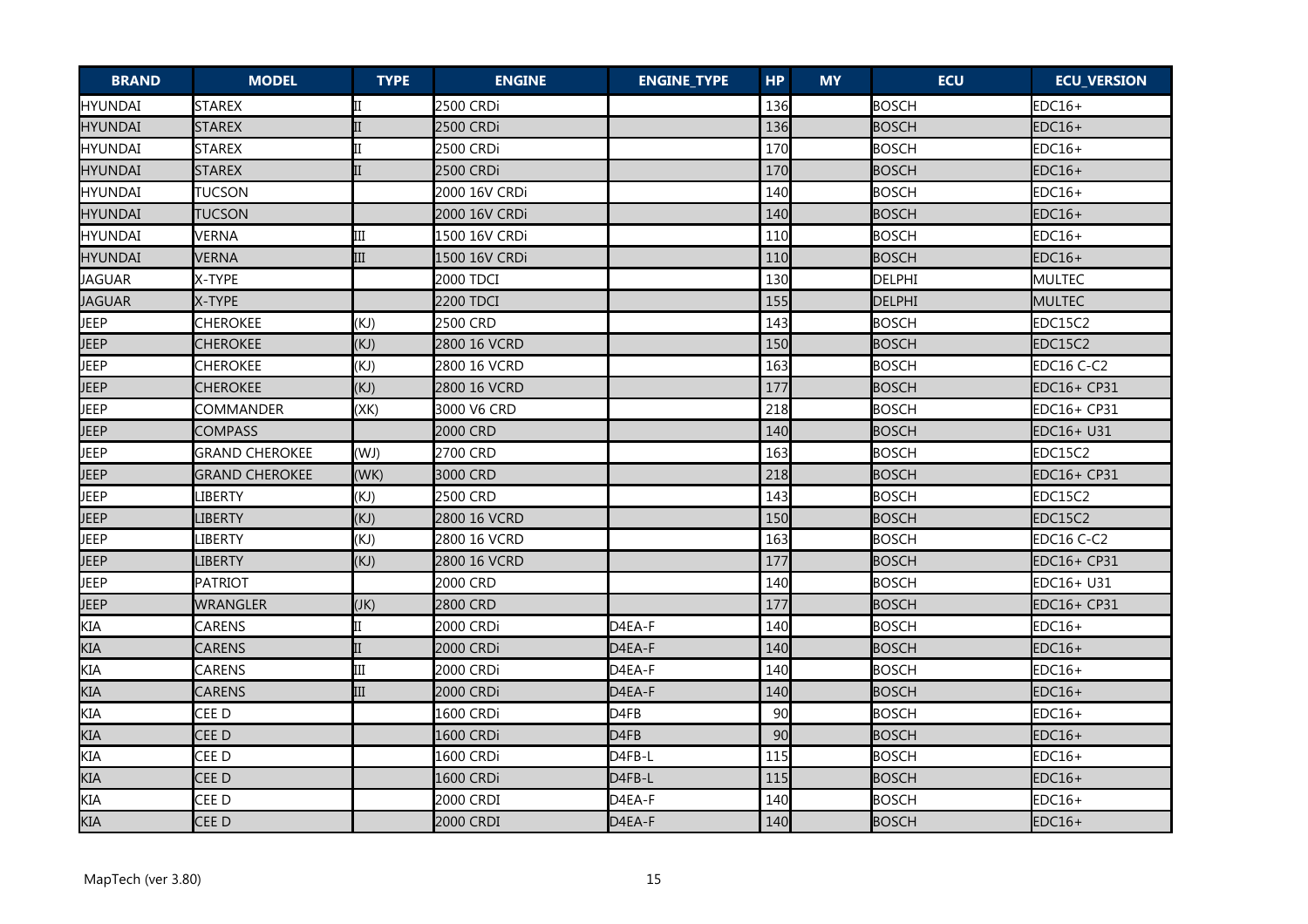| <b>BRAND</b> | <b>MODEL</b>    | <b>TYPE</b> | <b>ENGINE</b> | <b>ENGINE_TYPE</b> | <b>HP</b> | <b>MY</b> | <b>ECU</b>   | <b>ECU_VERSION</b> |
|--------------|-----------------|-------------|---------------|--------------------|-----------|-----------|--------------|--------------------|
| <b>KIA</b>   | CERATO          |             | 1600 CRDi     | D <sub>4FB</sub>   | 116       |           | <b>BOSCH</b> | $EDC16+$           |
| KIA          | CERATO          |             | 1600 CRDi     | D <sub>4FB</sub>   | 116       |           | <b>BOSCH</b> | $EDC16+$           |
| <b>KIA</b>   | CERATO          |             | 2000 CRDi     | D4EA-F             | 113       |           | <b>BOSCH</b> | $EDC16+$           |
| <b>KIA</b>   | CERATO          |             | 2000 CRDi     | D4EA-F             | 113       |           | <b>BOSCH</b> | $EDC16+$           |
| KIA          | <b>MAGENTIS</b> |             | 2000 CRDi     | D4EA-F             | 140       |           | <b>BOSCH</b> | $EDC16+$           |
| KIA          | <b>MAGENTIS</b> | II          | 2000 CRDi     | D4EA-F             | 140       |           | <b>BOSCH</b> | $EDC16+$           |
| <b>KIA</b>   | <b>MORNING</b>  |             | 1100 CRDI     |                    | 75        |           | <b>BOSCH</b> | $EDC16+$           |
| KIA          | MORNING         |             | 1100 CRDI     |                    | 75        |           | <b>BOSCH</b> | $EDC16+$           |
| <b>KIA</b>   | OPTIMA          | II          | 2000 CRDi     | D4EA-F             | 140       |           | <b>BOSCH</b> | $EDC16+$           |
| <b>KIA</b>   | <b>OPTIMA</b>   | II          | 2000 CRDi     | D4EA-F             | 140       |           | <b>BOSCH</b> | $EDC16+$           |
| KIA          | <b>PICANTO</b>  |             | 1100 CRDI     |                    | 75        |           | <b>BOSCH</b> | $EDC16+$           |
| KIA          | <b>PICANTO</b>  |             | 1100 CRDI     |                    | 75        |           | <b>BOSCH</b> | $EDC16+$           |
| KIA          | RIO.            | Π           | 1500 CRDi     |                    | 110       |           | <b>BOSCH</b> | $EDC16+$           |
| KIA          | <b>RIO</b>      | II          | 1500 CRDi     |                    | 110       |           | <b>BOSCH</b> | $EDC16+$           |
| KIA          | <b>SORENTO</b>  |             | 2500 CRDi     |                    | 170       |           | <b>BOSCH</b> | $EDC16+$           |
| <b>KIA</b>   | <b>SORENTO</b>  |             | 2500 CRDi     |                    | 170       |           | <b>BOSCH</b> | $EDC16+$           |
| <b>KIA</b>   | SOUL            |             | 1600 CRDi     | D <sub>4FB</sub>   | 116       |           | <b>BOSCH</b> | $EDC16+$           |
| <b>KIA</b>   | SOUL            |             | 1600 CRDi     | D <sub>4FB</sub>   | 116       |           | <b>BOSCH</b> | $EDC16+$           |
| KIA          | SOUL            |             | 1600 CRDi     | D4FB               | 128       |           | <b>BOSCH</b> | $EDC16+$           |
| <b>KIA</b>   | SOUL            |             | 1600 CRDi     | D <sub>4FB</sub>   | 128       |           | <b>BOSCH</b> | $EDC16+$           |
| KIA          | SPECTRA         |             | 1600 CRDi     | D4FB               | 116       |           | <b>BOSCH</b> | $EDC16+$           |
| <b>KIA</b>   | <b>SPECTRA</b>  |             | 1600 CRDi     | D4FB               | 116       |           | <b>BOSCH</b> | $EDC16+$           |
| KIA          | <b>SPECTRA</b>  |             | 2000 CRDi     | D4EA-F             | 113       |           | <b>BOSCH</b> | $EDC16+$           |
| KIA          | <b>SPECTRA</b>  |             | 2000 CRDi     | D4EA-F             | 113       |           | <b>BOSCH</b> | $EDC16+$           |
| <b>KIA</b>   | SPORTAGE        |             | 2000 CRDi     | D4EA-F             | 140       |           | <b>BOSCH</b> | $EDC16+$           |
| KIA          | <b>SPORTAGE</b> |             | 2000 CRDi     | D4EA-F             | 140       |           | <b>BOSCH</b> | $EDC16+$           |
| <b>KIA</b>   | <b>SPORTAGE</b> | II          | 2000 CRDi     | D4EA-F             | 150       |           | <b>BOSCH</b> | $EDC16+$           |
| <b>KIA</b>   | SPORTAGE        |             | 2000 CRDi     | D4EA-F             | 150       |           | <b>BOSCH</b> | $EDC16+$           |
| LANCIA       | LYBRA           |             | 1900 JTD      |                    | 110       |           | <b>BOSCH</b> | EDC15C7            |
| LANCIA       | LYBRA           |             | 1900 JTD      |                    | 115       |           | <b>BOSCH</b> | EDC15C7            |
| LANCIA       | LYBRA           |             | 2400 JTD      |                    | 140       |           | <b>BOSCH</b> | EDC15C7            |
| LANCIA       | LYBRA           |             | 2400 JTD      |                    | 150       |           | <b>BOSCH</b> | <b>EDC15C7</b>     |
| LANCIA       | PHEDRA          |             | 2000 JTD      |                    | 110       |           | <b>BOSCH</b> | EDC15C2            |
| LANCIA       | PHEDRA          |             | 2200 JTD      |                    | 128       |           | <b>BOSCH</b> | <b>EDC15C2</b>     |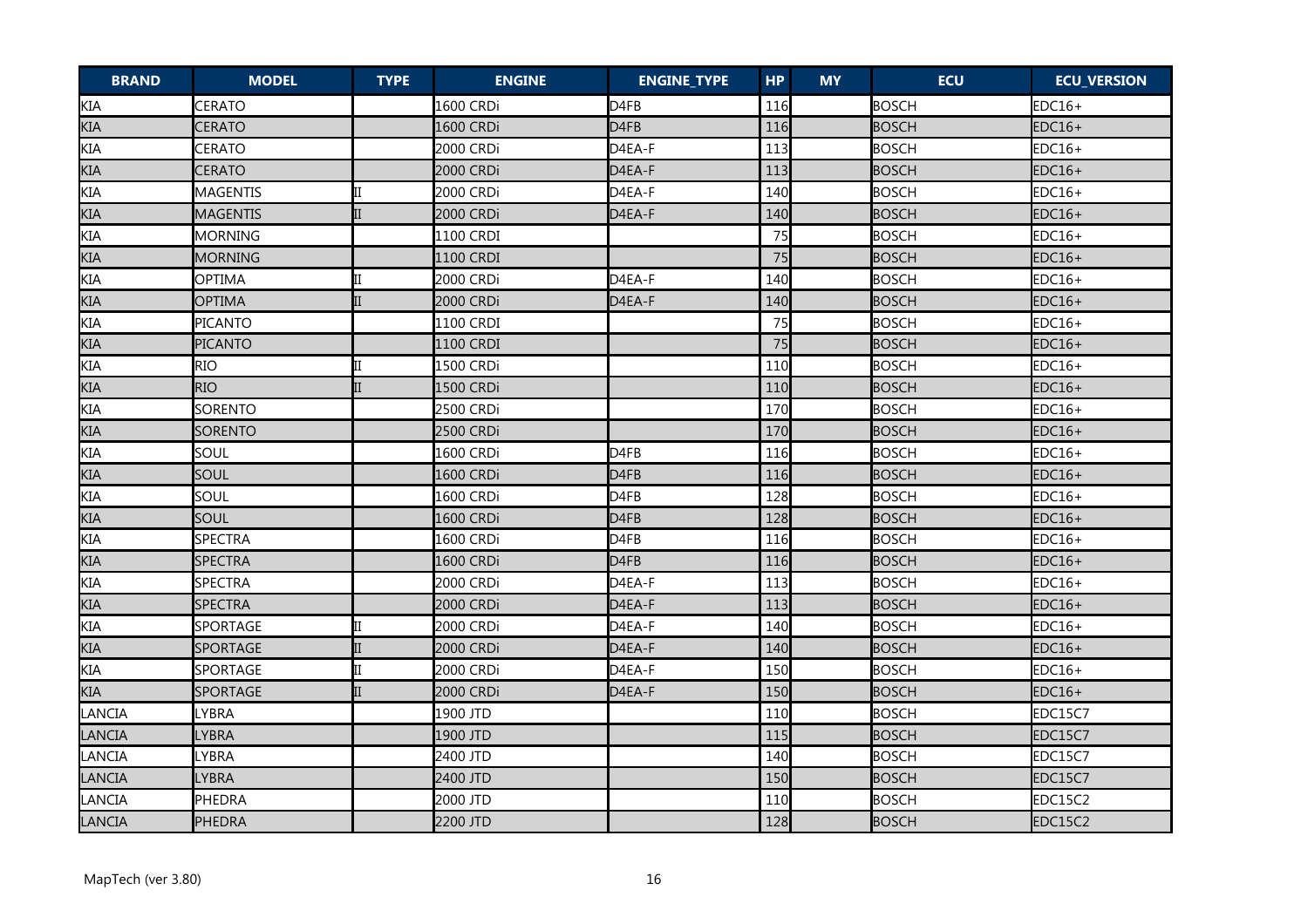| <b>BRAND</b>      | <b>MODEL</b>            | <b>TYPE</b> | <b>ENGINE</b>    | <b>ENGINE_TYPE</b> | <b>HP</b> | <b>MY</b> | <b>ECU</b>          | <b>ECU_VERSION</b> |
|-------------------|-------------------------|-------------|------------------|--------------------|-----------|-----------|---------------------|--------------------|
| LANCIA            | <b>THESIS</b>           |             | 2400 JTD         |                    | 140       |           | <b>BOSCH</b>        | EDC15C7            |
| <b>LANCIA</b>     | THESIS                  |             | 2400 JTD         |                    | 150       |           | <b>BOSCH</b>        | EDC15C7            |
| LANCIA            |                         |             | 2000 JTD         |                    | 110       |           | <b>BOSCH</b>        | EDC15C2            |
| <b>LAND ROVER</b> | <b>DEFENDER</b>         |             | 2400 TDCI        |                    |           | 122 2007  | FO.MO.CO            | FO.MO.CO VISTEON   |
| LAND ROVER        | <b>DISCOVERY 3</b>      |             | 2700 TDV6        |                    | 190       |           | SIEMENS             | SID 201-203-204    |
| <b>LAND ROVER</b> | <b>FREELANDER</b>       | II          | 2200 TD4         |                    | 160       |           | <b>BOSCH</b>        | EDC16+ CP39-6.40   |
| <b>LAND ROVER</b> | FREELANDER              |             | 2000 16V TD4     |                    | 136       |           | <b>BOSCH</b>        | DDE4.0             |
| <b>LAND ROVER</b> | <b>RANGE ROVER</b>      | Sport       | 2700 TDV6        |                    | 190       |           | <b>SIEMENS</b>      | SID 201-203-204    |
| ILAND ROVER       | RANGE ROVER             | Sport       | 3600 TDV8        |                    |           | 272 2010  | SIEMENS CONTINENTAL | <b>SID 204</b>     |
| <b>LAND ROVER</b> | <b>RANGE ROVER</b>      |             | 3000 TD6         |                    | 177       |           | <b>BOSCH</b>        | DDE4.0             |
| MAZDA             |                         | (DE)        | 1300 MZR         |                    | 75        |           | <b>SIEMENS</b>      | SIM210             |
| MAZDA             | $\overline{2}$          | (DE)        | 1300 MZR         |                    | 86        |           | <b>SIEMENS</b>      | <b>SIM210</b>      |
| MAZDA             | $\overline{2}$          | (DE)        | 1400 16V TDCi    |                    | 68        |           | <b>SIEMENS</b>      | SID206             |
| <b>MAZDA</b>      | $\overline{\mathbf{3}}$ | (BK)        | 1600 16V TD      |                    | 90        |           | <b>BOSCH</b>        | EDC16+ C34         |
| MAZDA             |                         | (BK)        | 1600 16V TD      |                    | 110       |           | <b>BOSCH</b>        | EDC16+ C34         |
| MAZDA             | <b>DEMIO</b>            | (DE)        | 1300 MZR         |                    | 75        |           | <b>SIEMENS</b>      | SIM210             |
| MAZDA             | <b>DEMIO</b>            | (DE)        | 1300 MZR         |                    | 86        |           | <b>SIEMENS</b>      | SIM210             |
| MAZDA             | <b>DEMIO</b>            | (DE)        | 1400 16V TDCi    |                    | 68        |           | SIEMENS             | SID <sub>206</sub> |
| MERCEDES          | A                       | (W169)      | A160 2000 CDI    |                    | 82        |           | <b>BOSCH</b>        | EDC16+ CP32        |
| <b>MERCEDES</b>   | A                       | (W169)      | A180 2000 CDI    |                    | 109       |           | <b>BOSCH</b>        | EDC16+ CP32        |
| MERCEDES          | A                       | (W169)      | A200 2000 CDI    |                    | 140       |           | <b>BOSCH</b>        | EDC16+ CP32        |
| <b>MERCEDES</b>   | B                       | (W245)      | B180 2000 CDI    |                    | 109       |           | <b>BOSCH</b>        | EDC16+ CP32        |
| <b>MERCEDES</b>   | ΙB                      | (W245)      | B200 2000 CDI    |                    | 140       |           | <b>BOSCH</b>        | EDC16+ CP32        |
| <b>MERCEDES</b>   |                         | (W203)      | 2200 CDI         |                    | 143       |           | <b>BOSCH</b>        | EDC15C6            |
| MERCEDES          |                         | (W203)      | 2200 CDI         |                    | 150       |           | <b>BOSCH</b>        | EDC16C2            |
| <b>MERCEDES</b>   | C                       | (W203)      | C200 2200 CDI    |                    | 115       |           | <b>BOSCH</b>        | EDC15C6            |
| MERCEDES          |                         | (W203)      | C200 2200 CDI    |                    | 122       |           | <b>BOSCH</b>        | EDC16C2            |
| <b>MERCEDES</b>   | C                       | (W203)      | C270 2700 CDI    |                    | 170       |           | <b>BOSCH</b>        | EDC15C6            |
| MERCEDES          | C                       | (W203)      | C30 3000 CDI AMG |                    | 231       |           | <b>BOSCH</b>        | EDC15C6            |
| <b>MERCEDES</b>   | C                       | (W203)      | C320 3000 CDI    |                    | 224       |           | <b>BOSCH</b>        | EDC16+ CP31/CP36   |
| MERCEDES          |                         | (W204)      | C320 3000 CDI    | OM642DE30          | 224       |           | <b>BOSCH</b>        | EDC16+ CP31/CP36   |
| <b>MERCEDES</b>   | C Sportcoupè            | (CL203)     | C200 2200 CDI    |                    | 122       |           | <b>BOSCH</b>        | EDC16C2            |
| <b>MERCEDES</b>   | C Sportcoupè            | (CL203)     | C200 2200 CDI    |                    | 143       |           | <b>BOSCH</b>        | EDC15C6            |
| <b>MERCEDES</b>   | C Sportcoupè            | (CL203)     | C200 2200 CDI    |                    | 150       |           | <b>BOSCH</b>        | EDC16C2            |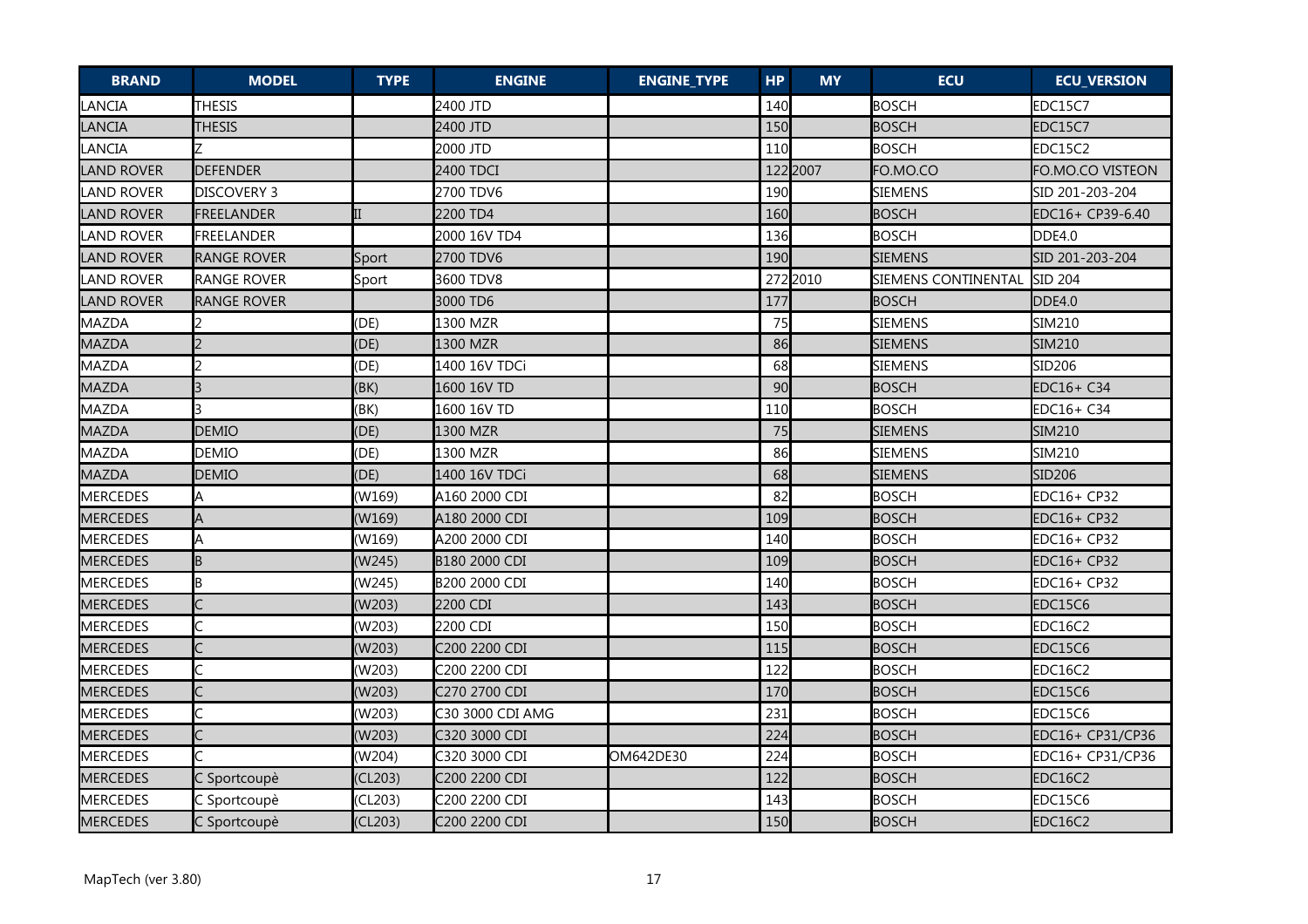| <b>BRAND</b>    | <b>MODEL</b>    | <b>TYPE</b> | <b>ENGINE</b>           | <b>ENGINE_TYPE</b> | <b>HP</b> | <b>MY</b> | <b>ECU</b>   | <b>ECU_VERSION</b> |
|-----------------|-----------------|-------------|-------------------------|--------------------|-----------|-----------|--------------|--------------------|
| MERCEDES        | C Sportcoupè    | (CL203)     | C30 3000 CDI AMG        |                    | 231       |           | <b>BOSCH</b> | EDC15C6            |
| <b>MERCEDES</b> | <b>CLK</b>      | (W209)      | CLK220 2200 CDI         | OM646DE22          | 150       |           | <b>BOSCH</b> | EDC16C2            |
| MERCEDES        | <b>CLK</b>      | (W209)      | CLK270 2700 CDI         | OM612DE27          | 170       |           | <b>BOSCH</b> | EDC15C6            |
| <b>MERCEDES</b> | <b>CLK</b>      | (W209)      | CLK320 3000 CDI         | OM642DE30          | 224       |           | <b>BOSCH</b> | EDC16+ CP31/CP36   |
| MERCEDES        | <b>CLS</b>      | (W219)      | CLS320 3000 CDI         | OM642DE30          | 224       |           | <b>BOSCH</b> | EDC16+ CP31/CP36   |
| <b>MERCEDES</b> | E.              | (W210)      | E200 2200 CDI           |                    | 115       |           | <b>BOSCH</b> | EDC15C6            |
| MERCEDES        | E.              | (W210)      | E220 2200 CDI           |                    | 143       |           | <b>BOSCH</b> | EDC15C6            |
| MERCEDES        | E.              | (W210)      | E270 2700 CDI           |                    | 170       |           | <b>BOSCH</b> | EDC15C6            |
| MERCEDES        | ΙE              | (W210)      | E320 3200 CDI           |                    | 197       |           | <b>BOSCH</b> | EDC15C6            |
| MERCEDES        | E               | (W211)      | E200 2200 CDI           |                    | 122       |           | <b>BOSCH</b> | EDC16C2            |
| MERCEDES        | E               | (W211)      | E200 2200 CDI           |                    | 136       |           | <b>BOSCH</b> | EDC16C2            |
| <b>MERCEDES</b> | E.              | (W211)      | E220 2200 CDI           |                    | 150       |           | <b>BOSCH</b> | EDC16C2            |
| <b>MERCEDES</b> | İΕ              | (W211)      | E270 2700 CDI           |                    | 177       |           | <b>BOSCH</b> | EDC16C2            |
| <b>MERCEDES</b> | E.              | (W211)      | E280 3000 CDI           |                    | 190       |           | <b>BOSCH</b> | EDC16+ CP31/CP36   |
| MERCEDES        | E               | (W211)      | E280 3200 CDI           |                    | 177       |           | <b>BOSCH</b> | EDC16C2            |
| <b>MERCEDES</b> | E.              | (W211)      | E320 3000 CDI           |                    | 224       |           | <b>BOSCH</b> | EDC16+ CP31/CP36   |
| <b>MERCEDES</b> | E               | (W211)      | <b>I</b> E320 3200 CDI  | OM648DE32          | 204       |           | <b>BOSCH</b> | EDC16+ CP31/CP36   |
| <b>MERCEDES</b> | IE.             | (W211)      | E320 3200 CDI           |                    | 204       |           | <b>BOSCH</b> | EDC16C2            |
| MERCEDES        | E               | (W211)      | <b>I</b> E420 4000 CDI  | OM628DE40          | 260       |           | <b>BOSCH</b> | EDC16+ CP31/CP36   |
| <b>MERCEDES</b> | G               | (W463)      | G270 2700 CDI           |                    | 156       |           | <b>BOSCH</b> | EDC15C6            |
| MERCEDES        | G               | (W463)      | G320 3000 CDI           |                    | 224       |           | <b>BOSCH</b> | EDC16+ CP31/CP36   |
| <b>MERCEDES</b> | GL              | (X164)      | GL320 3000 CDI          |                    | 224       |           | <b>BOSCH</b> | EDC16+ CP31/CP36   |
| MERCEDES        | <b>GL</b>       | (X164)      | GL420 4000 CDI          |                    | 306       |           | <b>BOSCH</b> | EDC16+ CP31/CP36   |
| <b>MERCEDES</b> | M               | (W163)      | ML270 2700 CDI          |                    | 163       |           | <b>BOSCH</b> | EDC15C6            |
| MERCEDES        | lм              | (W164)      | ML280 3000 CDI          |                    | 190       |           | <b>BOSCH</b> | EDC16+ CP31/CP36   |
| <b>MERCEDES</b> | M               | (W164)      | ML320 3000 CDI          |                    | 224       |           | <b>BOSCH</b> | EDC16+ CP31/CP36   |
| MERCEDES        | Iм              | (W164)      | <b>I</b> ML420 4000 CDI |                    | 306       |           | <b>BOSCH</b> | EDC16+ CP31/CP36   |
| <b>MERCEDES</b> | R               | (W251)      | R280 3000 CDI           |                    | 190       |           | <b>BOSCH</b> | EDC16+ CP31/CP36   |
| MERCEDES        | R               | (W251)      | R320 3000 CDI           |                    | 224       |           | <b>BOSCH</b> | EDC16+ CP31/CP36   |
| <b>MERCEDES</b> | ls.             | (W220)      | S320 3200 CDI           | OM613              | 197       |           | <b>BOSCH</b> | EDC15C6            |
| MERCEDES        | ls              | (W220)      | S320 3200 CDI           | OM648              | 204       |           | <b>BOSCH</b> | EDC16C2            |
| <b>MERCEDES</b> | ls.             | (W221)      | S320 3000 CDI           | OM642DE30          | 235       |           | <b>BOSCH</b> | EDC16+ CP31/CP36   |
| MERCEDES        | S               | (W221)      | S420 4000 CDI           | OM629              | 320       |           | <b>BOSCH</b> | EDC16+ CP31/CP36   |
| <b>MERCEDES</b> | <b>SPRINTER</b> | (W905)      | 208 2200 CDI            | OM611 DE22         | 82        |           | <b>BOSCH</b> | EDC15C6            |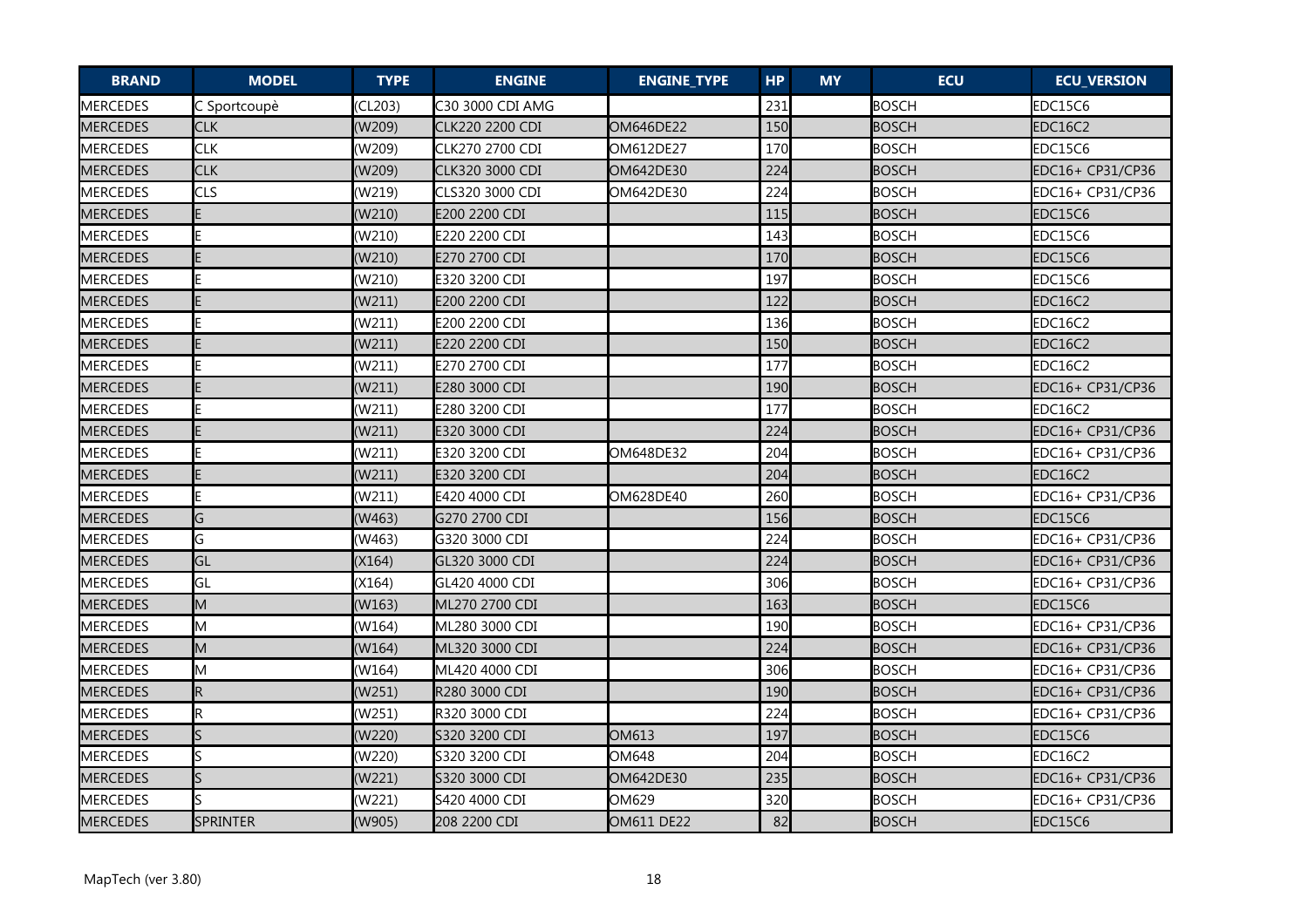| <b>BRAND</b>    | <b>MODEL</b>    | <b>TYPE</b> | <b>ENGINE</b> | <b>ENGINE_TYPE</b> | <b>HP</b> | <b>MY</b> | <b>ECU</b>   | <b>ECU_VERSION</b> |
|-----------------|-----------------|-------------|---------------|--------------------|-----------|-----------|--------------|--------------------|
| MERCEDES        | <b>SPRINTER</b> | (W905)      | 211 2200 CDI  | OM611 DE22         | 109       |           | <b>BOSCH</b> | EDC15C6            |
| <b>MERCEDES</b> | <b>SPRINTER</b> | (W905)      | 213 2200 CDI  | OM611 DE22         | 129       |           | <b>BOSCH</b> | EDC15C6            |
| MERCEDES        | SPRINTER        | (W905)      | 216 2700 CDI  | OM612 DE27         | 156       |           | <b>BOSCH</b> | EDC15C6            |
| <b>MERCEDES</b> | <b>SPRINTER</b> | (W905)      | 308 2200 CDI  | OM611 DE22         | 82        |           | <b>BOSCH</b> | EDC15C6            |
| MERCEDES        | <b>SPRINTER</b> | (W905)      | 311 2200 CDI  | OM611 DE22         | 109       |           | <b>BOSCH</b> | EDC15C6            |
| <b>MERCEDES</b> | <b>SPRINTER</b> | (W905)      | 313 2200 CDI  | OM611 DE22         | 129       |           | <b>BOSCH</b> | EDC15C6            |
| MERCEDES        | <b>SPRINTER</b> | (W905)      | 316 2700 CDI  | OM612 DE27         | 156       |           | <b>BOSCH</b> | EDC15C6            |
| MERCEDES        | <b>SPRINTER</b> | (W905)      | 408 2200 CDI  | OM611 DE22         | 82        |           | <b>BOSCH</b> | EDC15C6            |
| MERCEDES        | <b>SPRINTER</b> | (W905)      | 411 2200 CDI  | OM611 DE22         | 109       |           | <b>BOSCH</b> | EDC15C6            |
| <b>MERCEDES</b> | <b>SPRINTER</b> | (W905)      | 414 2200 CDI  | OM611 DE22         | 129       |           | <b>BOSCH</b> | EDC15C6            |
| MERCEDES        | SPRINTER        | (W905)      | 416 2700 CDI  | OM612 DE27         | 156       |           | <b>BOSCH</b> | EDC15C6            |
| <b>MERCEDES</b> | <b>SPRINTER</b> | (W906)      | 209 2200 CDI  | OM646 DE22         | 88        |           | <b>BOSCH</b> | EDC16+ CP31/CP36   |
| <b>MERCEDES</b> | SPRINTER        | (W906)      | 211 2200 CDI  | OM646 DE22         | 109       |           | <b>BOSCH</b> | EDC16+ CP31/CP36   |
| <b>MERCEDES</b> | <b>SPRINTER</b> | (W906)      | 213 2200 CDI  | OM646 DE22         | 129       |           | <b>BOSCH</b> | EDC16+ CP31/CP36   |
| <b>MERCEDES</b> | <b>SPRINTER</b> | (W906)      | 215 2200 CDI  | OM646 DE22         | 150       |           | <b>BOSCH</b> | EDC16+ CP31/CP36   |
| <b>MERCEDES</b> | <b>SPRINTER</b> | (W906)      | 218 3000 CDI  | OM642 DE30         | 184       |           | <b>BOSCH</b> | EDC16+ CP31/CP36   |
| <b>MERCEDES</b> | <b>SPRINTER</b> | (W906)      | 309 2200 CDI  | OM646 DE22         | 88        |           | <b>BOSCH</b> | EDC16+ CP31/CP36   |
| <b>MERCEDES</b> | <b>SPRINTER</b> | (W906)      | 311 2200 CDI  | <b>OM646 DE22</b>  | 109       |           | <b>BOSCH</b> | EDC16+ CP31/CP36   |
| MERCEDES        | <b>SPRINTER</b> | (W906)      | 313 2200 CDI  | OM646 DE22         | 129       |           | <b>BOSCH</b> | EDC16+ CP31/CP36   |
| MERCEDES        | <b>SPRINTER</b> | (W906)      | 315 2200 CDI  | <b>OM646 DE22</b>  | 150       |           | <b>BOSCH</b> | EDC16+ CP31/CP36   |
| <b>MERCEDES</b> | SPRINTER        | (W906)      | 318 3000 CDI  | OM642 DE30         | 184       |           | BOSCH        | EDC16+ CP31/CP36   |
| <b>MERCEDES</b> | <b>SPRINTER</b> | (W906)      | 409 2200 CDI  | OM646 DE22         | 88        |           | <b>BOSCH</b> | EDC16+ CP31/CP36   |
| MERCEDES        | <b>SPRINTER</b> | (W906)      | 411 2200 CDI  | OM646 DE22         | 109       |           | <b>BOSCH</b> | EDC16+ CP31/CP36   |
| MERCEDES        | <b>SPRINTER</b> | (W906)      | 415 2200 CDI  | OM646 DE22         | 150       |           | <b>BOSCH</b> | EDC16+ CP31/CP36   |
| MERCEDES        | <b>SPRINTER</b> | (W906)      | 418 3000 CDI  | OM642 DE30         | 184       |           | <b>BOSCH</b> | EDC16+ CP31/CP36   |
| <b>MERCEDES</b> | <b>SPRINTER</b> | (W906)      | 511 2200 CDI  | OM646 DE22         | 109       |           | <b>BOSCH</b> | EDC16+ CP31/CP36   |
| MERCEDES        | <b>SPRINTER</b> | (W906)      | 515 2200 CDI  | OM646 DE22         | 150       |           | <b>BOSCH</b> | EDC16+ CP31/CP36   |
| MERCEDES        | <b>SPRINTER</b> | (W906)      | 518 3000 CDI  | OM642 DE30         | 184       |           | <b>BOSCH</b> | EDC16+ CP31/CP36   |
| MERCEDES        | VIANO           | (W639)      | 2200 CDI      |                    | 109       |           | <b>BOSCH</b> | EDC16C2            |
| <b>MERCEDES</b> | VIANO           | (W639)      | 2200 CDI      |                    | 115       |           | <b>BOSCH</b> | EDC16+ CP31/CP36   |
| MERCEDES        | VIANO           | (W639)      | 3000 CDI      |                    | 204       |           | <b>BOSCH</b> | EDC16+ CP31/CP36   |
| <b>MERCEDES</b> | VITO            | (W638)      | 2200 CDI      |                    | 102       |           | <b>BOSCH</b> | EDC15C6            |
| MERCEDES        | <b>VITO</b>     | (W639)      | 109 2200 CDI  |                    | 88        |           | <b>BOSCH</b> | EDC16C2            |
| <b>MERCEDES</b> | <b>VITO</b>     | (W639)      | 109 2200 CDI  |                    | 95        |           | <b>BOSCH</b> | EDC16+ CP31/CP36   |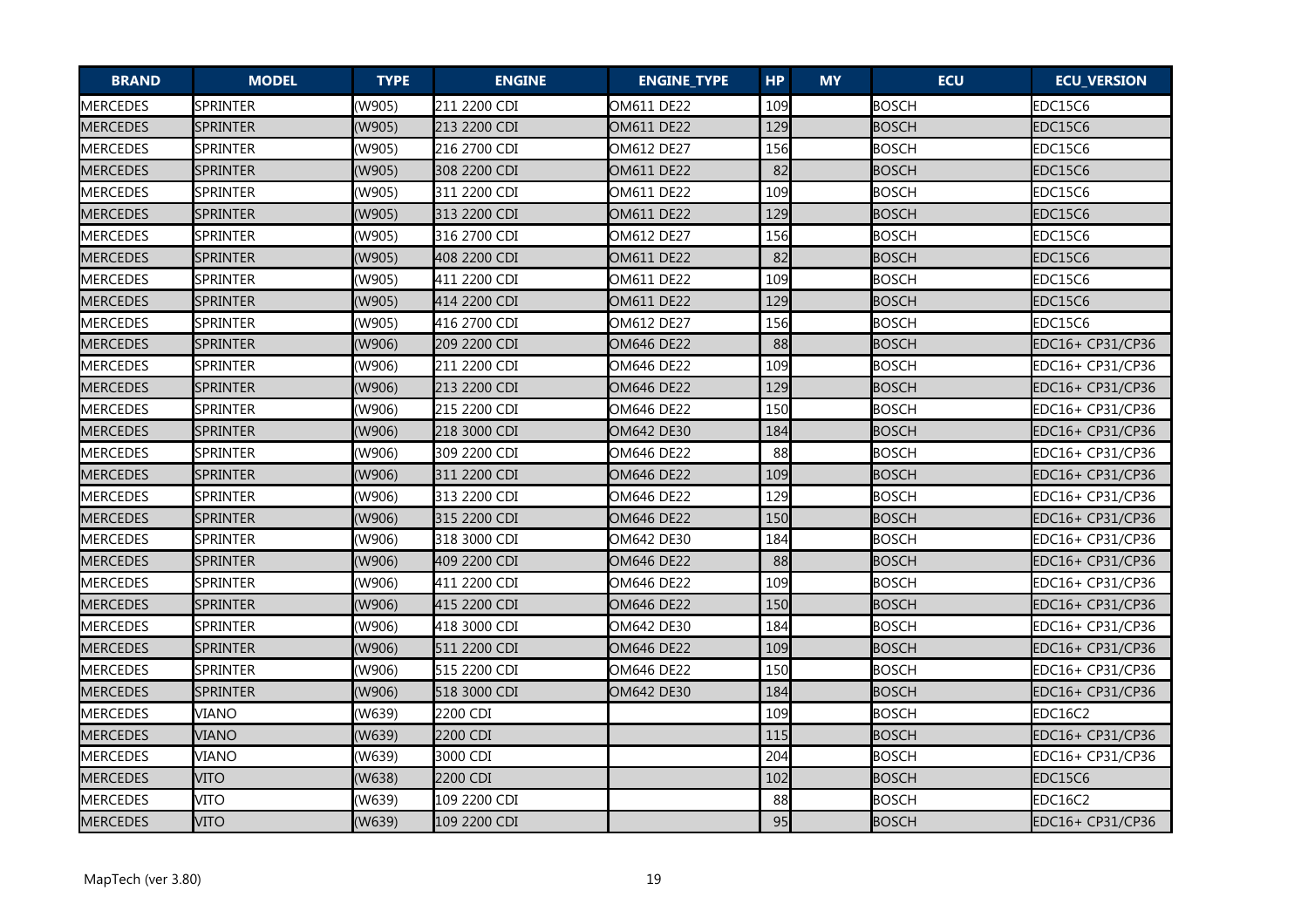| <b>BRAND</b>      | <b>MODEL</b>        | <b>TYPE</b> | <b>ENGINE</b> | <b>ENGINE_TYPE</b> | <b>HP</b> | <b>MY</b> | <b>ECU</b>     | <b>ECU_VERSION</b> |
|-------------------|---------------------|-------------|---------------|--------------------|-----------|-----------|----------------|--------------------|
| MERCEDES          | <b>VITO</b>         | (W639)      | 111 2200 CDI  |                    | 109       |           | <b>BOSCH</b>   | EDC16C2            |
| <b>MERCEDES</b>   | <b>VITO</b>         | (W639)      | 111 2200 CDI  |                    | 115       |           | <b>BOSCH</b>   | EDC16+ CP31/CP36   |
| <b>MERCEDES</b>   | <b>VITO</b>         | (W639)      | 115 2200 CDI  |                    | 150       |           | <b>BOSCH</b>   | EDC16C2            |
| <b>MERCEDES</b>   | <b>VITO</b>         | (W639)      | 120 3000 CDI  |                    | 204       |           | <b>BOSCH</b>   | EDC16+ CP31/CP36   |
| MG                | ZΤ                  |             | 2000 CDTi     |                    | 130       |           | <b>BOSCH</b>   | DDE4.0             |
| MINI              | <b>COOPER</b>       | (R50)       | 1600 16V      |                    | 115       |           | <b>SIEMENS</b> | EMS2               |
| MINI              | <b>COOPER</b>       | (R52)       | 1600 16V      |                    | 115       |           | <b>SIEMENS</b> | EMS2               |
| MINI              | <b>COOPER</b>       | (R53)       | 1600 16V      |                    | 115       |           | <b>SIEMENS</b> | EMS2               |
| MINI              | <b>COOPER</b>       | (R55)       | l1600 D       |                    | 110       |           | <b>BOSCH</b>   | EDC16+ C35         |
| MINI              | <b>COOPER</b>       | (R56)       | 1600 D        |                    | 110       |           | <b>BOSCH</b>   | EDC16+ C35         |
| MINI              | <b>COOPER</b>       | (R57)       | 1600 D        |                    | 110       |           | <b>BOSCH</b>   | EDC16+ C35         |
| MINI              | COOPER S            | (R50)       | 1600 16V      |                    | 160       |           | <b>SIEMENS</b> | EMS2               |
| MINI              | COOPER S            | (R50)       | 1600 16V      |                    | 170       |           | <b>SIEMENS</b> | EMS <sub>2</sub>   |
| MINI              | <b>COOPER S</b>     | (R52)       | 1600 16V      |                    | 160       |           | <b>SIEMENS</b> | EMS2               |
| MINI              | <b>COOPER S</b>     | (R52)       | 1600 16V      |                    | 170       |           | <b>SIEMENS</b> | EMS <sub>2</sub>   |
| MINI              | <b>COOPER S</b>     | (R53)       | 1600 16V      |                    | 160       |           | <b>SIEMENS</b> | EMS <sub>2</sub>   |
| MINI              | <b>COOPER S</b>     | (R53)       | 1600 16V      |                    | 170       |           | <b>SIEMENS</b> | EMS2               |
| <b>MINI</b>       | <b>COOPER S JCW</b> | (R50)       | 1600 16V      |                    | 210       |           | <b>SIEMENS</b> | EMS2               |
| MINI              | COOPER S JCW        | (R52)       | 1600 16V      |                    | 210       |           | <b>SIEMENS</b> | EMS2               |
| MINI              | COOPER S JCW        | (R53)       | 1600 16V      |                    | 210       |           | <b>SIEMENS</b> | EMS2               |
| MINI              | COOPER S JCW GP-KIT | (R50)       | 1600 16V      |                    | 218       |           | <b>SIEMENS</b> | EMS2               |
| MINI              | COOPER S JCW GP-KIT | (R52)       | 1600 16V      |                    | 218       |           | <b>SIEMENS</b> | EMS <sub>2</sub>   |
| MINI              | COOPER S JCW GP-KIT | (R53)       | 1600 16V      |                    | 218       |           | <b>SIEMENS</b> | EMS <sub>2</sub>   |
| MINI              | <b>ONE</b>          | (R50)       | 1400 D        |                    | 75        |           | <b>BOSCH</b>   | <b>DDE4.0</b>      |
| MINI              | ONE                 | (R50)       | 1600 16V      |                    | 90        |           | <b>SIEMENS</b> | EMS <sub>2</sub>   |
| MINI              | <b>ONE</b>          | (R52)       | 1400 D        |                    | 75        |           | <b>BOSCH</b>   | DDE4.0             |
| MINI              | ONE                 | (R52)       | 1600 16V      |                    | 90        |           | <b>SIEMENS</b> | EMS <sub>2</sub>   |
| MINI              | ONE                 | (R53)       | 1400 D        |                    | 75        |           | <b>BOSCH</b>   | <b>DDE4.0</b>      |
| MINI              | ONE                 | (R53)       | 1600 16V      |                    | 90        |           | <b>SIEMENS</b> | EMS <sub>2</sub>   |
| <b>MITSUBISHI</b> | <b>COLT</b>         | VIII        | 1500 DI-D     |                    | 68        |           | <b>BOSCH</b>   | EDC16+C31          |
| MITSUBISHI        | <b>COLT</b>         | VIII        | 1500 DI-D     |                    | 95        |           | <b>BOSCH</b>   | EDC16+C31          |
| <b>MITSUBISHI</b> | <b>GRANDIS</b>      |             | 2000 16V DI-D |                    | 136       |           | <b>BOSCH</b>   | EDC16+ U31         |
| MITSUBISHI        | <b>LANCER</b>       | VIII        | 2000 16V DI-D |                    | 140       |           | <b>BOSCH</b>   | EDC16+ U31         |
| <b>MITSUBISHI</b> | OUTLANDER           | II          | 2000 DI-D     |                    | 140       |           | <b>BOSCH</b>   | EDC16+ U31         |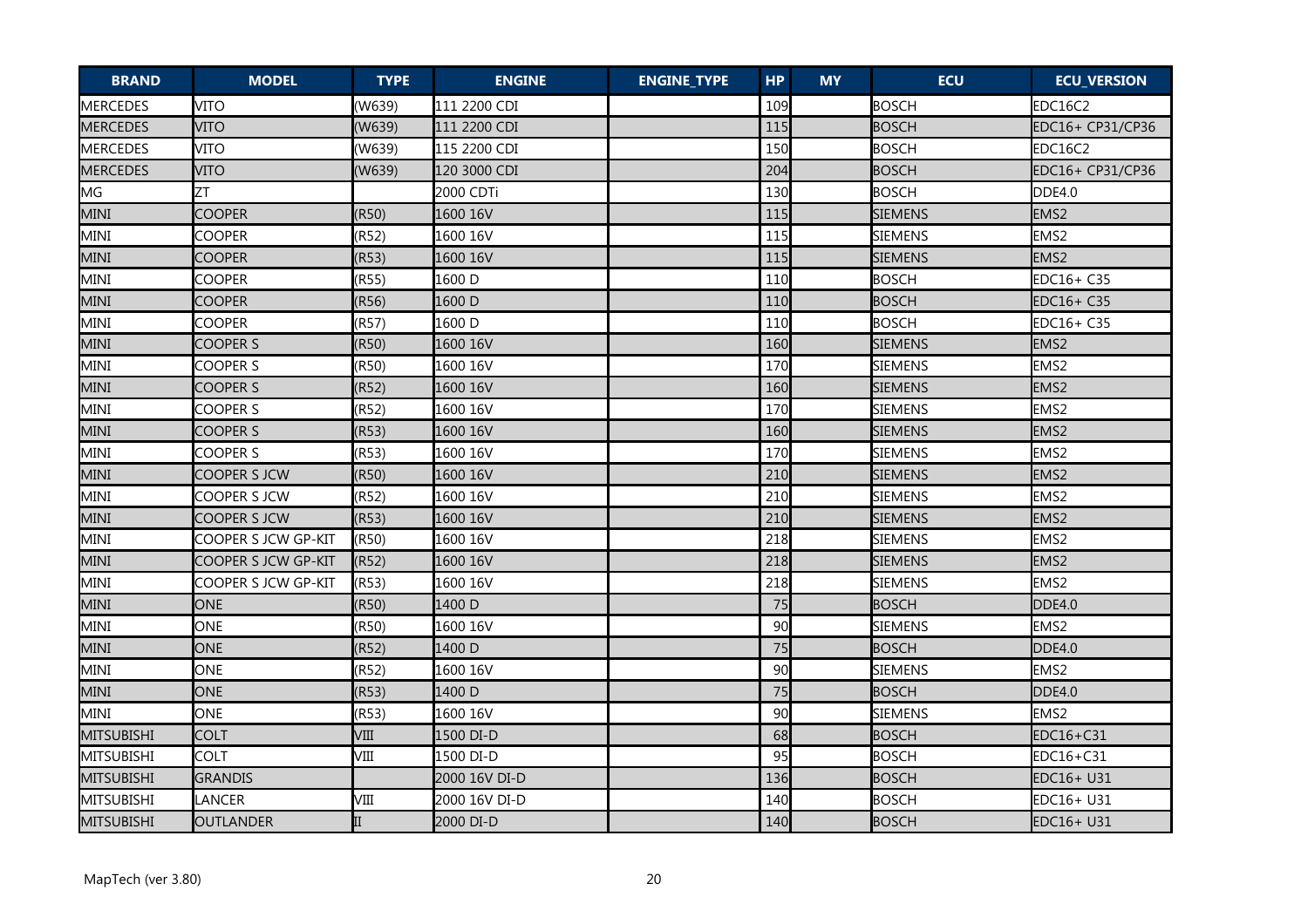| <b>BRAND</b>   | <b>MODEL</b>     | <b>TYPE</b>    | <b>ENGINE</b>      | <b>ENGINE_TYPE</b> | <b>HP</b> | <b>MY</b> | <b>ECU</b>   | <b>ECU_VERSION</b> |
|----------------|------------------|----------------|--------------------|--------------------|-----------|-----------|--------------|--------------------|
| <b>NISSAN</b>  | QASHQAI          |                | 1500 dCi           |                    | 105       |           | SIEMENS      | SID 301            |
| <b>OPEL GM</b> | AGILA            | (A)            | 1000 12V           |                    | 58        |           | <b>BOSCH</b> | ME1.5.5            |
| <b>OPEL GM</b> | AGILA            | (A)            | 1200 16V           |                    | 75        |           | <b>BOSCH</b> | ME1.5.5            |
| <b>OPEL GM</b> | <b>ASTRA</b>     | (G)            | 1200 16V           | Z12XE              | 75        |           | <b>BOSCH</b> | ME1.5.5            |
| OPEL GM        | <b>ASTRA</b>     | (G)            | 2000 16V TURBO     | Z20LET             | 190       |           | <b>BOSCH</b> | ME1.5.5            |
| <b>OPEL GM</b> | <b>ASTRA</b>     | (G)            | 2000 8V FLEXPOWER  | X20XE              | 127       |           | <b>BOSCH</b> | ME7.9.6            |
| <b>OPEL GM</b> | <b>ASTRA</b>     | (H)            | 1900 CDTI          | Z19DTH             | 150       |           | <b>BOSCH</b> | EDC16+ C39         |
| <b>OPEL GM</b> | <b>ASTRA</b>     | (H)            | 1900 CDTI          | Z19DTJ             | 120       |           | <b>BOSCH</b> | EDC16+ C39         |
| <b>OPEL GM</b> | CORSA            | $\overline{C}$ | 1000 12V           | Z10XE              | 60        |           | <b>BOSCH</b> | ME1.5.5            |
| <b>OPEL GM</b> | <b>CORSA</b>     | (C)            | 1200 16V           | <b>Z12XE</b>       | 75        |           | <b>BOSCH</b> | ME1.5.5            |
| <b>OPEL GM</b> | <b>SPEEDSTER</b> |                | 2000 16V TURBO     | Z20LET             | 200       |           | <b>BOSCH</b> | ME1.5.5            |
| <b>OPEL GM</b> | <b>VECTRA</b>    | (B)            | 2000 8V FLEXPOWER  | X20XE              | 127       |           | <b>BOSCH</b> | ME7.9.6            |
| OPEL GM        | <b>VECTRA</b>    | (B)            | 2400 16V FLEXPOWER | X24XE              | 150       |           | <b>BOSCH</b> | ME7.9.6            |
| <b>OPEL GM</b> | <b>VECTRA</b>    | (C)            | 1900 16V CDTI      | Z19DTH             | 150       |           | <b>BOSCH</b> | EDC16+ C39         |
| <b>OPEL GM</b> | VITA             | (C)            | 1000 12V           | <b>Z10XE</b>       | 60        |           | <b>BOSCH</b> | ME1.5.5            |
| <b>OPEL GM</b> | <b>VITA</b>      | (C)            | 1200 16V           | Z12XE              | 75        |           | <b>BOSCH</b> | ME1.5.5            |
| <b>OPEL GM</b> | ZAFIRA           | (A)            | 2000 8V FLEXPOWER  | X20XE              | 127       |           | <b>BOSCH</b> | ME7.9.6            |
| <b>OPEL GM</b> | <b>ZAFIRA</b>    | (B)            | 1900 CDTI          | Z <sub>19</sub> DT | 120       |           | <b>BOSCH</b> | EDC16+ C39         |
| <b>OPEL GM</b> | <b>ZAFIRA</b>    | (B)            | 1900 CDTI          | Z19DTH             | 150       |           | <b>BOSCH</b> | EDC16+ C39         |
| <b>PEUGEOT</b> | 206              |                | 1400 16V           | ET3J4              | 88        |           | MARELLI      | IAW 6LP            |
| PEUGEOT        | 206              |                | 2000 16V           | EW10J4             | 136       |           | MARELLI      | IAW 6LP            |
| <b>PEUGEOT</b> | 206              |                | 2000 16V RC        | EW10J4S            | 177       |           | MARELLI      | IAW 6LP            |
| PEUGEOT        | 206              |                | 2000 HDI           | PSA DW10           | 90        |           | <b>BOSCH</b> | EDC15C2            |
| PEUGEOT        | 306              |                | 2000 HDI           |                    | 90        |           | <b>BOSCH</b> | EDC15C2            |
| PEUGEOT        | 307              |                | 1400 16V           | ET3J4              | 88        |           | MARELLI      | IAW 6LP            |
| <b>PEUGEOT</b> | 307              |                | 2000 16V           | <b>EW10A</b>       | 140       |           | MARELLI      | IAW 6LP            |
| PEUGEOT        | 307              |                | 2000 16V           | <b>EW10J4S</b>     | 177       |           | MARELLI      | IAW 6LP            |
| <b>PEUGEOT</b> | 307              |                | 2000 HDI           | PSA DW10           | 90        |           | <b>BOSCH</b> | EDC15C2            |
| PEUGEOT        | 307              |                | 2000 HDI           | PSA DW10           | 107       |           | <b>BOSCH</b> | EDC15C2            |
| PEUGEOT        | 406              |                | 2000 HDI           |                    | 90        |           | <b>BOSCH</b> | EDC15C2            |
| PEUGEOT        | 406              |                | 2000 HDI           |                    | 110       |           | <b>BOSCH</b> | EDC15C2            |
| <b>PEUGEOT</b> | 406              |                | 2200 HDI           |                    | 133       |           | <b>BOSCH</b> | EDC15C2            |
| PEUGEOT        | 407              |                | 2000 16V           | EW10A              | 140       |           | MARELLI      | IAW 6LP            |
| PEUGEOT        | 607              |                | 2000 HDI           |                    | 136       |           | <b>BOSCH</b> | EDC15C2            |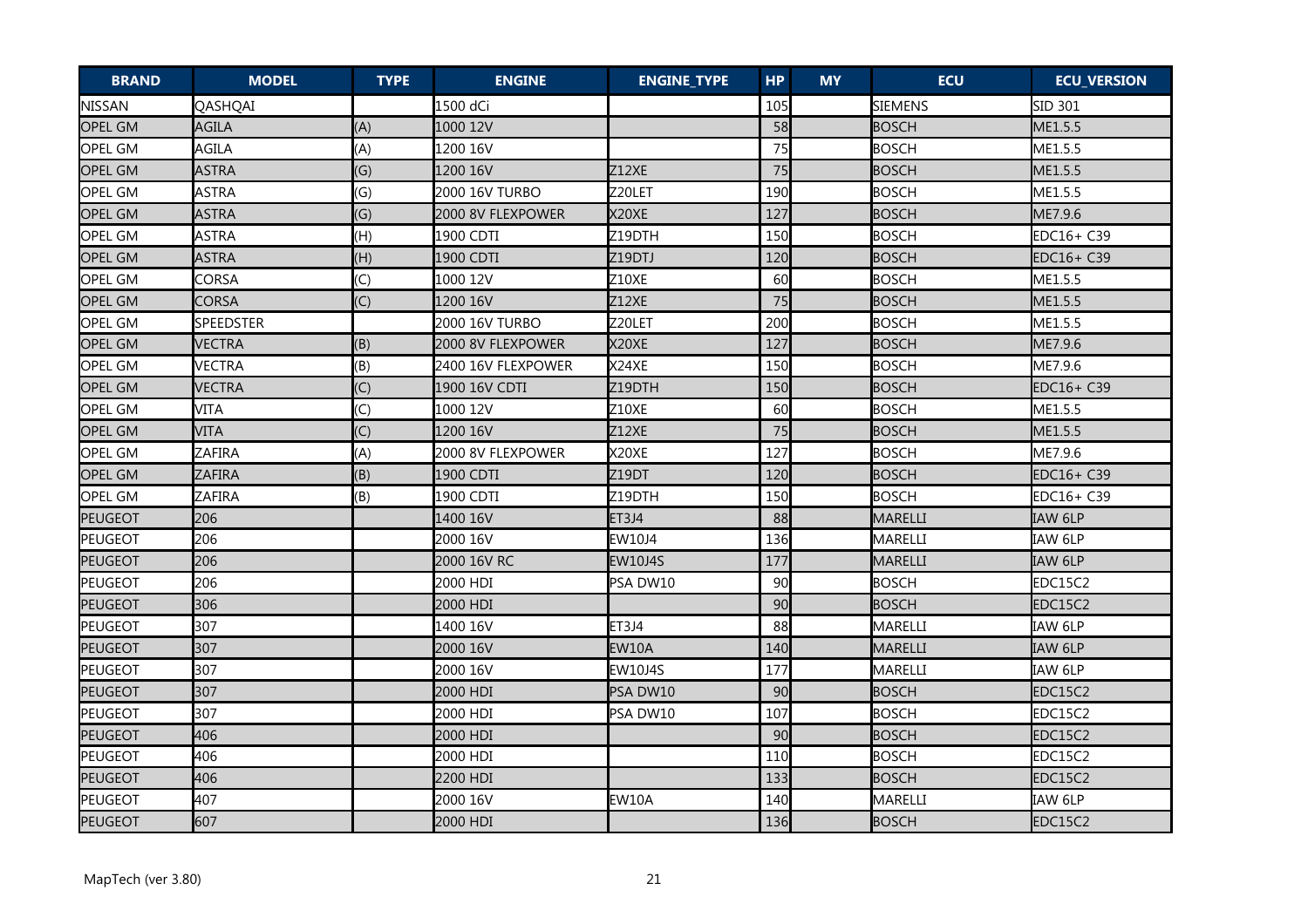| <b>BRAND</b>   | <b>MODEL</b>   | <b>TYPE</b>  | <b>ENGINE</b>  | <b>ENGINE_TYPE</b> | <b>HP</b> | <b>MY</b> | <b>ECU</b>     | <b>ECU_VERSION</b>  |
|----------------|----------------|--------------|----------------|--------------------|-----------|-----------|----------------|---------------------|
| <b>PEUGEOT</b> | 607            |              | 2200 HDI       |                    | 133       |           | <b>BOSCH</b>   | EDC15C2             |
| PEUGEOT        | 806            |              | 2000 HDI       |                    | 109       |           | <b>BOSCH</b>   | EDC15C2             |
| PEUGEOT        | 807            |              | 2000 16V       | EW10A              | 140       |           | MARELLI        | IAW 6LP             |
| PEUGEOT        | 807            |              | 2000 16V HDI   |                    | 110       |           | <b>BOSCH</b>   | EDC15C2             |
| PEUGEOT        | 807            |              | 2200 HDI       |                    | 128       |           | <b>BOSCH</b>   | EDC15C2             |
| PEUGEOT        | <b>BOXER</b>   |              | 2000 HDI       |                    | 90        |           | <b>BOSCH</b>   | EDC15C2             |
| PEUGEOT        | <b>BOXER</b>   |              | 2800 HDI       |                    | 128       |           | <b>BOSCH</b>   | EDC15C6/C7          |
| PEUGEOT        | <b>BOXER</b>   |              | 2800 HDI       |                    | 146       |           | <b>BOSCH</b>   | EDC15C6/C7          |
| PEUGEOT        | <b>EXPERT</b>  |              | 2000 HDI       |                    | 85        |           | <b>BOSCH</b>   | EDC15C2             |
| PEUGEOT        | <b>EXPERT</b>  |              | 2000 HDI       |                    | 109       |           | <b>BOSCH</b>   | EDC15C2             |
| PEUGEOT        | <b>PARTNER</b> |              | 2000 HDI       | PSA DW10           | 90        |           | <b>BOSCH</b>   | EDC15C2             |
| PEUGEOT        | <b>RANCH</b>   |              | 2000 HDI       | PSA DW10           | 90        |           | <b>BOSCH</b>   | EDC15C2             |
| <b>PORSCHE</b> | 996            |              | 3600 TURBO GT2 |                    |           | 483 2004  | <b>BOSCH</b>   | ME7.8 MY>06/2004    |
| <b>PORSCHE</b> | 996            |              | 3600 TURBO S   |                    |           | 450 2004  | <b>BOSCH</b>   | ME7.8 MY>06/2004    |
| <b>PORSCHE</b> | 997            |              | 3600 CARRERA   |                    |           | 325 2004  | <b>BOSCH</b>   | ME7.8 MY>06/2004    |
| PORSCHE        | 997            |              | 3600 CARRERA   |                    |           | 345 2008  | <b>BOSCH</b>   | ME7.8 MY>06/2004    |
| PORSCHE        | 997            |              | 3600 CARRERA 4 |                    |           | 325 2004  | <b>BOSCH</b>   | ME7.8 MY>06/2004    |
| PORSCHE        | 997            |              | 3600 CARRERA 4 |                    |           | 345 2008  | <b>BOSCH</b>   | ME7.8 MY>06/2004    |
| <b>PORSCHE</b> | 997            |              | 3600 GT3       |                    |           | 415 2006  | <b>BOSCH</b>   | ME7.8 MY>06/2004    |
| <b>PORSCHE</b> | 997            |              | 3600 GT3       |                    |           | 435 2009  | <b>BOSCH</b>   | ME7.8 MY>06/2004    |
| PORSCHE        | 997            |              | 3600 TURBO GT2 |                    |           | 530 2007  | <b>BOSCH</b>   | ME7.8 MY>06/2004    |
| <b>PORSCHE</b> | 997            |              | 3800 CARRERA S |                    |           | 3552004   | <b>BOSCH</b>   | ME7.8 MY>06/2004    |
| <b>PORSCHE</b> | 997            |              | 3800 TURBO     |                    |           | 500 2009  | <b>BOSCH</b>   | ME7.8 MY>06/2004    |
| <b>PORSCHE</b> | <b>BOXSTER</b> | (987)        | 2700 24V       |                    |           | 245 2007  | <b>BOSCH</b>   | ME7.8 MY>06/2004    |
| <b>PORSCHE</b> | <b>BOXSTER</b> | (987)        | 3200 24V S     |                    |           | 295 2007  | <b>BOSCH</b>   | ME7.8 MY>06/2004    |
| PORSCHE        | <b>BOXSTER</b> | $(987 - II)$ | 2900 24V       |                    |           | 256 2009  | <b>BOSCH</b>   | ME7.8 MY>06/2004    |
| PORSCHE        | <b>BOXSTER</b> | $(987 - II)$ | 3400 24V S     |                    |           | 310 2009  | <b>BOSCH</b>   | ME7.8 MY>06/2004    |
| <b>PORSCHE</b> | <b>CAYMAN</b>  |              | 2700 24V       |                    |           | 245 2007  | <b>BOSCH</b>   | ME7.8 MY>06/2004    |
| PORSCHE        | CAYMAN         |              | 3400 24V S     |                    |           | 295 2006  | <b>BOSCH</b>   | ME7.8 MY>06/2004    |
| RENAULT        | CLIO           |              | 1200 8V        |                    | 58        |           | SIEMENS        | Sirius 32           |
| RENAULT        | CLIO           |              | 1400 16V       |                    | 98        |           | <b>SIEMENS</b> | <b>SIRIUS 32/34</b> |
| RENAULT        | <b>CLIO</b>    |              | 1600 16V       |                    | 107       |           | <b>SIEMENS</b> | <b>SIRIUS 32/34</b> |
| RENAULT        | <b>CLIO</b>    |              | 2000 16V RS    |                    | 172       |           | <b>SIEMENS</b> | SIRIUS 32           |
| <b>RENAULT</b> | <b>CLIO</b>    |              | 2000 16V RS    |                    | 182       |           | <b>SIEMENS</b> | SIRIUS 34           |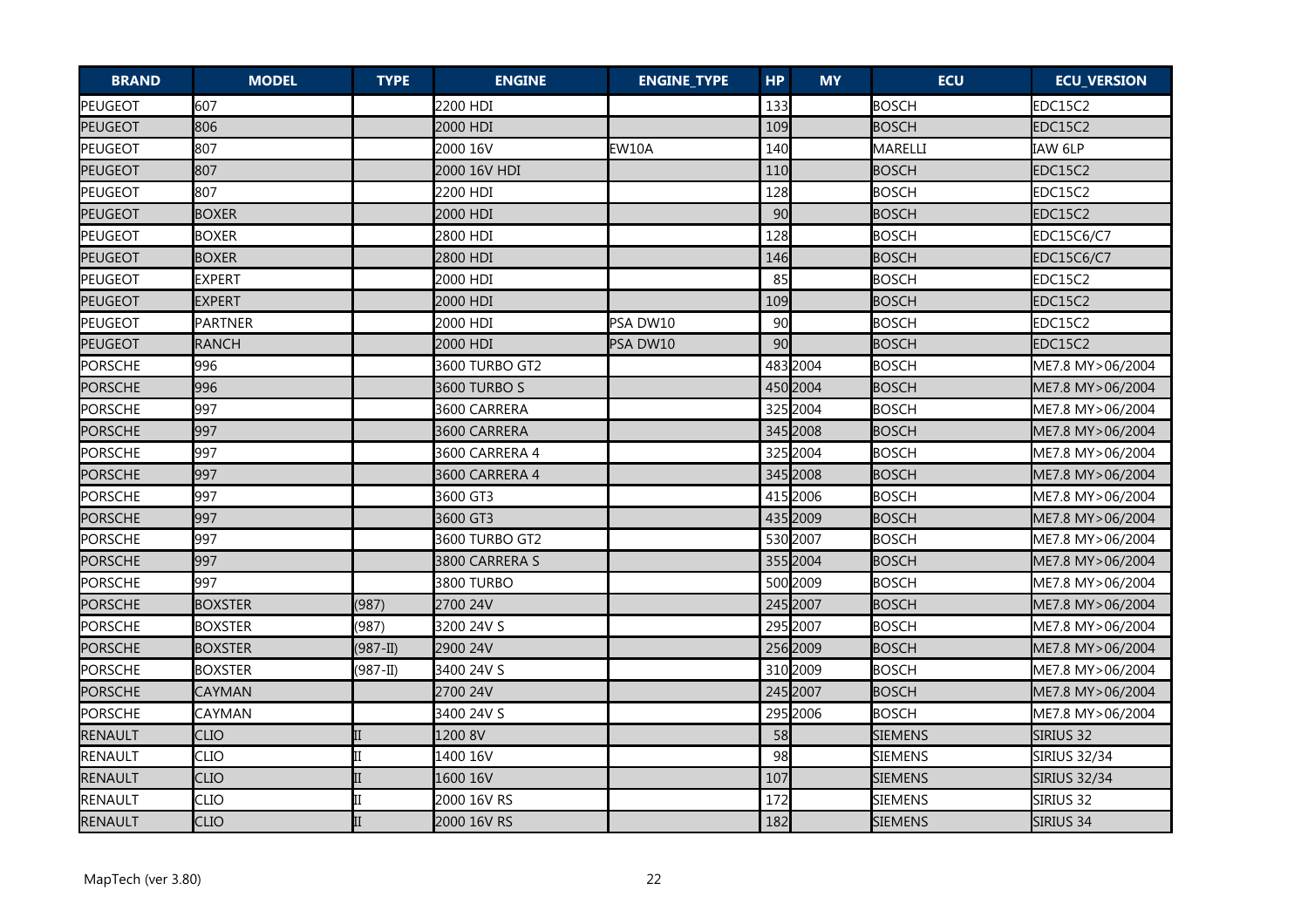| <b>BRAND</b>   | <b>MODEL</b>  | <b>TYPE</b> | <b>ENGINE</b>         | <b>ENGINE_TYPE</b> | <b>HP</b> | <b>MY</b> | <b>ECU</b>     | <b>ECU_VERSION</b>  |
|----------------|---------------|-------------|-----------------------|--------------------|-----------|-----------|----------------|---------------------|
| RENAULT        | <b>CLIO</b>   | III         | 1200 16V              |                    | 75        |           | SIEMENS        | SIM <sub>32</sub>   |
| RENAULT        | <b>CLIO</b>   | III         | 1200 16V              |                    | 78        |           | SIEMENS        | SIM32               |
| RENAULT        | <b>CLIO</b>   | III         | 1200 16V TCE          | <b>TCE GT</b>      | 101       |           | <b>SIEMENS</b> | <b>SIM32</b>        |
| RENAULT        | <b>CLIO</b>   | III         | 1400 16V              |                    | 98        |           | <b>SAGEM</b>   | <b>SAGEM 3000</b>   |
| RENAULT        | CLIO          | III         | 1500 dCI              |                    | 103       |           | SIEMENS        | SID 301             |
| RENAULT        | <b>CLIO</b>   | III         | 1500 dCI              |                    | 106       |           | <b>SIEMENS</b> | SID 301             |
| RENAULT        | CLIO          | III         | 1600 16V              |                    | 88        |           | <b>SAGEM</b>   | SAGEM 3000          |
| RENAULT        | <b>CLIO</b>   | III         | 1600 16V              |                    | 112       |           | <b>SAGEM</b>   | <b>SAGEM 3000</b>   |
| RENAULT        | <b>CLIO</b>   | III         | 2000 16V RS           |                    | 200       |           | <b>SAGEM</b>   | SAGEM 3000          |
| RENAULT        | <b>ESPACE</b> | III         | 2000 16V              |                    | 140       |           | <b>SIEMENS</b> | <b>SIRIUS 32/34</b> |
| RENAULT        | <b>KANGOO</b> |             | 1500 dCI              | K <sub>9</sub> K   | 68        |           | <b>SIEMENS</b> | SID 301             |
| RENAULT        | KANGOO        |             | 1500 dCI              | K9K                | 86        |           | <b>SIEMENS</b> | SID 301             |
| RENAULT        | KANGOO        |             | 1500 dCI              | K9K                | 106       |           | <b>SIEMENS</b> | SID 301             |
| RENAULT        | <b>KANGOO</b> |             | 1500 dCI DPF          | K9K                | 103       |           | <b>SIEMENS</b> | <b>SID 301</b>      |
| RENAULT        | <b>KANGOO</b> | IΤ          | 1600 8V               |                    | 106       |           | SAGEM          | <b>SAGEM 3000</b>   |
| RENAULT        | <b>KANGOO</b> |             | 1200 8V               |                    | 58        |           | <b>SIEMENS</b> | <b>SIRIUS 32/34</b> |
| RENAULT        | <b>KANGOO</b> |             | 1400 8V               |                    | 75        |           | <b>SIEMENS</b> | <b>SIRIUS 32/34</b> |
| RENAULT        | <b>KANGOO</b> |             | 1600 16V              |                    | 95        |           | SIEMENS        | Sirius 32/34        |
| RENAULT        | <b>KANGOO</b> |             | 1600 16V BiFuel       |                    | 82        |           | <b>SIEMENS</b> | <b>SIRIUS 32/34</b> |
| RENAULT        | LAGUNA        |             | 1600 16V              | K4M                | 112       |           | <b>SAGEM</b>   | <b>SAGEM 3000</b>   |
| RENAULT        | LAGUNA        |             | 2000 16V              | F <sub>4</sub> R   | 135       |           | <b>SIEMENS</b> | <b>SIRIUS 32/34</b> |
| <b>RENAULT</b> | LAGUNA        |             | <b>2000 16V TURBO</b> | F4R                | 170       |           | <b>SAGEM</b>   | SAGEM 3000          |
| RENAULT        | LAGUNA        |             | 2000 16V TURBO        | F4R                | 204       |           | SAGEM          | SAGEM 3000          |
| RENAULT        | LAGUNA        | III         | 1500 dCI              | K <sub>9</sub> K   | 110       |           | <b>SIEMENS</b> | SID 301             |
| RENAULT        | LAGUNA        | Ш           | 1600 16V              | K4M                | 110       |           | SAGEM          | SAGEM 3000          |
| RENAULT        | LAGUNA        | III         | 2000 16V              | M <sub>4R</sub>    | 140       |           | <b>SAGEM</b>   | SAGEM 3000          |
| RENAULT        | LAGUNA        | III         | <b>2000 16V TURBO</b> | F <sub>4R</sub>    | 170       |           | <b>SAGEM</b>   | SAGEM 3000          |
| RENAULT        | LAGUNA        | III         | <b>2000 16V TURBO</b> | F <sub>4</sub> R   | 204       |           | <b>SAGEM</b>   | <b>SAGEM 3000</b>   |
| RENAULT        | LAGUNA        |             | 1600 16V              | K4M                | 107       |           | <b>SIEMENS</b> | SIRIUS 32/34        |
| RENAULT        | LAGUNA        |             | 1800 16V              | F <sub>4</sub> P   | 115       |           | <b>SIEMENS</b> | <b>SIRIUS 32/34</b> |
| RENAULT        | LAGUNA        |             | 1800 16V              | F4P                | 120       |           | <b>SIEMENS</b> | <b>SIRIUS 32/34</b> |
| RENAULT        | LAGUNA        |             | 2000 16V              | F <sub>4</sub> R   | 135       |           | <b>SIEMENS</b> | <b>SIRIUS 32/34</b> |
| RENAULT        | LAGUNA        |             | 2000 16V              | F5R                | 140       |           | <b>SIEMENS</b> | <b>SIRIUS 32/34</b> |
| RENAULT        | <b>LOGAN</b>  |             | 1400 MPI              |                    | 75        |           | <b>SIEMENS</b> | SIRIUS 32           |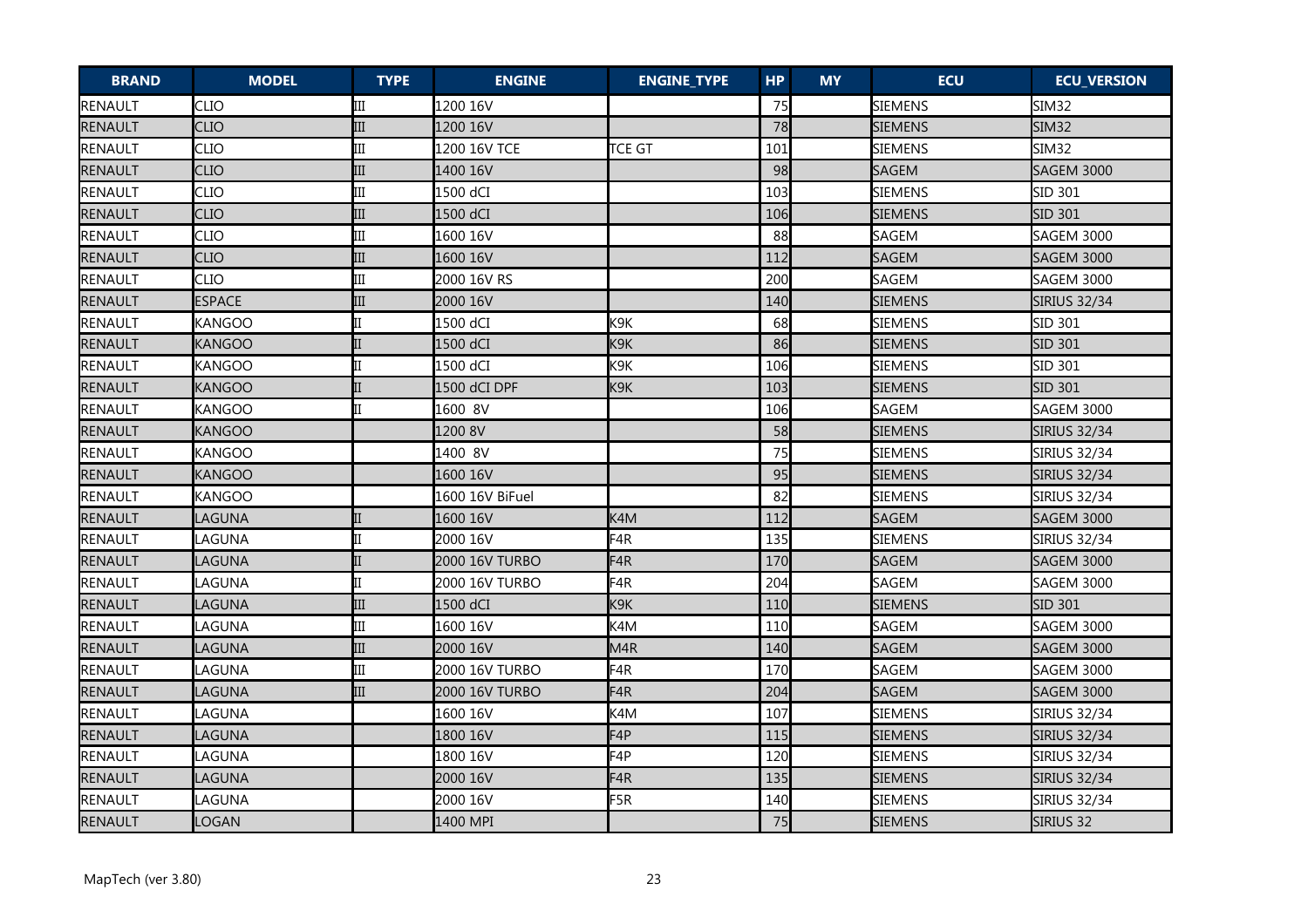| <b>BRAND</b>   | <b>MODEL</b>  | <b>TYPE</b> | <b>ENGINE</b>          | <b>ENGINE_TYPE</b> | <b>HP</b> | <b>MY</b> | <b>ECU</b>     | <b>ECU_VERSION</b> |
|----------------|---------------|-------------|------------------------|--------------------|-----------|-----------|----------------|--------------------|
| RENAULT        | LOGAN         |             | 1600 16V               |                    | 105       |           | SIEMENS        | Sirius 32          |
| RENAULT        | LOGAN         |             | 1600 MPI               |                    | 87        |           | SIEMENS        | SIRIUS 32          |
| RENAULT        | LOGAN MCV     |             | 1600 MPI               |                    | 87        |           | <b>SIEMENS</b> | SIRIUS 32          |
| RENAULT        | OGAN PICK-UP  |             | 1600 MPI               |                    | 87        |           | SIEMENS        | SIRIUS 32          |
| RENAULT        | MEGANE        |             | 1400 16V               |                    | 98        |           | SAGEM          | SAGEM 3000         |
| RENAULT        | <b>MEGANE</b> |             | 1500 dCI               |                    | 103       |           | <b>SIEMENS</b> | <b>SID 301</b>     |
| RENAULT        | <b>MEGANE</b> |             | 1500 dCI               |                    | 106       |           | <b>SIEMENS</b> | SID 305            |
| RENAULT        | <b>MEGANE</b> |             | 1600 16V               |                    | 112       |           | <b>SAGEM</b>   | <b>SAGEM 3000</b>  |
| RENAULT        | MEGANE        |             | 2000 16V               |                    | 135       |           | <b>SAGEM</b>   | SAGEM 3000         |
| RENAULT        | <b>MEGANE</b> |             | 2000 16V               |                    | 136       |           | <b>SIEMENS</b> | SIRIUS 34          |
| RENAULT        | <b>MEGANE</b> |             | 2000 16V TURBO         |                    | 163       |           | SAGEM          | <b>SAGEM 3000</b>  |
| RENAULT        | <b>MEGANE</b> |             | 2000 16V TURBO F1 Team |                    | 228       |           | <b>SAGEM</b>   | <b>SAGEM 3000</b>  |
| RENAULT        | <b>MEGANE</b> |             | 2000 16V TURBO RS      |                    | 225       |           | <b>SAGEM</b>   | SAGEM 3000         |
| RENAULT        | <b>MEGANE</b> | III         | 1500 dCI               |                    | 110       |           | <b>SIEMENS</b> | <b>SID 305</b>     |
| RENAULT        | <b>MEGANE</b> | III         | 1600 16V               |                    | 100       |           | SAGEM          | <b>SAGEM 3000</b>  |
| RENAULT        | <b>MEGANE</b> | III         | 1600 16V               |                    | 110       |           | <b>SAGEM</b>   | <b>SAGEM 3000</b>  |
| RENAULT        | <b>MEGANE</b> | III         | 2000 16V               |                    | 140       |           | <b>SAGEM</b>   | SAGEM 3000         |
| RENAULT        | <b>MEGANE</b> |             | 1400 16V               |                    | 95        |           | <b>SIEMENS</b> | SIRIUS 32          |
| RENAULT        | <b>MEGANE</b> |             | 1600 16V               |                    | 107       |           | <b>SIEMENS</b> | Sirius 32          |
| RENAULT        | <b>MEGANE</b> |             | 1800 16V               |                    | 115       |           | <b>SIEMENS</b> | SIRIUS 32          |
| RENAULT        | MEGANE        |             | 2000 16V               |                    | 140       |           | SIEMENS        | Sirius 32          |
| RENAULT        | <b>MODUS</b>  |             | 1200 16V               |                    | 75        |           | <b>SIEMENS</b> | <b>SIM32</b>       |
| RENAULT        | <b>MODUS</b>  |             | 1400 16V               |                    | 98        |           | <b>SAGEM</b>   | <b>SAGEM 3000</b>  |
| RENAULT        | <b>MODUS</b>  |             | 1500 dCI               |                    | 68        |           | <b>SIEMENS</b> | SID 301            |
| RENAULT        | <b>MODUS</b>  |             | 1500 dCI               |                    | 86        |           | <b>SIEMENS</b> | SID 301            |
| RENAULT        | <b>MODUS</b>  |             | 1500 dCI               |                    | 103       |           | SIEMENS        | <b>SID 301</b>     |
| RENAULT        | <b>MODUS</b>  |             | 1500 dCI               |                    | 106       |           | <b>SIEMENS</b> | SID 301            |
| RENAULT        | <b>MODUS</b>  |             | 1600 16V               |                    | 112       |           | <b>SAGEM</b>   | <b>SAGEM 3000</b>  |
| RENAULT        | <b>SCENIC</b> |             | 1400 16V               |                    | 95        |           | <b>SIEMENS</b> | SIRIUS 32          |
| <b>RENAULT</b> | <b>SCENIC</b> |             | 1500 dCI               |                    | 103       |           | <b>SIEMENS</b> | SID 301            |
| RENAULT        | <b>SCENIC</b> |             | 1500 dCI               |                    | 106       |           | <b>SIEMENS</b> | SID 301            |
| RENAULT        | <b>SCENIC</b> |             | 1600 16V               |                    | 107       |           | <b>SIEMENS</b> | SIRIUS 32          |
| RENAULT        | <b>SCENIC</b> |             | 1600 16V               |                    | 112       |           | <b>SAGEM</b>   | <b>SAGEM 3000</b>  |
| <b>RENAULT</b> | <b>SCENIC</b> |             | 1800 16V               |                    | 115       |           | <b>SIEMENS</b> | SIRIUS 32          |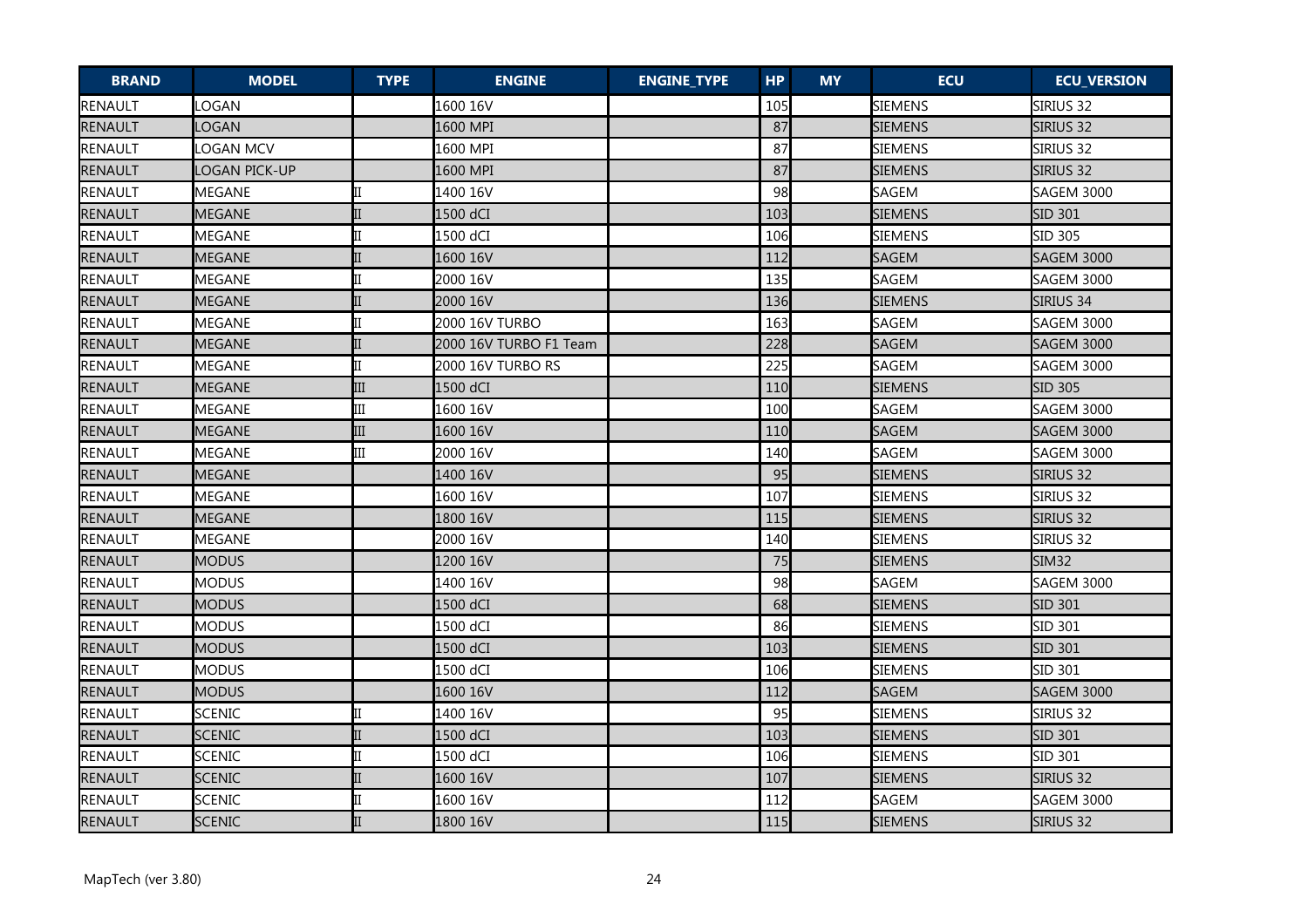| <b>BRAND</b>  | <b>MODEL</b>    | <b>TYPE</b> | <b>ENGINE</b>     | <b>ENGINE_TYPE</b> | <b>HP</b> | <b>MY</b> | <b>ECU</b>     | <b>ECU_VERSION</b>  |
|---------------|-----------------|-------------|-------------------|--------------------|-----------|-----------|----------------|---------------------|
| RENAULT       | <b>SCENIC</b>   |             | 2000 16V          |                    | 135       |           | SAGEM          | SAGEM 3000          |
| RENAULT       | <b>SCENIC</b>   |             | 2000 16V          |                    | 138       |           | <b>SIEMENS</b> | Sirius 32           |
| RENAULT       | <b>SCENIC</b>   |             | 2000 16V TURBO    |                    | 163       |           | SAGEM          | <b>SAGEM 3000</b>   |
| RENAULT       | <b>SCENIC</b>   | III         | 1500 dCI          |                    | 110       |           | <b>SIEMENS</b> | <b>SID 305</b>      |
| RENAULT       | <b>SCENIC</b>   | III         | 1600 16V          |                    | 110       |           | SAGEM          | <b>SAGEM 3000</b>   |
| RENAULT       | <b>SCENIC</b>   | III         | 2000 16V          |                    | 140       |           | <b>SAGEM</b>   | <b>SAGEM 3000</b>   |
| RENAULT       | <b>THALIA</b>   |             | 1400 16V          |                    | 98        |           | <b>SIEMENS</b> | SIRIUS 32/34        |
| RENAULT       | <b>TWINGO</b>   |             | 1200 16V          |                    | 75        |           | <b>SIEMENS</b> | <b>SIM32</b>        |
| RENAULT       | <b>TWINGO</b>   |             | 1200 16V TCE      |                    | 101       |           | <b>SIEMENS</b> | SIM32               |
| RENAULT       | <b>TWINGO</b>   | II          | 1600 16V RS       |                    | 133       |           | <b>SIEMENS</b> | <b>SIM32</b>        |
| RENAULT       | <b>TWINGO</b>   |             | 1200 8V           |                    | 60        |           | <b>SIEMENS</b> | <b>SIRIUS 32/34</b> |
| <b>ROVER</b>  | 75              |             | 2000 16V CDT      |                    | 116       |           | <b>BOSCH</b>   | DDE4.0              |
| <b>ROVER</b>  | 75              |             | 2000 16V CDT      |                    | 130       |           | BOSCH          | <b>DDE4.0</b>       |
| <b>SAAB</b>   | $9 - 3$         |             | 1900 TID          |                    | 120       |           | <b>BOSCH</b>   | EDC16+ C39          |
| SAAB          | $9 - 3$         |             | 1900 TID          |                    | 150       |           | <b>BOSCH</b>   | EDC16+ C39          |
| <b>SAAB</b>   | $9 - 3$         |             | 1900 TTiD         |                    | 180       |           | <b>BOSCH</b>   | EDC16+ C39          |
| SAAB          | $9 - 3$         |             | 2000 TURBO        |                    | 150       |           | <b>TRIONIC</b> | T8                  |
| <b>SAAB</b>   | $9 - 3$         |             | 2000 TURBO        |                    | 150       |           | <b>TRIONIC</b> | T <sub>8</sub>      |
| SAAB          | $9 - 3$         |             | <b>2000 TURBO</b> |                    | 170       |           | <b>TRIONIC</b> | T8                  |
| <b>SAAB</b>   | $9 - 3$         |             | 2000 TURBO        |                    | 170       |           | TRIONIC        | T <sub>8</sub>      |
| SAAB          | $9 - 3$         |             | <b>2300 TURBO</b> |                    | 210       |           | Trionic        | T8                  |
| <b>SAAB</b>   | $9 - 3$         |             | 2300 TURBO        |                    | 210       |           | <b>TRIONIC</b> | T <sub>8</sub>      |
| SAAB          | $9 - 5$         |             | 1900 TID          |                    | 150       |           | <b>BOSCH</b>   | EDC16+ C39          |
| <b>SAAB</b>   | $9 - 5$         |             | 2000 TURBO        |                    | 170       |           | <b>TRIONIC</b> | T <sub>8</sub>      |
| SAAB          | $9 - 5$         |             | 2000 TURBO        |                    | 170       |           | TRIONIC        | T8                  |
| <b>SATURN</b> | <b>ASTRA</b>    | (G)         | 1200 16V          | Z12XE              | 75        |           | <b>BOSCH</b>   | ME1.5.5             |
| SATURN        | <b>ASTRA</b>    | (G)         | 2000 16V TURBO    | Z20LET             | 190       |           | <b>BOSCH</b>   | ME1.5.5             |
| <b>SATURN</b> | <b>ASTRA</b>    | (H)         | 1900 CDTI         | Z19DTH             | 150       |           | <b>BOSCH</b>   | EDC16+ C39          |
| SATURN        | <b>ASTRA</b>    | (H)         | 1900 CDTI         | Z19DTJ             | 120       |           | <b>BOSCH</b>   | EDC16+ C39          |
| <b>SEAT</b>   | <b>ALHAMBRA</b> |             | 1800 20V TURBO    | AJH/AWC            | 150       |           | <b>BOSCH</b>   | ME7.X 8Mbit         |
| <b>SEAT</b>   | ALHAMBRA        |             | 1900 TDI          | ANU                | 90        |           | <b>BOSCH</b>   | EDC15P+             |
| <b>SEAT</b>   | <b>ALHAMBRA</b> |             | 1900 TDI          | ARL/BTB            | 150       |           | <b>BOSCH</b>   | EDC15P+             |
| <b>SEAT</b>   | <b>ALHAMBRA</b> |             | 1900 TDI          | ASZ                | 130       |           | <b>BOSCH</b>   | EDC15P+             |
| <b>SEAT</b>   | <b>ALHAMBRA</b> |             | 1900 TDI          | AUY/BVK            | 115       |           | <b>BOSCH</b>   | EDC15P+             |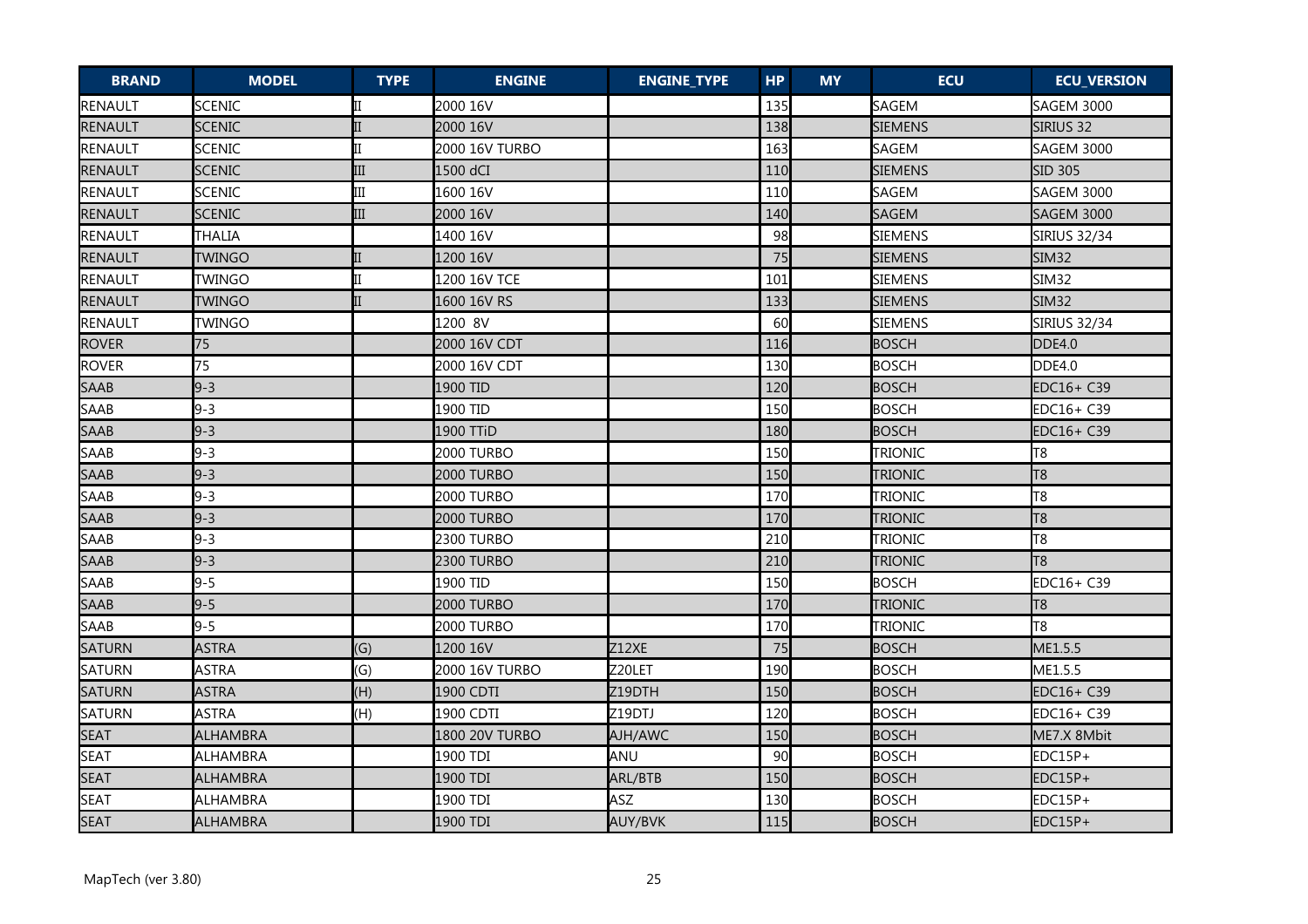| <b>BRAND</b> | <b>MODEL</b>   | <b>TYPE</b> | <b>ENGINE</b>          | <b>ENGINE_TYPE</b> | <b>HP</b> | <b>MY</b> | <b>ECU</b>     | <b>ECU_VERSION</b> |
|--------------|----------------|-------------|------------------------|--------------------|-----------|-----------|----------------|--------------------|
| <b>SEAT</b>  | ALHAMBRA       |             | 2000 8V                | <b>ATM</b>         | 115       |           | <b>BOSCH</b>   | ME7.X 4Mbit        |
| <b>SEAT</b>  | ALHAMBRA       |             | 2000 16V TDI           | <b>BRT</b>         | 140       |           | <b>BOSCH</b>   | EDC16+ U31/U34     |
| <b>SEAT</b>  | <b>ALTEA</b>   |             | 1400 TSI               | CAXC               | 125       |           | <b>BOSCH</b>   | MED17.X CAN        |
| <b>SEAT</b>  | <b>ALTEA</b>   |             | 1800 TSI               | BYT/BZB            | 125       |           | <b>BOSCH</b>   | MED17.X CAN        |
| <b>SEAT</b>  | ALTEA          |             | 1900 8V TDI            | BJB/BKC/BXE/BLS    | 105       |           | BOSCH          | EDC16              |
| <b>SEAT</b>  | <b>ALTEA</b>   |             | 1900 8V TDI            | BJB/BKC/BXE/BLS    | 105       |           | <b>BOSCH</b>   | EDC16+ U31/U34     |
| <b>SEAT</b>  | ALTEA          |             | 2000 16V TDI           | <b>AZV</b>         | 136       |           | <b>BOSCH</b>   | EDC16              |
| <b>SEAT</b>  | <b>ALTEA</b>   |             | 2000 16V TDI           | <b>AZV</b>         | 136       |           | <b>BOSCH</b>   | EDC16+ U31/U34     |
| <b>SEAT</b>  | <b>ALTEA</b>   |             | 2000 16V TDI           | <b>BKD</b>         | 140       |           | <b>BOSCH</b>   | EDC16              |
| <b>SEAT</b>  | <b>ALTEA</b>   |             | 2000 16V TDI           | <b>BKD</b>         | 140       |           | <b>BOSCH</b>   | EDC16+ U31/U34     |
| <b>SEAT</b>  | <b>ALTEA</b>   |             | 2000 16V TDI FR        | <b>BMN</b>         | 170       |           | <b>SIEMENS</b> | PPD1.XX            |
| <b>SEAT</b>  | <b>ALTEA</b>   |             | 2000 16V TFSI          | <b>BWA</b>         | 200       |           | <b>BOSCH</b>   | ME9.1 TFSI         |
| <b>SEAT</b>  | <b>AROSA</b>   |             | 1000 8V                |                    | 50        |           | <b>BOSCH</b>   | ME7.X 4Mbit        |
| <b>SEAT</b>  | <b>AROSA</b>   |             | 1400 8V                |                    | 60        |           | <b>BOSCH</b>   | ME7.X 4Mbit        |
| <b>SEAT</b>  | <b>AROSA</b>   |             | 1400 TDI               |                    | 75        |           | <b>BOSCH</b>   | EDC15P+            |
| <b>SEAT</b>  | <b>AROSA</b>   |             | 1700 SDI               |                    | 60        |           | <b>BOSCH</b>   | EDC15V             |
| <b>SEAT</b>  | CORDOBA        |             | 1400 TDI               | AMF/BAY            | 75        |           | <b>BOSCH</b>   | EDC15P+            |
| <b>SEAT</b>  | <b>CORDOBA</b> |             | 1400 TDI               | <b>BNM</b>         | 70        |           | <b>BOSCH</b>   | EDC15P+            |
| <b>SEAT</b>  | CORDOBA        | Π           | 1400 TDI               | <b>BWB/BMS</b>     | 80        |           | <b>BOSCH</b>   | EDC15P+            |
| <b>SEAT</b>  | CORDOBA        |             | 1900 SDI               | <b>ASY</b>         | 63        |           | <b>BOSCH</b>   | EDC15V             |
| <b>SEAT</b>  | <b>CORDOBA</b> |             | 1900 TDI               | ASZ/BLT            | 130       |           | <b>BOSCH</b>   | EDC15P+            |
| <b>SEAT</b>  | CORDOBA        | Π           | 1900 TDI               | ATD/AXR/BMT        | 101       |           | <b>BOSCH</b>   | EDC15P+            |
| <b>SEAT</b>  | CORDOBA        |             | 1000 8V                | ALD/ANV/AUC        | 50        |           | <b>BOSCH</b>   | ME7.X 4Mbit        |
| <b>SEAT</b>  | <b>CORDOBA</b> |             | 1400 8V                | AKK/ANW/AUD        | 60        |           | <b>BOSCH</b>   | ME7.X 4Mbit        |
| <b>SEAT</b>  | <b>CORDOBA</b> |             | 1400 8V                |                    | $\Omega$  |           | <b>BOSCH</b>   | ME7.X 4Mbit        |
| <b>SEAT</b>  | <b>CORDOBA</b> |             | 1900 SDI               |                    | 68        |           | <b>BOSCH</b>   | EDC15V             |
| <b>SEAT</b>  | CORDOBA        |             | 1900 TDI               | AGR/ALH            | 110       |           | <b>BOSCH</b>   | EDC15V             |
| <b>SEAT</b>  | CORDOBA        |             | 1900 TDI               | ASK/ASV            | 90        |           | <b>BOSCH</b>   | EDC15V             |
| <b>SEAT</b>  | <b>EXEO</b>    |             | 1800 TSI               | <b>CFMA</b>        | 150       |           | <b>BOSCH</b>   | MED17.X CAN        |
| <b>SEAT</b>  | <b>EXEO</b>    |             | 2000 16V TFSI          | <b>BWA</b>         | 200       |           | <b>BOSCH</b>   | ME9.1 TFSI         |
| <b>SEAT</b>  | <b>IBIZA</b>   | II          | 1000 16V               | AVZ                | 70        |           | <b>BOSCH</b>   | ME7.X 4Mbit        |
| <b>SEAT</b>  | <b>IBIZA</b>   |             | 1800 20V TURBO CUPRA   | <b>AYP</b>         | 150       |           | <b>BOSCH</b>   | ME7.X 4Mbit        |
| <b>SEAT</b>  | <b>IBIZA</b>   |             | 1800 20V TURBO CUPRA R | <b>AYP</b>         | 180       |           | <b>BOSCH</b>   | ME7.X 4Mbit        |
| <b>SEAT</b>  | <b>IBIZA</b>   |             | 1900 SDI               | AGP/AQM            | 68        |           | <b>BOSCH</b>   | EDC15V             |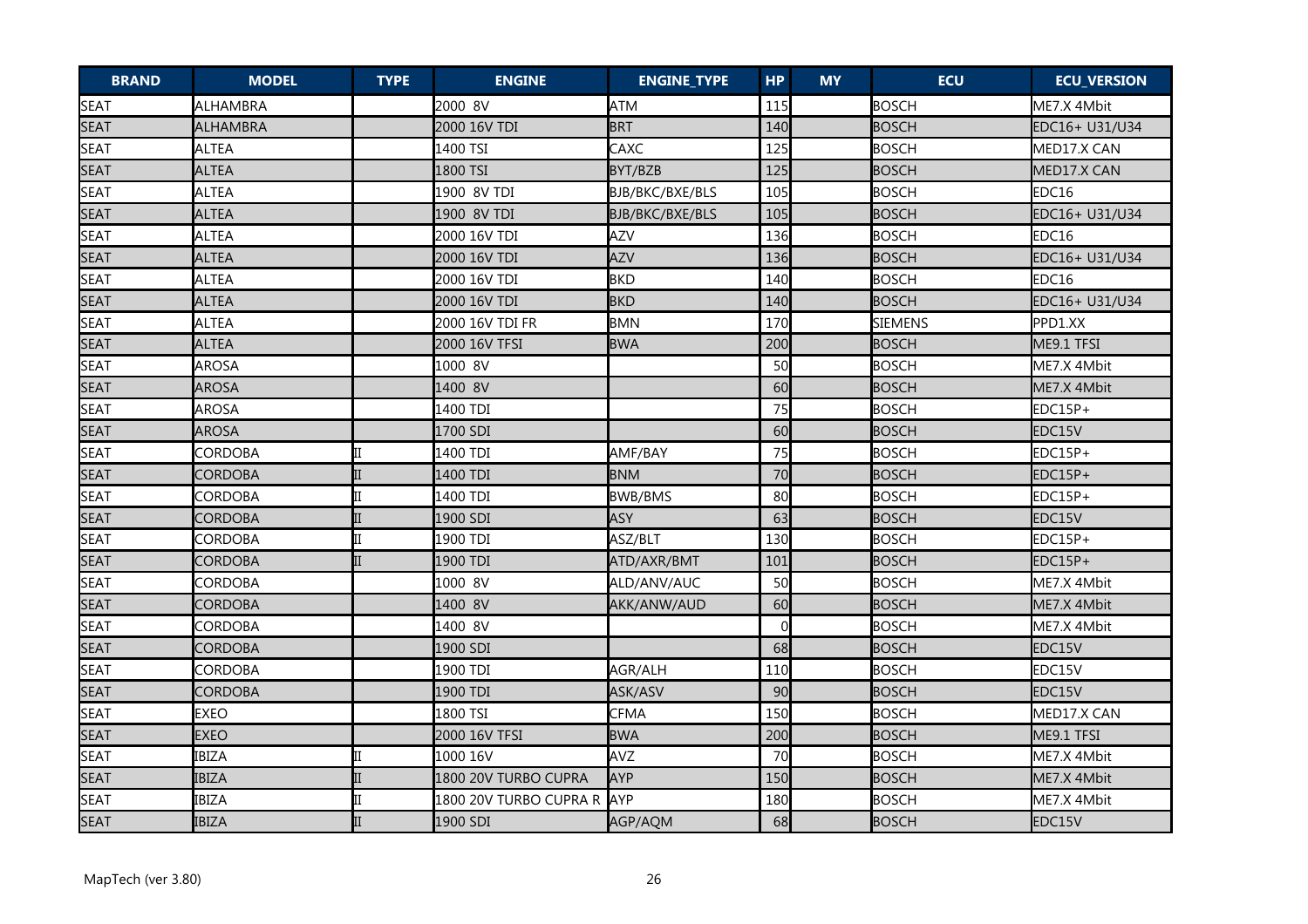| <b>BRAND</b> | <b>MODEL</b> | <b>TYPE</b> | <b>ENGINE</b>              | <b>ENGINE_TYPE</b> | <b>HP</b> | <b>MY</b> | <b>ECU</b>     | <b>ECU_VERSION</b> |
|--------------|--------------|-------------|----------------------------|--------------------|-----------|-----------|----------------|--------------------|
| <b>SEAT</b>  | <b>IBIZA</b> | II          | 1900 TDI                   | AGR/ALH            | 90        |           | <b>BOSCH</b>   | EDC15V             |
| <b>SEAT</b>  | <b>IBIZA</b> |             | 1900 TDI                   | ASK/ASV            | 110       |           | <b>BOSCH</b>   | EDC15V             |
| <b>SEAT</b>  | <b>IBIZA</b> | III         | 1400 TDI                   | AMF/BAY            | 75        |           | <b>BOSCH</b>   | EDC15P+            |
| <b>SEAT</b>  | <b>IBIZA</b> | III         | 1400 TDI                   | <b>BNM</b>         | 70        |           | <b>BOSCH</b>   | EDC15P+            |
| <b>SEAT</b>  | <b>IBIZA</b> | III         | 1400 TDI                   | <b>BNV/BMS</b>     | 80        |           | <b>BOSCH</b>   | EDC15P+            |
| <b>SEAT</b>  | <b>IBIZA</b> | III         | 1800 20V TURBO CUPRA       | <b>BBU</b>         | 180       |           | <b>BOSCH</b>   | ME7.X 8Mbit        |
| <b>SEAT</b>  | <b>IBIZA</b> | III         | 1800 20V TURBO FR          | <b>BJX</b>         | 150       |           | <b>BOSCH</b>   | ME7.X 8Mbit        |
| <b>SEAT</b>  | <b>IBIZA</b> | III         | 1900 SDI                   | <b>ASY</b>         | 64        |           | <b>BOSCH</b>   | EDC15V             |
| <b>SEAT</b>  | <b>IBIZA</b> | III         | 1900 TDI                   | ASZ/BLT            | 130       |           | <b>BOSCH</b>   | EDC15P+            |
| <b>SEAT</b>  | <b>IBIZA</b> | III         | 1900 TDI                   | ATD/AXR/BMT        | 100       |           | <b>BOSCH</b>   | EDC15P+            |
| <b>SEAT</b>  | <b>IBIZA</b> | III         | 1900 TDI CUPRA             | <b>BPX/BUK</b>     | 160       |           | <b>BOSCH</b>   | EDC15P+            |
| <b>SEAT</b>  | <b>IBIZA</b> | III         | 2000 8V                    | AZL/BBX            | 115       |           | <b>BOSCH</b>   | ME7.X 8Mbit        |
| <b>SEAT</b>  | <b>IBIZA</b> | IV          | 1400 TDI                   | <b>BMS</b>         | 80        |           | <b>BOSCH</b>   | EDC15P+            |
| <b>SEAT</b>  | <b>IBIZA</b> | IV          | 1400 TSI CUPRA             | CAVE               | 180       |           | <b>BOSCH</b>   | MED17.X CAN        |
| <b>SEAT</b>  | <b>IBIZA</b> | IV          | 1400 TSI FR                | <b>CAVF</b>        | 150       |           | <b>BOSCH</b>   | MED17.X CAN        |
| <b>SEAT</b>  | LEON         |             | 1400 TSI                   | CAXC               | 125       |           | <b>BOSCH</b>   | MED17.X CAN        |
| <b>SEAT</b>  | LEON         |             | 1800 TSI                   | BYT/BZB            | 160       |           | <b>BOSCH</b>   | MED17.X CAN        |
| <b>SEAT</b>  | <b>LEON</b>  |             | 1900 8V TDI                | <b>BKC/BLS</b>     | 105       |           | <b>BOSCH</b>   | EDC16              |
| <b>SEAT</b>  | LEON         | II          | 1900 8V TDI                | <b>BXE</b>         | 105       |           | <b>BOSCH</b>   | EDC16+ U31/U34     |
| <b>SEAT</b>  | LEON         |             | 1900 8V TDI                | <b>BXF</b>         | 90        |           | <b>BOSCH</b>   | EDC16+ U31/U34     |
| <b>SEAT</b>  | LEON         |             | 2000 16V TDI               | AZV                | 136       |           | <b>BOSCH</b>   | IEDC16+ U31/U34    |
| <b>SEAT</b>  | LEON         |             | 2000 16V TDI               | <b>BKD</b>         | 140       |           | <b>BOSCH</b>   | EDC16              |
| <b>SEAT</b>  | LEON         |             | 2000 16V TDI               | <b>BMM</b>         | 140       |           | <b>BOSCH</b>   | EDC16+ U31/U34     |
| <b>SEAT</b>  | LEON         |             | 2000 16V TDI FR            | <b>BMN</b>         | 170       |           | <b>SIEMENS</b> | PPD1.XX            |
| <b>SEAT</b>  | LEON         |             | 2000 16V TFSI              | <b>BWA</b>         | 185       |           | <b>BOSCH</b>   | ME9.1 TFSI         |
| <b>SEAT</b>  | LEON         |             | 2000 16V TFSI CE           | <b>BWJ</b>         | 286       |           | <b>BOSCH</b>   | ME9.1 TFSI         |
| <b>SEAT</b>  | LEON         |             | 2000 16V TFSI CE           | <b>BWJ</b>         | 310       |           | <b>BOSCH</b>   | ME9.1 TFSI         |
| <b>SEAT</b>  | LEON         |             | 2000 16V TFSI CUPRA        | <b>BWJ</b>         | 240       |           | <b>BOSCH</b>   | ME9.1 TFSI         |
| <b>SEAT</b>  | LEON         | II          | 2000 16V TFSI FR           | <b>BWA</b>         | 200       |           | <b>BOSCH</b>   | ME9.1 TFSI         |
| <b>SEAT</b>  | LEON         |             | 2000 16V TFSI FR           | <b>BWA</b>         | 211       |           | <b>BOSCH</b>   | ME9.1 TFSI         |
| <b>SEAT</b>  | <b>LEON</b>  |             | 1400 16V                   | APE/AUA/BCA        | 75        |           | <b>BOSCH</b>   | ME7.X 4Mbit        |
| <b>SEAT</b>  | LEON         |             | 1800 20V                   | AGN/APG            | 125       |           | <b>BOSCH</b>   | ME7.X 4Mbit        |
| <b>SEAT</b>  | LEON         |             | 1800 20V TURBO             | AJQ/APP/ARY/AUQ    | 180       |           | <b>BOSCH</b>   | ME7.X 4Mbit        |
| <b>SEAT</b>  | LEON         |             | 1800 20V TURBO CUPRA R AMK |                    | 225       |           | <b>BOSCH</b>   | ME7.X 8Mbit        |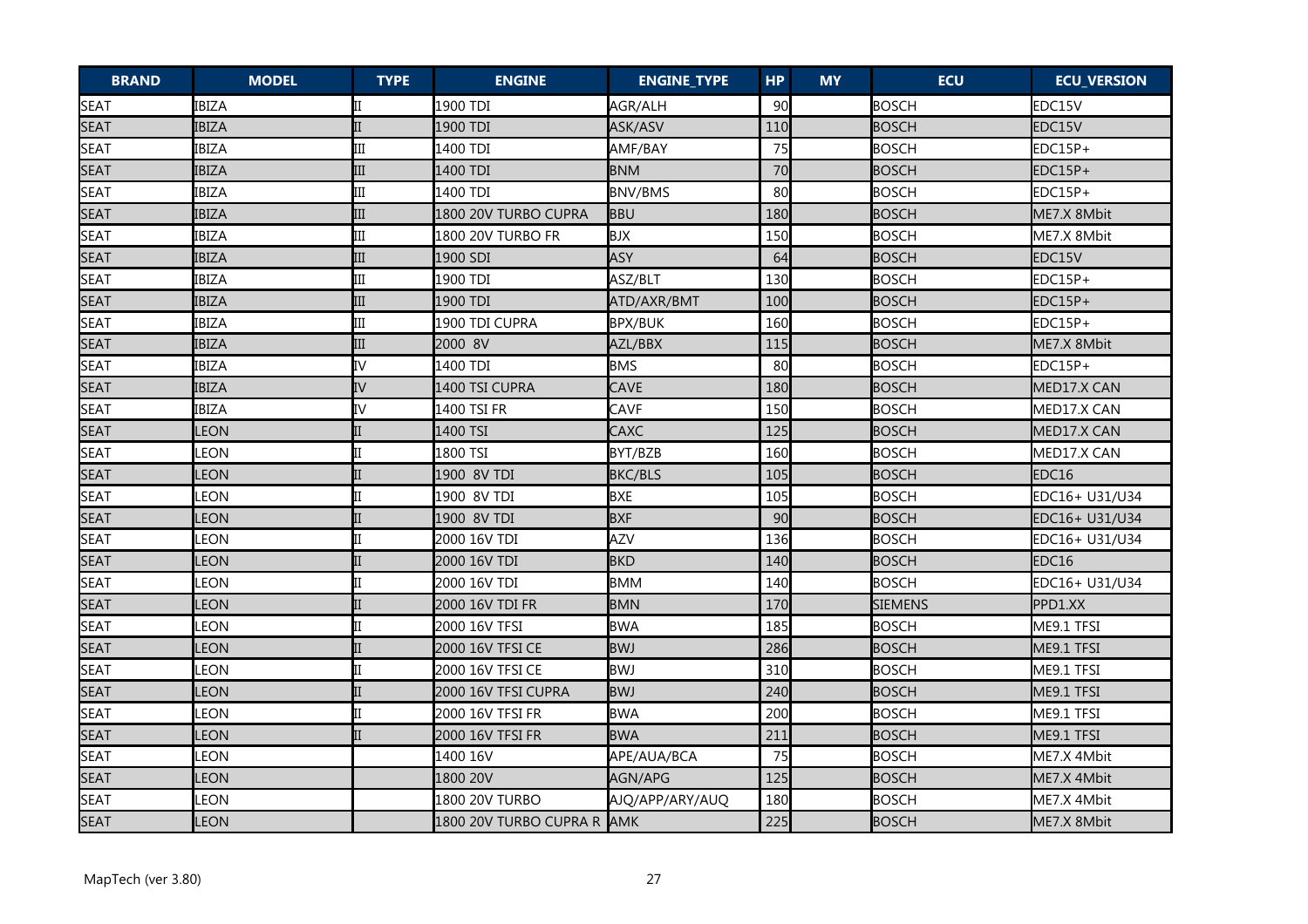| <b>BRAND</b> | <b>MODEL</b>   | <b>TYPE</b> | <b>ENGINE</b>          | <b>ENGINE_TYPE</b>     | <b>HP</b> | <b>MY</b> | <b>ECU</b>     | <b>ECU_VERSION</b> |
|--------------|----------------|-------------|------------------------|------------------------|-----------|-----------|----------------|--------------------|
| <b>SEAT</b>  | LEON           |             | 1800 20V TURBO CUPRA R | <b>BAM</b>             | 210       |           | <b>BOSCH</b>   | ME7.X 8Mbit        |
| SEAT         | <b>LEON</b>    |             | 1900 TDI               | AGR/ALH                | 90        |           | <b>BOSCH</b>   | EDC15V             |
| <b>SEAT</b>  | LEON           |             | 1900 TDI               | AHF/ASV                | 110       |           | <b>BOSCH</b>   | EDC15V             |
| <b>SEAT</b>  | <b>LEON</b>    |             | 1900 TDI               | ARL                    | 150       |           | <b>BOSCH</b>   | EDC15P+            |
| <b>SEAT</b>  | LEON           |             | 1900 TDI               | ASZ                    | 130       |           | <b>BOSCH</b>   | EDC15P+            |
| <b>SEAT</b>  | <b>LEON</b>    |             | 1900 TDI               | <b>AXR</b>             | 101       |           | <b>BOSCH</b>   | EDC15P+            |
| SEAT         | <b>TOLEDO</b>  |             | 1800 20V               |                        | 125       |           | <b>BOSCH</b>   | ME7.X 4Mbit        |
| <b>SEAT</b>  | <b>TOLEDO</b>  |             | 1900 TDI               |                        | 90        |           | <b>BOSCH</b>   | EDC15V             |
| <b>SEAT</b>  | TOLEDO         | II          | 1900 TDI               |                        | 110       |           | <b>BOSCH</b>   | EDC15V             |
| <b>SEAT</b>  | <b>TOLEDO</b>  | III         | 1900 8V TDI            |                        | 105       |           | <b>BOSCH</b>   | EDC16              |
| <b>SEAT</b>  | <b>TOLEDO</b>  | Ш           | 2000 16V TDI           |                        | 140       |           | <b>BOSCH</b>   | EDC16              |
| <b>SKODA</b> | FABIA          |             | 1400 TDI               | <b>BNM</b>             | 70        |           | <b>BOSCH</b>   | EDC15P+            |
| <b>SKODA</b> | FABIA          |             | 1400 TDI               | <b>BNV</b>             | 80        |           | BOSCH          | EDC15P+            |
| <b>SKODA</b> | FABIA          | II          | 1400 TDI               |                        | 80        |           | <b>BOSCH</b>   | <b>EDC16U31</b>    |
| <b>SKODA</b> | FABIA          |             | 1900 TDI               | <b>BSW</b>             | 105       |           | <b>BOSCH</b>   | EDC15P+            |
| <b>SKODA</b> | FABIA          |             | 1400 TDI               | AMF                    | 75        |           | <b>BOSCH</b>   | EDC15P+            |
| <b>SKODA</b> | FABIA          |             | 1400 TDI               | <b>BNM</b>             | 70        |           | <b>BOSCH</b>   | EDC15P+            |
| <b>SKODA</b> | <b>FABIA</b>   |             | 1400 TDI               | <b>BNV</b>             | 80        |           | <b>BOSCH</b>   | EDC15P+            |
| <b>SKODA</b> | FABIA          |             | 1900 SDI               | ASY                    | 65        |           | <b>BOSCH</b>   | EDC15V             |
| <b>SKODA</b> | FABIA          |             | 1900 TDI               | ATD/AXR                | 101       |           | <b>BOSCH</b>   | EDC15P+            |
| <b>SKODA</b> | FABIA          |             | 1900 TDI RS            | ASZ/BLT                | 130       |           | <b>BOSCH</b>   | $EDC15P+$          |
| <b>SKODA</b> | FABIA          |             | 2000 8V                | AZL/BBX                | 115       |           | <b>BOSCH</b>   | ME7.X 8Mbit        |
| <b>SKODA</b> | <b>OCTAVIA</b> | ITT         | 1400 TSI               | CAXA                   | 122       |           | <b>BOSCH</b>   | MED17.X CAN        |
| <b>SKODA</b> | <b>OCTAVIA</b> |             | 1800 TSI               | <b>BZB</b>             | 160       |           | <b>BOSCH</b>   | MED17.X CAN        |
| <b>SKODA</b> | <b>OCTAVIA</b> |             | 1800 TSI               | CDAA                   | 160       |           | <b>BOSCH</b>   | MED17.X CAN        |
| <b>SKODA</b> | <b>OCTAVIA</b> |             | 1900 8V TDI            | BJB/BKC/BXE/BLS        | 105       |           | <b>BOSCH</b>   | EDC16              |
| <b>SKODA</b> | <b>OCTAVIA</b> | II          | 1900 8V TDI            | <b>BJB/BKC/BXE/BLS</b> | 105       |           | <b>BOSCH</b>   | EDC16+ U31/U34     |
| <b>SKODA</b> | <b>OCTAVIA</b> |             | 2000 16V TDI           | <b>AZV</b>             | 136       |           | <b>BOSCH</b>   | EDC16              |
| <b>SKODA</b> | <b>OCTAVIA</b> |             | 2000 16V TDI           | <b>BKD</b>             | 140       |           | <b>BOSCH</b>   | EDC16+ U31/U34     |
| <b>SKODA</b> | <b>OCTAVIA</b> |             | 2000 16V TDI           | <b>BMN</b>             | 170       |           | <b>SIEMENS</b> | PPD1.XX            |
| <b>SKODA</b> | <b>OCTAVIA</b> | Iπ          | 2000 16V TFSI          | <b>BWA/CAWB</b>        | 200       |           | <b>BOSCH</b>   | ME9.1 TFSI         |
| <b>SKODA</b> | <b>OCTAVIA</b> |             | 1400 16V               | AXP/BCA                | 75        |           | <b>BOSCH</b>   | ME7.X 4Mbit        |
| <b>SKODA</b> | <b>OCTAVIA</b> |             | 1800 20V TURBO         | AUM/ARX                | 150       |           | <b>BOSCH</b>   | ME7.X 8Mbit        |
| <b>SKODA</b> | <b>OCTAVIA</b> |             | 1800 20V TURBO RS      | AUQ                    | 180       |           | <b>BOSCH</b>   | ME7.X 8Mbit        |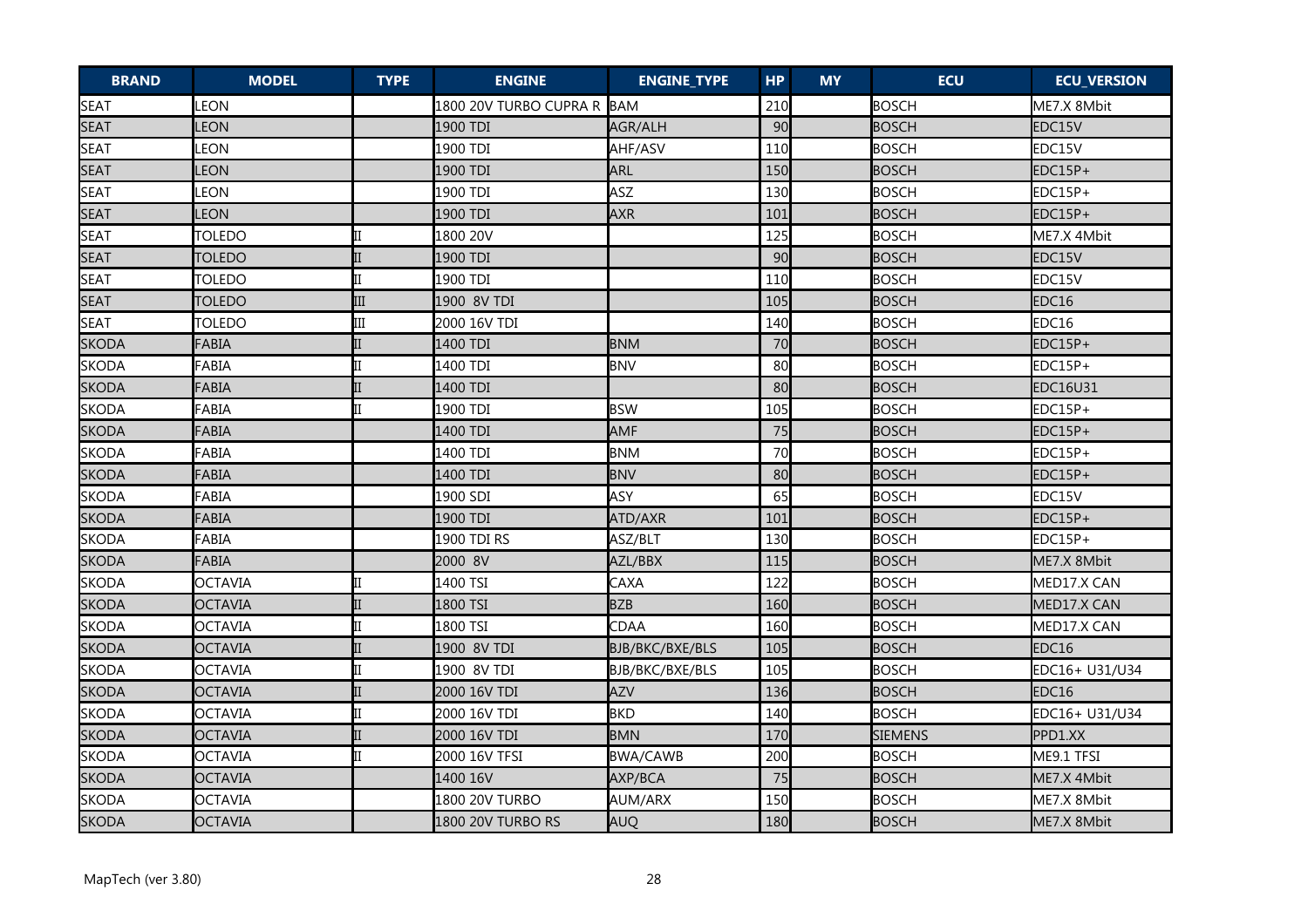| <b>BRAND</b>  | <b>MODEL</b>        | <b>TYPE</b> | <b>ENGINE</b>  | <b>ENGINE_TYPE</b> | <b>HP</b> | <b>MY</b> | <b>ECU</b>   | <b>ECU_VERSION</b> |
|---------------|---------------------|-------------|----------------|--------------------|-----------|-----------|--------------|--------------------|
| <b>SKODA</b>  | <b>OCTAVIA</b>      |             | 1900 SDI       | <b>AQM</b>         | 68        |           | <b>BOSCH</b> | EDC15V             |
| <b>SKODA</b>  | OCTAVIA             |             | 1900 TDI       | <b>ALH</b>         | 90        |           | <b>BOSCH</b> | EDC15V             |
| <b>SKODA</b>  | <b>OCTAVIA</b>      |             | 1900 TDI       | ASV                | 110       |           | <b>BOSCH</b> | EDC15V             |
| <b>SKODA</b>  | OCTAVIA             |             | 1900 TDI       | ASZ                | 130       |           | <b>BOSCH</b> | EDC15P+            |
| <b>SKODA</b>  | OCTAVIA             |             | 1900 TDI       | ATD/AXR            | 101       |           | BOSCH        | EDC15P+            |
| <b>SKODA</b>  | <b>OCTAVIA</b>      |             | 2000 8V        | AQY/AZH/AZJ        | 116       |           | <b>BOSCH</b> | ME7.X 4Mbit        |
| <b>SKODA</b>  | <b>OCTAVIA</b>      |             | 2000 8V        | <b>ATF</b>         | 120       |           | <b>BOSCH</b> | ME7.X 8Mbit        |
| <b>SKODA</b>  | <b>ROOMSTER</b>     |             | 1400 TDI       | <b>BMS</b>         | 80        |           | <b>BOSCH</b> | EDC15P+            |
| <b>SKODA</b>  | <b>ROOMSTER</b>     |             | 1400 TDI       | <b>BNM</b>         | 70        |           | <b>BOSCH</b> | EDC15P+            |
| <b>SKODA</b>  | <b>ROOMSTER</b>     |             | 1900 TDI       | <b>BLS</b>         | 105       |           | <b>BOSCH</b> | EDC15P+            |
| <b>SKODA</b>  | <b>SUPERB</b>       | II          | 1400 TSI       | CAXC               | 125       |           | <b>BOSCH</b> | MED17.X CAN        |
| <b>SKODA</b>  | <b>SUPERB</b>       |             | 1800 TSI       | CDAA               | 160       |           | <b>BOSCH</b> | MED17.X CAN        |
| <b>SKODA</b>  | <b>SUPERB</b>       |             | 1900 8V TDI    | <b>BLS</b>         | 105       |           | <b>BOSCH</b> | EDC16+ U31/U34     |
| <b>SKODA</b>  | <b>SUPERB</b>       | IΠ          | 2000 16V TDI   | <b>BMP</b>         | 140       |           | <b>BOSCH</b> | EDC16+ U31/U34     |
| <b>SKODA</b>  | <b>SUPERB</b>       |             | 1800 20V TURBO | <b>AWT</b>         | 150       |           | <b>BOSCH</b> | ME7.X 8Mbit        |
| <b>SKODA</b>  | <b>SUPERB</b>       |             | 1900 8V TDI    | <b>BSV</b>         | 105       |           | <b>BOSCH</b> | EDC16              |
| <b>SKODA</b>  | <b>SUPERB</b>       |             | 1900 TDI       | AVB                | 101       |           | <b>BOSCH</b> | EDC15P+            |
| <b>SKODA</b>  | <b>SUPERB</b>       |             | 1900 TDI       | <b>AWX</b>         | 130       |           | <b>BOSCH</b> | EDC15P+            |
| <b>SKODA</b>  | <b>SUPERB</b>       |             | 1900 TDI       | <b>BPZ</b>         | 115       |           | <b>BOSCH</b> | EDC15P+            |
| <b>SKODA</b>  | <b>SUPERB</b>       |             | 2000 8V        | <b>AZM</b>         | 115       |           | <b>BOSCH</b> | ME7.X 8Mbit        |
| <b>SKODA</b>  | <b>SUPERB</b>       |             | 2000 16V TDI   | <b>BSS</b>         | 140       |           | <b>BOSCH</b> | EDC16              |
| <b>SKODA</b>  | <b>SUPERB</b>       |             | 2500 V6 TDI    | <b>AYM</b>         | 155       |           | <b>BOSCH</b> | EDC15VM+ V6        |
| <b>SKODA</b>  | <b>SUPERB</b>       |             | 2500 V6 TDI    | <b>BDG</b>         | 163       |           | <b>BOSCH</b> | EDC15VM+ V6 8Mbit  |
| <b>SKODA</b>  | <b>YETI</b>         |             | 1800 TSI       | CDAA               | 160       |           | <b>BOSCH</b> | MED17.X CAN        |
| SMART         | <b>FORFOUR</b>      |             | 1500 CDI       |                    | 68        |           | <b>BOSCH</b> | EDC16+C31          |
| <b>SMART</b>  | <b>FORFOUR</b>      |             | 1500 CDI       |                    | 95        |           | <b>BOSCH</b> | EDC16+C31          |
| <b>SMART</b>  | <b>FORTWO</b>       | П           | 800 CDI        |                    | 41        |           | <b>BOSCH</b> | EDC16+ CP32        |
| <b>SMART</b>  | <b>FORTWO</b>       |             | 800 CDI        |                    | 40        |           | <b>BOSCH</b> | EDC15C5            |
| SUBARU        | TRAVIQ              | (B)         | 1900 CDTI      | Z19DT              | 120       |           | <b>BOSCH</b> | EDC16+ C39         |
| <b>SUBARU</b> | TRAVIQ              | (B)         | 1900 CDTI      | Z19DTH             | 150       |           | <b>BOSCH</b> | EDC16+ C39         |
| SUZUKI        | <b>GRAND VITARA</b> |             | 2000 HDI       |                    | 110       |           | <b>BOSCH</b> | EDC15C2            |
| VAUXHALL      | <b>AGILA</b>        |             | 1000 12V       |                    | 58        |           | <b>BOSCH</b> | ME1.5.5            |
| VAUXHALL      | <b>AGILA</b>        |             | 1200 16V       |                    | 80        |           | <b>BOSCH</b> | ME1.5.5            |
| VAUXHALL      | <b>ASTRA</b>        | (G)         | 1200 16V       | Z12XE              | 75        |           | <b>BOSCH</b> | ME1.5.5            |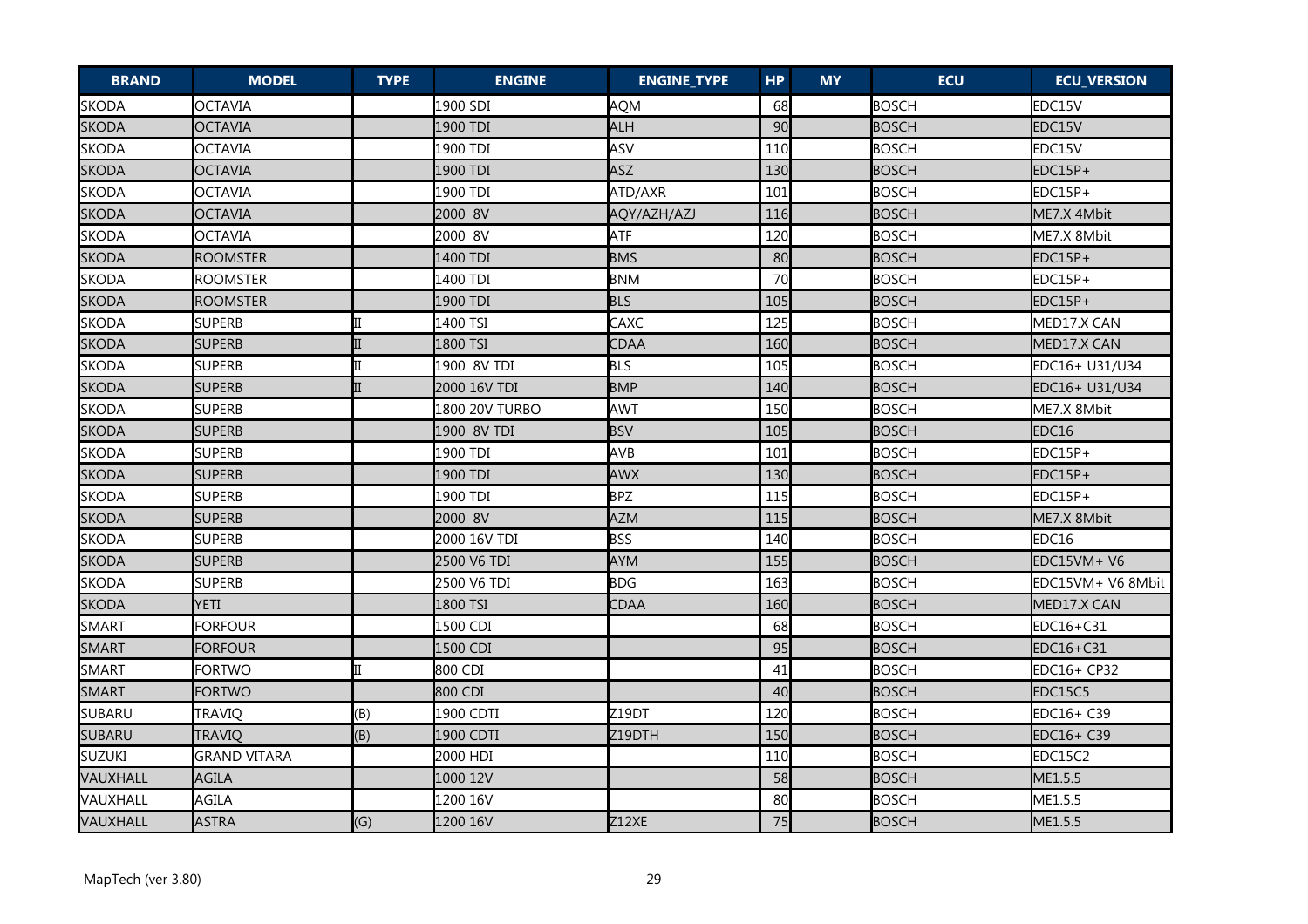| <b>BRAND</b> | <b>MODEL</b>  | <b>TYPE</b>               | <b>ENGINE</b>  | <b>ENGINE_TYPE</b>  | <b>HP</b> | <b>MY</b> | <b>ECU</b>   | <b>ECU_VERSION</b> |
|--------------|---------------|---------------------------|----------------|---------------------|-----------|-----------|--------------|--------------------|
| VAUXHALL     | <b>ASTRA</b>  | (G)                       | 1200 16V       |                     | 75        |           | <b>BOSCH</b> | ME1.5.5            |
| VAUXHALL     | <b>ASTRA</b>  | (G)                       | 2000 16V TURBO | Z20LET              | 190       |           | <b>BOSCH</b> | ME1.5.5            |
| VAUXHALL     | <b>ASTRA</b>  | $\mathcal{G}$             | 2000 16V TURBO |                     | 190       |           | <b>BOSCH</b> | ME1.5.5            |
| VAUXHALL     | <b>ASTRA</b>  | (H)                       | 1900 CDTI      | Z19DTH              | 150       |           | <b>BOSCH</b> | EDC16+ C39         |
| VAUXHALL     | <b>ASTRA</b>  | (H)                       | 1900 CDTI      | Z <sub>19</sub> DTJ | 120       |           | <b>BOSCH</b> | EDC16+ C39         |
| VAUXHALL     | CORSA         | $\left(\mathsf{C}\right)$ | 1000 12V       | Z10XE               | 60        |           | <b>BOSCH</b> | ME1.5.5            |
| VAUXHALL     | CORSA         | $\left(\mathsf{C}\right)$ | 1200 16V       | Z12XE               | 75        |           | <b>BOSCH</b> | ME1.5.5            |
| VAUXHALL     | <b>VECTRA</b> | (C)                       | 1900 16V CDTI  | Z19DTH              | 150       |           | <b>BOSCH</b> | EDC16+ C39         |
| VAUXHALL     | <b>VX220</b>  |                           | 2000 16V TURBO |                     | 200       |           | <b>BOSCH</b> | ME1.5.5            |
| VAUXHALL     | ZAFIRA        | (B)                       | 1900 CDTI      | <b>Z19DT</b>        | 120       |           | <b>BOSCH</b> | EDC16+ C39         |
| VAUXHALL     | ZAFIRA        | (B)                       | 1900 CDTI      | Z19DTH              | 150       |           | <b>BOSCH</b> | EDC16+ C39         |
| VAUXHALL     | <b>ZAFIRA</b> | (B)                       | 2000 16V TURBO |                     | 200       |           | <b>BOSCH</b> | ME1.5.5            |
| VOLKSWAGEN   | <b>BORA</b>   |                           | 1400 16V       | APE/AUA/BCA         | 75        |           | <b>BOSCH</b> | ME7.X 4Mbit        |
| VOLKSWAGEN   | <b>BORA</b>   |                           | 1800 20V       | <b>AGN</b>          | 125       |           | <b>BOSCH</b> | ME7.X 4Mbit        |
| VOLKSWAGEN   | <b>BORA</b>   |                           | 1800 20V TURBO | AGU/ARX/AUM         | 150       |           | <b>BOSCH</b> | ME7.X 4Mbit        |
| VOLKSWAGEN   | <b>BORA</b>   |                           | 1800 20V TURBO | <b>AUQ</b>          | 180       |           | <b>BOSCH</b> | ME7.X 8Mbit        |
| VOLKSWAGEN   | <b>BORA</b>   |                           | 1900 SDI       | AGP/AQM             | 68        |           | <b>BOSCH</b> | EDC15V             |
| VOLKSWAGEN   | <b>BORA</b>   |                           | 1900 TDI       | AGR/ALH             | 90        |           | <b>BOSCH</b> | EDC15V             |
| VOLKSWAGEN   | <b>BORA</b>   |                           | 1900 TDI       | AHF/ASV             | 110       |           | <b>BOSCH</b> | EDC15V             |
| VOLKSWAGEN   | <b>BORA</b>   |                           | 1900 TDI       | <b>ARL</b>          | 150       |           | <b>BOSCH</b> | EDC15P+            |
| VOLKSWAGEN   | <b>BORA</b>   |                           | 1900 TDI       | ASZ                 | 130       |           | <b>BOSCH</b> | EDC15P+            |
| VOLKSWAGEN   | <b>BORA</b>   |                           | 1900 TDI       | ATD/AXR             | 101       |           | <b>BOSCH</b> | EDC15P+            |
| VOLKSWAGEN   | <b>BORA</b>   |                           | 1900 TDI       | <b>AUY</b>          | 115       |           | <b>BOSCH</b> | EDC15P+            |
| VOLKSWAGEN   | <b>BORA</b>   |                           | 2000 8V        | APK/AQY/AZJ/AZH     | 115       |           | <b>BOSCH</b> | ME7.X 4Mbit        |
| VOLKSWAGEN   | <b>BORA</b>   |                           | 2300 V5        | <b>AQN</b>          | 170       |           | <b>BOSCH</b> | ME7.X 8Mbit        |
| VOLKSWAGEN   | <b>BORA</b>   |                           | 2800 VR6       | AQP/AUE/BDE         | 204       |           | <b>BOSCH</b> | ME7.X 8Mbit        |
| VOLKSWAGEN   | <b>CADDY</b>  |                           | 1400 16V       | APE/AUA             | 75        |           | <b>BOSCH</b> | ME7.X 8Mbit        |
| VOLKSWAGEN   | CADDY         | III                       | 1900 SDI       | <b>BDJ/BST</b>      | 69        |           | <b>BOSCH</b> | EDC16              |
| VOLKSWAGEN   | CADDY         | Ш                         | 1900 TDI       |                     | 75        |           | <b>BOSCH</b> | EDC16              |
| VOLKSWAGEN   | <b>CADDY</b>  | III                       | 1900 TDI       |                     | 105       |           | <b>BOSCH</b> | EDC16+ U31/U34     |
| VOLKSWAGEN   | CADDY         | Ш                         | 2000 16V TDI   | <b>BMM</b>          | 140       |           | <b>BOSCH</b> | EDC16+ U31/U34     |
| VOLKSWAGEN   | <b>EOS</b>    |                           | 1400 16V TSI   |                     | 122       |           | <b>BOSCH</b> | MED17.X CAN        |
| VOLKSWAGEN   | EOS           |                           | 1400 16V TSI   |                     | 160       |           | <b>BOSCH</b> | MED17.X CAN        |
| VOLKSWAGEN   | <b>EOS</b>    |                           | 2000 16V TDI   |                     | 140       |           | <b>BOSCH</b> | EDC16+ U31/U34     |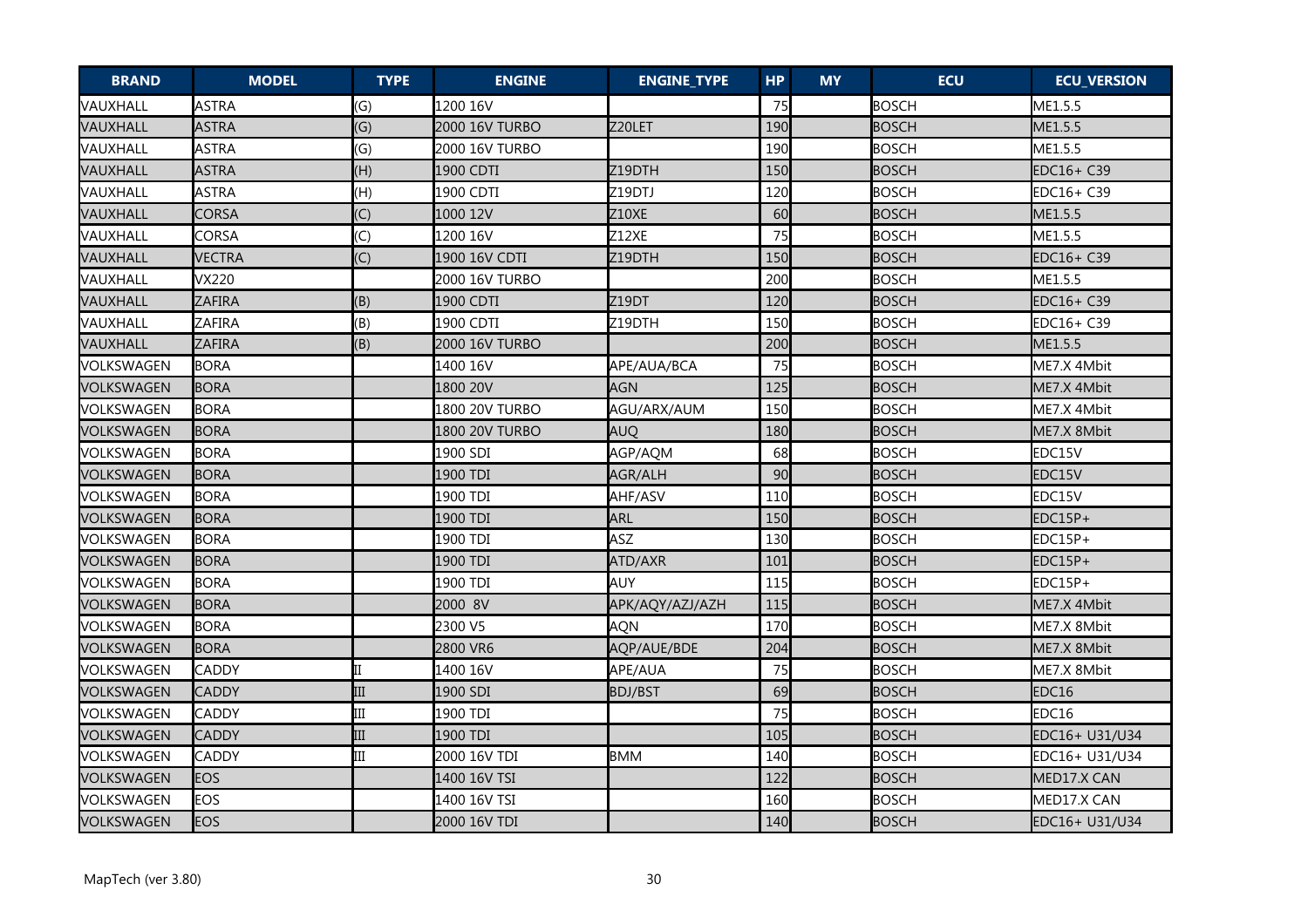| <b>BRAND</b> | <b>MODEL</b> | <b>TYPE</b> | <b>ENGINE</b>      | <b>ENGINE_TYPE</b> | <b>HP</b> | <b>MY</b> | <b>ECU</b>   | <b>ECU_VERSION</b> |
|--------------|--------------|-------------|--------------------|--------------------|-----------|-----------|--------------|--------------------|
| VOLKSWAGEN   | EOS          |             | 2000 16V TFSI      |                    | 200       |           | <b>BOSCH</b> | ME9.1 TFSI         |
| VOLKSWAGEN   | <b>EOS</b>   |             | 3200 V6            |                    | 250       |           | <b>BOSCH</b> | ME7.X 8Mbit        |
| VOLKSWAGEN   | <b>EOS</b>   |             | 3600 V6            |                    | 260       |           | <b>BOSCH</b> | ME7.X 8Mbit        |
| VOLKSWAGEN   | <b>FOX</b>   |             | 1400 TDI           |                    | 70        |           | <b>BOSCH</b> | EDC15P+            |
| VOLKSWAGEN   | <b>FOX</b>   |             | 1600 16V TOTALFLEX |                    | 103       |           | <b>BOSCH</b> | ME7.X 4Mbit        |
| VOLKSWAGEN   | <b>GOLF</b>  | IV          | 1400 16V           | APE/AUA/BCA        | 75        |           | <b>BOSCH</b> | ME7.X 4Mbit        |
| VOLKSWAGEN   | <b>GOLF</b>  | IV          | 1600 16V           | ATN/BCB            | 105       |           | <b>BOSCH</b> | ME7.X 4Mbit        |
| VOLKSWAGEN   | GOLF         | IV          | 1800 20V           | <b>AGN</b>         | 125       |           | <b>BOSCH</b> | ME7.X 4Mbit        |
| VOLKSWAGEN   | GOLF         | IV          | 1800 20V TURBO     | ARX/AUM            | 150       |           | <b>BOSCH</b> | ME7.X 4Mbit        |
| VOLKSWAGEN   | <b>GOLF</b>  | IV          | 1800 20V TURBO GTI | <b>AUQ</b>         | 180       |           | <b>BOSCH</b> | ME7.X 8Mbit        |
| VOLKSWAGEN   | <b>GOLF</b>  | IV          | 1900 SDI           | AGP/AQM            | 68        |           | <b>BOSCH</b> | EDC15V             |
| VOLKSWAGEN   | <b>GOLF</b>  | IV          | 1900 TDI           | AFN/AVG/AHF/ASV    | 110       |           | <b>BOSCH</b> | EDC15V             |
| VOLKSWAGEN   | <b>GOLF</b>  | IV          | 1900 TDI           | ALE/AGR/ALH        | 90        |           | <b>BOSCH</b> | EDC15V             |
| VOLKSWAGEN   | <b>GOLF</b>  | IV          | 1900 TDI           | <b>ARL</b>         | 150       |           | <b>BOSCH</b> | EDC15P+            |
| VOLKSWAGEN   | <b>GOLF</b>  | IV          | 1900 TDI           | <b>ASZ</b>         | 130       |           | <b>BOSCH</b> | EDC15P+            |
| VOLKSWAGEN   | GOLF         | IV          | 1900 TDI           | ATD/AXR            | 101       |           | <b>BOSCH</b> | EDC15P+            |
| VOLKSWAGEN   | <b>GOLF</b>  | IV          | 1900 TDI           | <b>AUY</b>         | 115       |           | <b>BOSCH</b> | EDC15P+            |
| VOLKSWAGEN   | GOLF         | IV          | 2000 8V            | APK/AQY            | 115       |           | <b>BOSCH</b> | ME7.X 4Mbit        |
| VOLKSWAGEN   | <b>GOLF</b>  | IV          | 2000 8V            | AWG/AWF/AZH        | 115       |           | <b>BOSCH</b> | ME7.X 8Mbit        |
| VOLKSWAGEN   | <b>GOLF</b>  | IV          | 2300 V5            | AQN                | 170       |           | <b>BOSCH</b> | ME7.X 8Mbit        |
| VOLKSWAGEN   | <b>GOLF</b>  | IV          | 2800 V6            | AQP/AUE            | 204       |           | <b>BOSCH</b> | ME7.X 4Mbit        |
| VOLKSWAGEN   | <b>GOLF</b>  | IV          | 2800 V6            | <b>BDE</b>         | 204       |           | <b>BOSCH</b> | ME7.X 8Mbit        |
| VOLKSWAGEN   | <b>GOLF</b>  | IV          | 3200 V6 R32        | <b>BFH</b>         | 241       |           | <b>BOSCH</b> | ME7.X 8Mbit        |
| VOLKSWAGEN   | <b>GOLF</b>  |             | 1400 16V           | <b>BCA</b>         | 75        |           | <b>BOSCH</b> | <b>ME7.1.1 CAN</b> |
| VOLKSWAGEN   | <b>GOLF</b>  |             | 1400 16V           | <b>BUD</b>         | 80        |           | <b>BOSCH</b> | ME7.X 8Mbit        |
| VOLKSWAGEN   | <b>GOLF</b>  |             | 1400 16V TSI       | <b>BLG</b>         | 170       |           | <b>BOSCH</b> | MED17.X CAN        |
| VOLKSWAGEN   | <b>GOLF</b>  |             | 1400 16V TSI       | CAVD               | 160       |           | <b>BOSCH</b> | MED17.X CAN        |
| VOLKSWAGEN   | <b>GOLF</b>  |             | 1900 8V TDI        | BJB/BKC/BXE/BLS    | 105       |           | <b>BOSCH</b> | EDC16              |
| VOLKSWAGEN   | <b>GOLF</b>  |             | 1900 8V TDI        | BJB/BKC/BXE/BLS    | 105       |           | <b>BOSCH</b> | EDC16+ U31/U34     |
| VOLKSWAGEN   | <b>GOLF</b>  |             | 1900 8V TDI        | BRU/BXF/BXJ        | 90        |           | <b>BOSCH</b> | EDC16              |
| VOLKSWAGEN   | <b>GOLF</b>  |             | 1900 8V TDI        | BRU/BXF/BXJ        | 90        |           | <b>BOSCH</b> | EDC16+ U31/U34     |
| VOLKSWAGEN   | <b>GOLF</b>  |             | 2000 16V SDI       | <b>BDK</b>         | 75        |           | <b>BOSCH</b> | EDC <sub>16</sub>  |
| VOLKSWAGEN   | <b>GOLF</b>  |             | 2000 16V TDI       | <b>BKD</b>         | 140       |           | <b>BOSCH</b> | EDC16              |
| VOLKSWAGEN   | GOLF         |             | 2000 16V TDI       | <b>BKD</b>         | 140       |           | <b>BOSCH</b> | EDC16+ U31/U34     |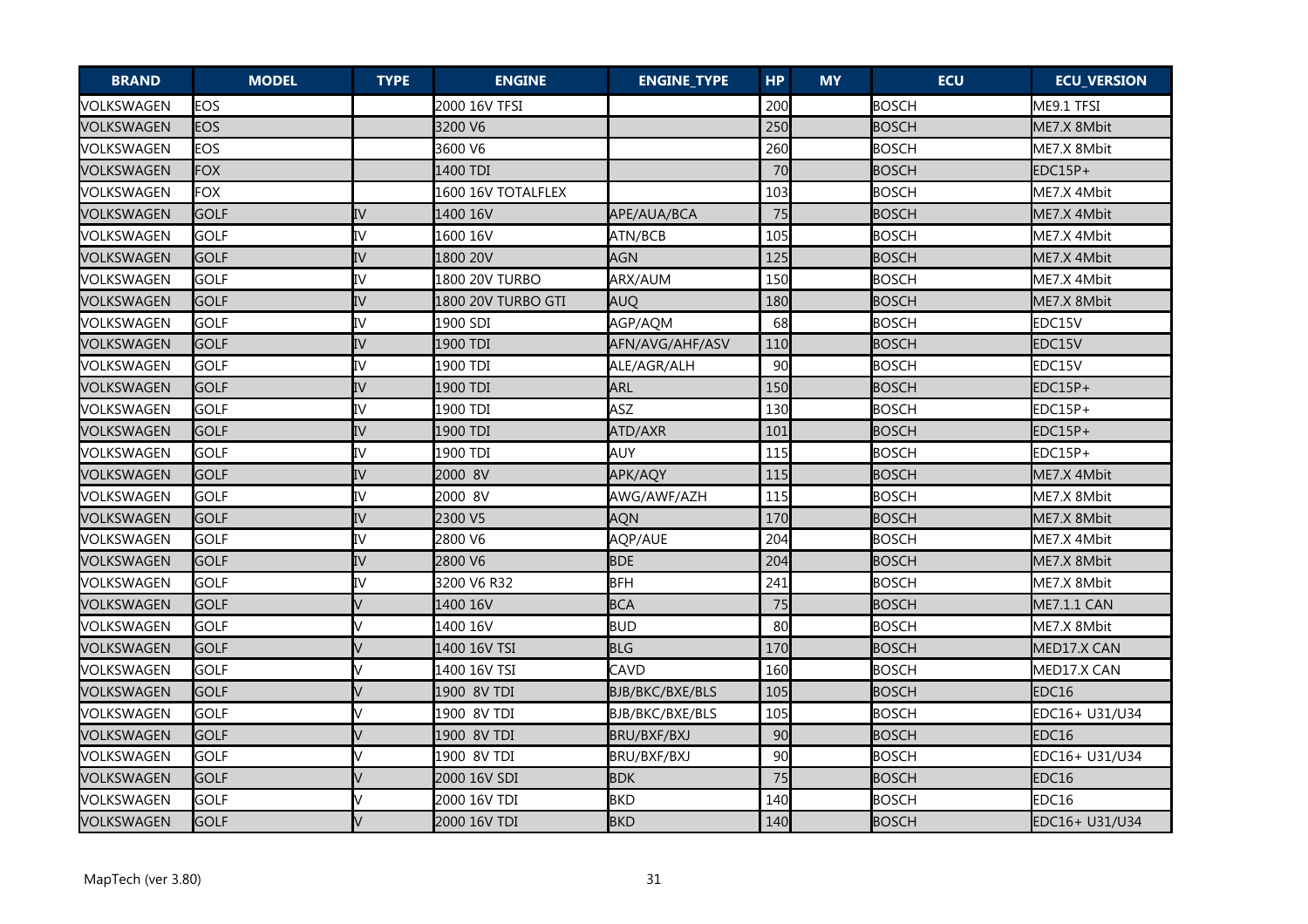| <b>BRAND</b> | <b>MODEL</b> | <b>TYPE</b> | <b>ENGINE</b>         | <b>ENGINE_TYPE</b> | <b>HP</b> | <b>MY</b> | <b>ECU</b>     | <b>ECU_VERSION</b> |
|--------------|--------------|-------------|-----------------------|--------------------|-----------|-----------|----------------|--------------------|
| VOLKSWAGEN   | <b>GOLF</b>  |             | 2000 16V TDI          | <b>BMN</b>         | 170       |           | <b>SIEMENS</b> | PPD1.XX            |
| VOLKSWAGEN   | <b>GOLF</b>  |             | 2000 16V TFSI GTI     | AXX/BPY/BWA/CAWB   | 200       |           | <b>BOSCH</b>   | ME9.1 TFSI         |
| VOLKSWAGEN   | <b>GOLF</b>  |             | 2000 16V TFSI GTI     | <b>BYD</b>         | 230       |           | <b>BOSCH</b>   | ME9.1 TFSI         |
| VOLKSWAGEN   | <b>GOLF</b>  |             | 3200 V6 R32           | <b>BUB</b>         | 250       |           | <b>BOSCH</b>   | ME7.1.1 CAN        |
| VOLKSWAGEN   | <b>GOLF</b>  | VI          | 1400 16V TSI          | CAVD               | 160       |           | BOSCH          | MED17.X CAN        |
| VOLKSWAGEN   | <b>GOLF</b>  | VI          | 1400 16V TSI          | CAXA               | 122       |           | <b>BOSCH</b>   | MED17.X CAN        |
| VOLKSWAGEN   | <b>GOLF</b>  | М           | 1800 16V TSI          | BYT/BZB            | 160       |           | <b>BOSCH</b>   | MED17.X CAN        |
| VOLKSWAGEN   | GOLF         | VI          | 2000 16V TFSI GTI     | CCZB               | 211       |           | <b>BOSCH</b>   | MED17.X CAN        |
| VOLKSWAGEN   | GOLF         | М           | 2000 16V TFSI GTI     |                    | 270       |           | <b>BOSCH</b>   | ME9.1 TFSI         |
| VOLKSWAGEN   | <b>GOLF</b>  | VI          | 12000 16V TFSI R      | <b>CCZB</b>        | 270       |           | <b>BOSCH</b>   | MED17.X CAN        |
| VOLKSWAGEN   | <b>JETTA</b> | IV          | 1400 16V              | APE/AUA/BCA        | 75        |           | <b>BOSCH</b>   | ME7.X 4Mbit        |
| VOLKSWAGEN   | <b>JETTA</b> | IV          | 1800 20V              | <b>AGN</b>         | 125       |           | <b>BOSCH</b>   | ME7.X 4Mbit        |
| VOLKSWAGEN   | <b>JETTA</b> | IV          | 1800 20V TURBO        | AGU/ARX/AUM        | 150       |           | <b>BOSCH</b>   | ME7.X 4Mbit        |
| VOLKSWAGEN   | <b>JETTA</b> | IV          | <b>1800 20V TURBO</b> | <b>AUQ</b>         | 180       |           | <b>BOSCH</b>   | ME7.X 8Mbit        |
| VOLKSWAGEN   | <b>JETTA</b> | IV          | 1900 SDI              | AGP/AQM            | 68        |           | <b>BOSCH</b>   | EDC15V             |
| VOLKSWAGEN   | <b>JETTA</b> | IV          | 1900 TDI              | AGR/ALH            | 90        |           | <b>BOSCH</b>   | EDC15V             |
| VOLKSWAGEN   | JETTA        | IV          | 1900 TDI              | AHF/ASV            | 110       |           | <b>BOSCH</b>   | EDC15V             |
| VOLKSWAGEN   | <b>JETTA</b> | IV          | 1900 TDI              | <b>ARL</b>         | 150       |           | <b>BOSCH</b>   | EDC15P+            |
| VOLKSWAGEN   | <b>JETTA</b> | IV          | 1900 TDI              | <b>ASZ</b>         | 130       |           | <b>BOSCH</b>   | EDC15P+            |
| VOLKSWAGEN   | <b>JETTA</b> | IV          | 1900 TDI              | ATD/AXR            | 101       |           | <b>BOSCH</b>   | EDC15P+            |
| VOLKSWAGEN   | <b>JETTA</b> | IV          | 1900 TDI              | <b>AUY</b>         | 115       |           | <b>BOSCH</b>   | EDC15P+            |
| VOLKSWAGEN   | JETTA        | IV          | 2000 8V               | APK/AQY/AZJ/AZH    | 115       |           | <b>BOSCH</b>   | ME7.X 4Mbit        |
| VOLKSWAGEN   | <b>JETTA</b> | IV          | 2300 V5               | <b>AQN</b>         | 170       |           | <b>BOSCH</b>   | ME7.X 8Mbit        |
| VOLKSWAGEN   | JETTA        | IV          | 2800 VR6              | AQP/AUE/BDE        | 204       |           | <b>BOSCH</b>   | ME7.X 8Mbit        |
| VOLKSWAGEN   | <b>JETTA</b> |             | 1400 16V TSI          | CAVD               | 160       |           | <b>BOSCH</b>   | MED17.X CAN        |
| VOLKSWAGEN   | JETTA        |             | 1400 16V TSI          | CAXA               | 122       |           | <b>BOSCH</b>   | MED17.X CAN        |
| VOLKSWAGEN   | <b>JETTA</b> |             | 1800 20V TURBO        |                    | 150       |           | <b>BOSCH</b>   | ME7.X 4Mbit        |
| VOLKSWAGEN   | JETTA        |             | 1800 20V TURBO        |                    | 150       |           | <b>BOSCH</b>   | ME7.X 8Mbit        |
| VOLKSWAGEN   | <b>JETTA</b> |             | 1900 8V TDI           | BKC/BXE/BLS        | 105       |           | <b>BOSCH</b>   | EDC16              |
| VOLKSWAGEN   | <b>JETTA</b> |             | 1900 8V TDI           | BKC/BXE/BLS        | 105       |           | <b>BOSCH</b>   | EDC16+ U31/U34     |
| VOLKSWAGEN   | <b>JETTA</b> |             | 2000 8V               |                    | 115       |           | <b>BOSCH</b>   | ME7.X 4Mbit        |
| VOLKSWAGEN   | <b>JETTA</b> |             | 2000 8V               |                    | 115       |           | <b>BOSCH</b>   | ME7.X 8Mbit        |
| VOLKSWAGEN   | <b>JETTA</b> |             | 2000 16V TDI          | <b>BKD</b>         | 140       |           | <b>BOSCH</b>   | EDC16+ U31/U34     |
| VOLKSWAGEN   | <b>JETTA</b> |             | 2000 16V TDI          | <b>BMM</b>         | 140       |           | <b>BOSCH</b>   | EDC16+ U31/U34     |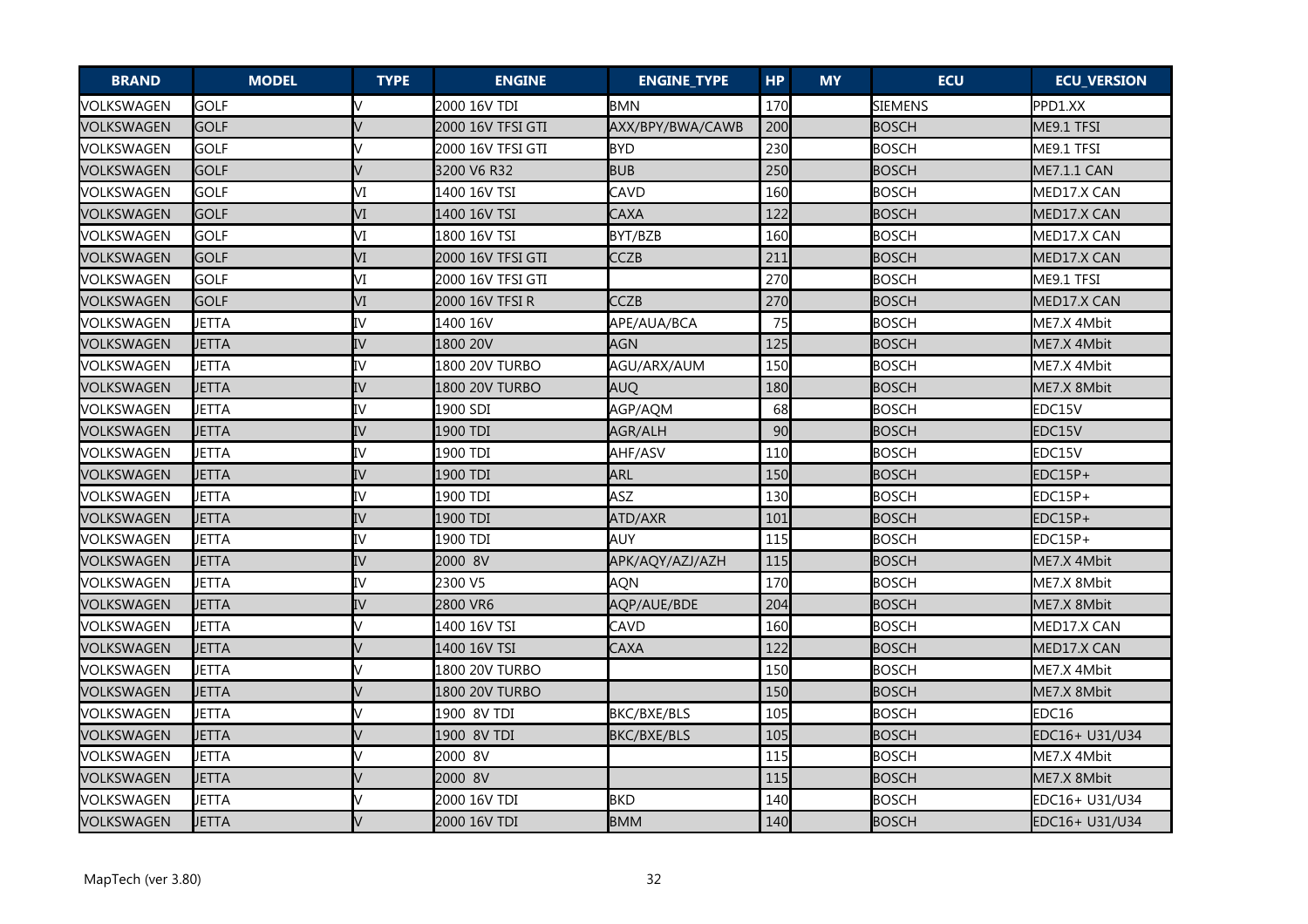| <b>BRAND</b> | <b>MODEL</b>      | <b>TYPE</b> | <b>ENGINE</b>  | <b>ENGINE_TYPE</b> | <b>HP</b> | <b>MY</b> | <b>ECU</b>   | <b>ECU_VERSION</b> |
|--------------|-------------------|-------------|----------------|--------------------|-----------|-----------|--------------|--------------------|
| VOLKSWAGEN   | <b>JETTA</b>      |             | 2000 16V TFSI  | <b>BWA</b>         | 200       |           | <b>BOSCH</b> | ME9.1 TFSI         |
| VOLKSWAGEN   | <b>JETTA</b>      |             | 2000 16V TFSI  | <b>CAWB</b>        | 211       |           | <b>BOSCH</b> | MED17.X CAN        |
| VOLKSWAGEN   | <b>JETTA</b>      |             | 2500 V6        | <b>BGP</b>         | 150       |           | <b>BOSCH</b> | ME7.1.1 CAN        |
| VOLKSWAGEN   | <b>JETTA</b>      |             | 2500 V6        | <b>BPR/BPS</b>     | 170       |           | <b>BOSCH</b> | <b>ME7.1.1 CAN</b> |
| VOLKSWAGEN   | LT 28             |             | 1900 8V TDI    |                    | 84        |           | <b>BOSCH</b> | EDC16+ U31/U34     |
| VOLKSWAGEN   | <b>LT 28</b>      |             | 2500 TDI       |                    | 90        |           | <b>BOSCH</b> | EDC15V             |
| VOLKSWAGEN   | LT 35             |             | 2500 TDI       |                    | 90        |           | <b>BOSCH</b> | EDC15V             |
| VOLKSWAGEN   | LT 46             |             | 2500 TDI       |                    | 90        |           | <b>BOSCH</b> | EDC15V             |
| VOLKSWAGEN   | LUPO              |             | 1000 8V        | AHT/AUC/ALL        | 50        |           | <b>BOSCH</b> | ME7.X 4Mbit        |
| VOLKSWAGEN   | <b>LUPO</b>       |             | 1200 TDI 3L    | ANY/AYZ            | 61        |           | <b>BOSCH</b> | IEDC15P+           |
| VOLKSWAGEN   | LUPO              |             | 1400 8V        | <b>AUD</b>         | 60        |           | <b>BOSCH</b> | ME7.X 4Mbit        |
| VOLKSWAGEN   | LUPO              |             | 1400 16V FSI   | <b>ARR</b>         | 105       |           | <b>BOSCH</b> | MED7               |
| VOLKSWAGEN   | LUPO              |             | 1400 TDI       | <b>AMF</b>         | 75        |           | <b>BOSCH</b> | EDC15P+            |
| VOLKSWAGEN   | <b>LUPO</b>       |             | 1600 16V GTI   | ARC/AVY            | 125       |           | <b>BOSCH</b> | ME7.X 4Mbit        |
| VOLKSWAGEN   | LUPO              |             | 1700 SDI       | <b>AKU</b>         | 60        |           | <b>BOSCH</b> | EDC15V             |
| VOLKSWAGEN   | <b>NEW BEETLE</b> |             | 1400 16V       | <b>BCA</b>         | 75        |           | <b>BOSCH</b> | ME7.X 4Mbit        |
| VOLKSWAGEN   | <b>NEW BEETLE</b> |             | 1800 20V TURBO | AWU/AWV/BKF        | 150       |           | <b>BOSCH</b> | ME7.X 4Mbit        |
| VOLKSWAGEN   | <b>NEW BEETLE</b> |             | 1900 8V TDI    | <b>BSW</b>         | 105       |           | <b>BOSCH</b> | EDC16+ U31/U34     |
| VOLKSWAGEN   | <b>NEW BEETLE</b> |             | 1900 TDI       | <b>ALH</b>         | 90        |           | <b>BOSCH</b> | EDC15V             |
| VOLKSWAGEN   | <b>NEW BEETLE</b> |             | 1900 TDI       | ATD/ AXR/BEW       | 101       |           | <b>BOSCH</b> | EDC15P+            |
| VOLKSWAGEN   | <b>NEW BEETLE</b> |             | 2000 8V        | APK/AQY            | 116       |           | <b>BOSCH</b> | ME7.X 4Mbit        |
| VOLKSWAGEN   | <b>NEW BEETLE</b> |             | 2000 8V        | <b>BEV/BGD/BHP</b> | 116       |           | <b>BOSCH</b> | ME7.X 8Mbit        |
| VOLKSWAGEN   | <b>NEW BEETLE</b> |             | 2500 20V       | <b>BPR</b>         | 150       |           | <b>BOSCH</b> | ME7.X 8Mbit        |
| VOLKSWAGEN   | <b>NEW BEETLE</b> |             | 2500 20V       | <b>BPS</b>         | 150       |           | <b>BOSCH</b> | <b>ME7.1.1 CAN</b> |
| VOLKSWAGEN   | <b>NEW BEETLE</b> |             | 3200 V6 RSI    | <b>AXJ</b>         | 224       |           | <b>BOSCH</b> | ME7.X 8Mbit        |
| VOLKSWAGEN   | <b>PASSAT</b>     | (B5)        | 1800 20V TURBO | <b>AWT</b>         | 150       |           | <b>BOSCH</b> | ME7.X 4Mbit        |
| VOLKSWAGEN   | PASSAT            | (B5)        | 1800 20V TURBO | <b>AWT</b>         | 150       |           | <b>BOSCH</b> | ME7.X 8Mbit        |
| VOLKSWAGEN   | <b>PASSAT</b>     | (B5)        | 1900 TDI       | <b>AVB</b>         | 101       |           | <b>BOSCH</b> | EDC15P+            |
| VOLKSWAGEN   | <b>PASSAT</b>     | (B5)        | 1900 TDI       | AWX                | 130       |           | <b>BOSCH</b> | EDC15P+            |
| VOLKSWAGEN   | <b>PASSAT</b>     | (B5)        | 2000 8V        | <b>AZM</b>         | 115       |           | <b>BOSCH</b> | ME7.X 4Mbit        |
| VOLKSWAGEN   | <b>PASSAT</b>     | (B5)        | 2000 20V       | <b>ALT</b>         | 131       |           | <b>BOSCH</b> | ME7.X 8Mbit        |
| VOLKSWAGEN   | <b>PASSAT</b>     | (B5)        | 2300 V5        | <b>AZX</b>         | 170       |           | <b>BOSCH</b> | ME7.X 8Mbit        |
| VOLKSWAGEN   | <b>PASSAT</b>     | (B5)        | 2500 V6 TDI    | <b>AKN</b>         | 150       |           | <b>BOSCH</b> | $EDC15VM + V6$     |
| VOLKSWAGEN   | PASSAT            | (B5)        | 2500 V6 TDI    | <b>BDG</b>         | 163       |           | <b>BOSCH</b> | EDC15VM+ V6        |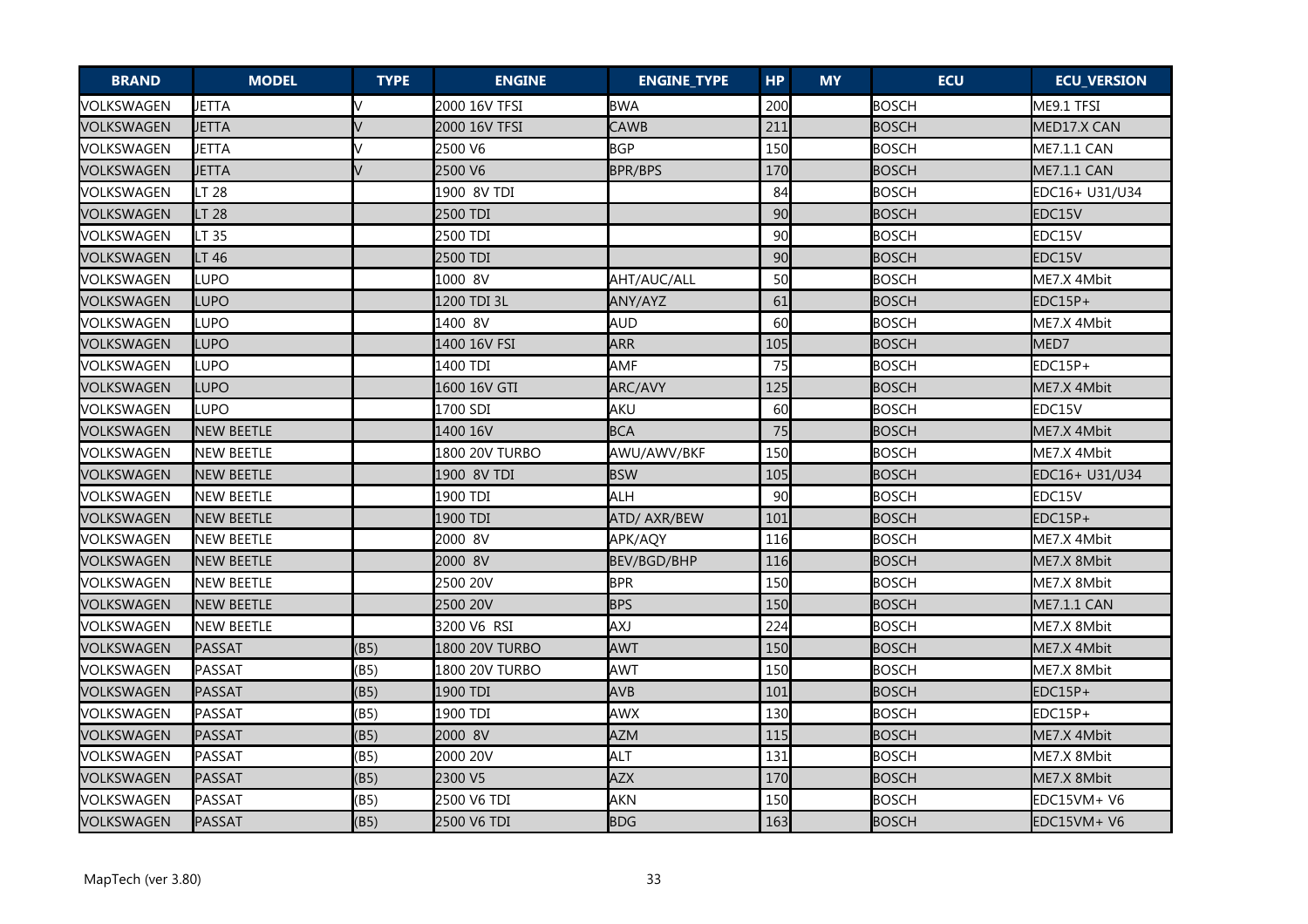| <b>BRAND</b> | <b>MODEL</b>   | <b>TYPE</b> | <b>ENGINE</b>     | <b>ENGINE_TYPE</b> | <b>HP</b>       | <b>MY</b> | <b>ECU</b>     | <b>ECU_VERSION</b> |
|--------------|----------------|-------------|-------------------|--------------------|-----------------|-----------|----------------|--------------------|
| VOLKSWAGEN   | PASSAT         | (B5)        | 2500 V6 TDI       | <b>BDH/BAU</b>     | 180             |           | <b>BOSCH</b>   | EDC15VM+ V6 8Mbit  |
| VOLKSWAGEN   | <b>PASSAT</b>  | (B5)        | 2800 V6           | AMX/ATQ            | 193             |           | <b>BOSCH</b>   | ME7.X 4Mbit        |
| VOLKSWAGEN   | <b>PASSAT</b>  | (B5)        | 2800 V6           | AMX/ATQ            | 193             |           | <b>BOSCH</b>   | ME7.X 8Mbit        |
| VOLKSWAGEN   | PASSAT         | (B5)        | 4000 W8           | BDN/BDP            | 275             |           | <b>BOSCH</b>   | ME7.X 8Mbit        |
| VOLKSWAGEN   | PASSAT         | (B6)        | 1400 16V TSI      | CAXA               | 122             |           | <b>BOSCH</b>   | MED17.X CAN        |
| VOLKSWAGEN   | <b>PASSAT</b>  | (B6)        | 1400 16V TSI      |                    | 15 <sub>C</sub> |           | <b>BOSCH</b>   | MED17.X CAN        |
| VOLKSWAGEN   | <b>PASSAT</b>  | (B6)        | 1800 16V TSI      | <b>BZB</b>         | 160             |           | <b>BOSCH</b>   | MED17.X CAN        |
| VOLKSWAGEN   | <b>PASSAT</b>  | (B6)        | 1900 8V TDI       |                    | 105             |           | <b>BOSCH</b>   | EDC16+ U31/U34     |
| VOLKSWAGEN   | PASSAT         | (B6)        | 2000 8V TDI       |                    | 140             |           | <b>BOSCH</b>   | EDC16+ U31/U34     |
| VOLKSWAGEN   | PASSAT         | (B6)        | 2000 16V TDI      |                    | 170             |           | <b>SIEMENS</b> | PPD1.XX            |
| VOLKSWAGEN   | <b>PASSAT</b>  | (B6)        | 2000 16V TFSI     | AXX/BWA            | 200             |           | <b>BOSCH</b>   | ME9.1 TFSI         |
| VOLKSWAGEN   | <b>PASSAT</b>  | (B6)        | 2000 16V TSI      | CAWB               | 200             |           | <b>BOSCH</b>   | MED17.X CAN        |
| VOLKSWAGEN   | <b>PHAETON</b> |             | 3000 V6 TDI       | <b>BMK</b>         | 224             |           | <b>BOSCH</b>   | EDC16+ CP34        |
| VOLKSWAGEN   | <b>PHAETON</b> |             | 3200 V6           | AYT/BKL/BRK        | 241             |           | <b>BOSCH</b>   | ME7.X 8Mbit        |
| VOLKSWAGEN   | <b>PHAETON</b> |             | 5000 V10 TDI      | AJS                | 313             |           | <b>BOSCH</b>   | EDC16U/2.1 V10 M&S |
| VOLKSWAGEN   | POLO           | III         | 1400 8V           | AKK/ANW/AUD        | 60              |           | <b>BOSCH</b>   | ME7.X 4Mbit        |
| VOLKSWAGEN   | POLO           | Ш           | 1400 TDI          | <b>AMF</b>         | 75              |           | <b>BOSCH</b>   | EDC15P+            |
| VOLKSWAGEN   | <b>POLO</b>    | III         | 1600 8V           | AKL/AEH/APF/AUR    | 100             |           | <b>BOSCH</b>   | ME7.X 4Mbit        |
| VOLKSWAGEN   | POLO           | III         | 1600 8V           | <b>ALM</b>         | 75              |           | <b>BOSCH</b>   | ME7.X 4Mbit        |
| VOLKSWAGEN   | POLO           | III         | 1600 16V GTI      | ARC/AVY            | 125             |           | <b>BOSCH</b>   | ME7.X 4Mbit        |
| VOLKSWAGEN   | <b>POLO</b>    | III         | 1700 SDI          | <b>AKU</b>         | 60              |           | <b>BOSCH</b>   | EDC15V             |
| VOLKSWAGEN   | <b>POLO</b>    | III         | 1900 SDI          | AGD/ASX            | 64              |           | <b>BOSCH</b>   | EDC15V             |
| VOLKSWAGEN   | <b>POLO</b>    | III         | 1900 SDI          | AGP/AQM            | 68              |           | <b>BOSCH</b>   | EDC15V             |
| VOLKSWAGEN   | <b>POLO</b>    | III         | 1900 TDI          | AGR/ALH            | 90              |           | <b>BOSCH</b>   | EDC15V             |
| VOLKSWAGEN   | POLO           | III         | 1900 TDI          | ASV                | 110             |           | <b>BOSCH</b>   | EDC15V             |
| VOLKSWAGEN   | POLO           | IV          | 1400 16V FSI      | <b>AXU</b>         | 86              |           | <b>BOSCH</b>   | MED7               |
| VOLKSWAGEN   | <b>POLO</b>    | IV          | 1400 TDI          | AMF/BAY            | 75              |           | <b>BOSCH</b>   | EDC15P+            |
| VOLKSWAGEN   | POLO           | IV          | 1400 TDI          | <b>BNM</b>         | 70              |           | <b>BOSCH</b>   | EDC15P+            |
| VOLKSWAGEN   | <b>POLO</b>    | IV          | 1400 TDI          | <b>BNV/BMS</b>     | 80              |           | <b>BOSCH</b>   | EDC15P+            |
| VOLKSWAGEN   | POLO           | IV          | 1600 16V          | <b>BTS</b>         | 105             |           | <b>BOSCH</b>   | ME7.X 4Mbit        |
| VOLKSWAGEN   | <b>POLO</b>    | IV          | 1800 20V TURBO    | <b>BJX</b>         | 150             |           | <b>BOSCH</b>   | ME7.X 8Mbit        |
| VOLKSWAGEN   | POLO           | IV          | 1800 20V TURBO CE | <b>BBU</b>         | 180             |           | <b>BOSCH</b>   | ME7.X 8Mbit        |
| VOLKSWAGEN   | <b>POLO</b>    | IV          | 1900 SDI          | <b>ASY</b>         | 64              |           | <b>BOSCH</b>   | EDC15V             |
| VOLKSWAGEN   | POLO           | IV          | 1900 TDI          | ASZ/BLT            | 130             |           | <b>BOSCH</b>   | EDC15P+            |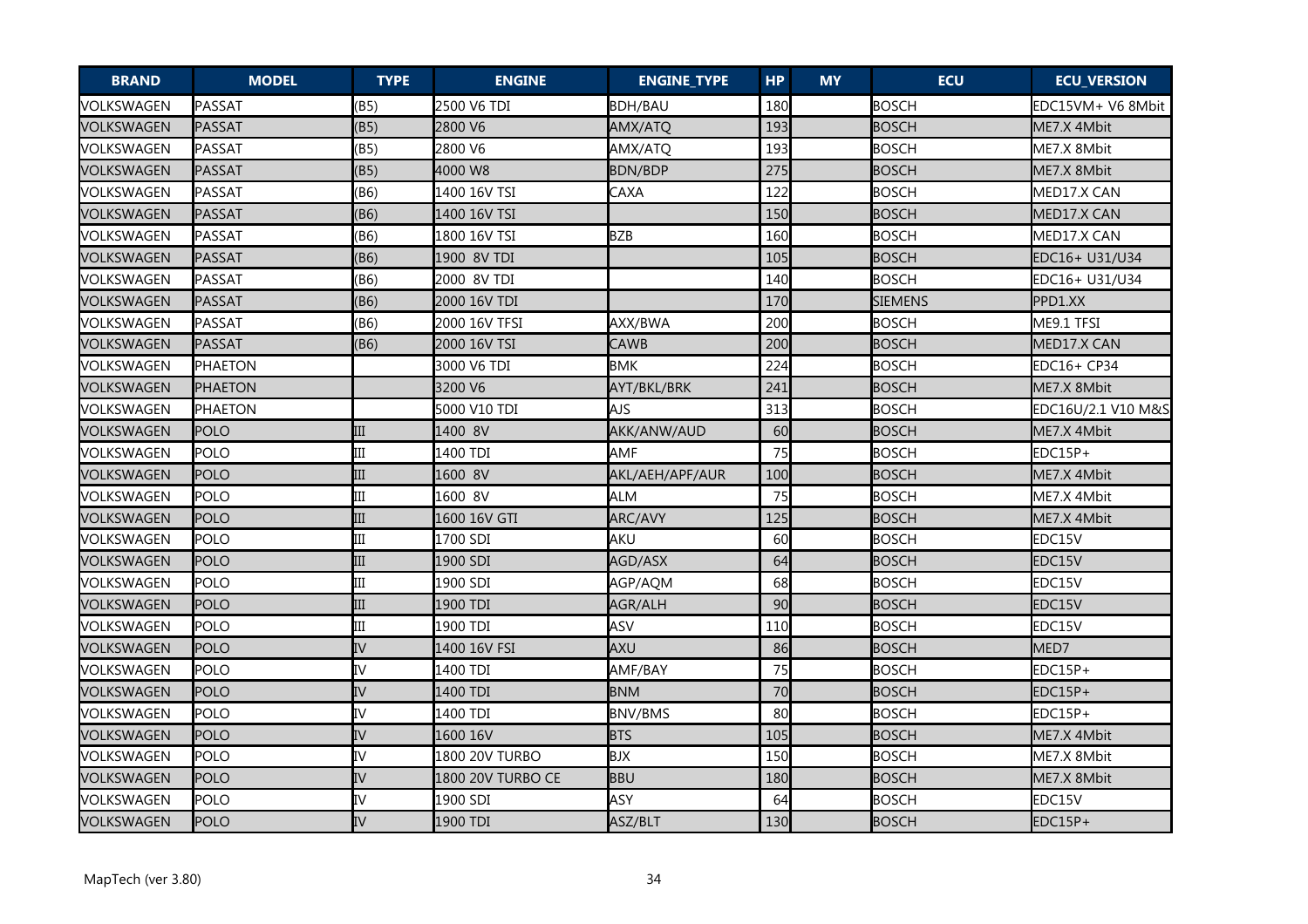| <b>BRAND</b> | <b>MODEL</b>    | <b>TYPE</b> | <b>ENGINE</b>    | <b>ENGINE_TYPE</b> | <b>HP</b> | <b>MY</b> | <b>ECU</b>   | <b>ECU_VERSION</b> |
|--------------|-----------------|-------------|------------------|--------------------|-----------|-----------|--------------|--------------------|
| VOLKSWAGEN   | POLO            | IV          | 1900 TDI         | ATD/AXR            | 101       |           | <b>BOSCH</b> | EDC15P+            |
| VOLKSWAGEN   | <b>POLO</b>     | $\sqrt{}$   | 1200 TDI         |                    | 75        |           | <b>BOSCH</b> | EDC15P+            |
| VOLKSWAGEN   | <b>SCIROCCO</b> | Ш           | 1400 16V TSI     | CAXA               | 122       |           | <b>BOSCH</b> | MED17.X CAN        |
| VOLKSWAGEN   | SCIROCCO        | III         | 1400 16V TSI     |                    | 160       |           | <b>BOSCH</b> | MED17.X CAN        |
| VOLKSWAGEN   | <b>SCIROCCO</b> | Ш           | 2000 16V TSI     | CAWB               | 200       |           | <b>BOSCH</b> | MED17.X CAN        |
| VOLKSWAGEN   | SCIROCCO        | Ш           | 2000 16V TSI     |                    | 265       |           | <b>BOSCH</b> | MED17.X CAN        |
| VOLKSWAGEN   | SHARAN          |             | 1800 20V TURBO   | <b>AWC</b>         | 150       |           | <b>BOSCH</b> | ME7.X 8Mbit        |
| VOLKSWAGEN   | SHARAN          |             | 1900 TDI         | ANU                | 90        |           | <b>BOSCH</b> | EDC15P+            |
| VOLKSWAGEN   | SHARAN          |             | 1900 TDI         | ASZ                | 130       |           | <b>BOSCH</b> | EDC15P+            |
| VOLKSWAGEN   | SHARAN          |             | 1900 TDI         | <b>AUY/BVK</b>     | 115       |           | <b>BOSCH</b> | EDC15P+            |
| VOLKSWAGEN   | SHARAN          |             | 1900 TDI         | <b>BTB</b>         | 150       |           | <b>BOSCH</b> | EDC15P+            |
| VOLKSWAGEN   | SHARAN          |             | 2000 8V          | <b>ATM</b>         | 115       |           | <b>BOSCH</b> | ME7.X 4Mbit        |
| VOLKSWAGEN   | SHARAN          |             | 2000 16V TDI     | <b>BRT</b>         | 140       |           | <b>BOSCH</b> | EDC16+ U31/U34     |
| VOLKSWAGEN   | SHARAN          |             | 2800 V6          | <b>AYL</b>         | 204       |           | <b>BOSCH</b> | ME7.X 8Mbit        |
| VOLKSWAGEN   | lT4             |             | 2500 TDI         |                    | 88        |           | <b>BOSCH</b> | EDC15V             |
| VOLKSWAGEN   | T4              |             | 2500 TDI         |                    | 102       |           | <b>BOSCH</b> | EDC15V             |
| VOLKSWAGEN   | T4              |             | 2500 TDI         |                    | 151       |           | <b>BOSCH</b> | EDC15P+            |
| VOLKSWAGEN   | T <sub>4</sub>  |             | 2800 V6          | <b>AMW</b>         | 204       |           | <b>BOSCH</b> | ME7.X 8Mbit        |
| VOLKSWAGEN   | lt5             |             | 1900 8V TDI      | <b>AXB</b>         | 105       |           | <b>BOSCH</b> | EDC16              |
| VOLKSWAGEN   | T5              |             | 1900 8V TDI      | <b>BRR</b>         | 86        |           | <b>BOSCH</b> | EDC16              |
| VOLKSWAGEN   | T5              |             | 1900 8V TDI DPF  | <b>AXC</b>         | 84        |           | <b>BOSCH</b> | EDC16+ U31/U34     |
| VOLKSWAGEN   | T5              |             | 1900 8V TDI DPF  | <b>BRS</b>         | 102       |           | <b>BOSCH</b> | EDC16+ U31/U34     |
| VOLKSWAGEN   | lt5             |             | 2500 TDI         | <b>AXD</b>         | 131       |           | <b>BOSCH</b> | EDC16              |
| VOLKSWAGEN   | T <sub>5</sub>  |             | 2500 TDI         | <b>BNZ</b>         | 131       |           | <b>BOSCH</b> | EDC16+ U31/U34     |
| VOLKSWAGEN   | lt5             |             | 2500 TDI         | <b>BPC</b>         | 174       |           | <b>BOSCH</b> | EDC16+ U31/U34     |
| VOLKSWAGEN   | T5              |             | 3200 V6          | <b>BDL</b>         | 235       |           | <b>BOSCH</b> | ME7.X 8Mbit        |
| VOLKSWAGEN   | <b>TIGUAN</b>   |             | 1400 16V TSI     |                    | 150       |           | <b>BOSCH</b> | MED17.X CAN        |
| VOLKSWAGEN   | <b>TIGUAN</b>   |             | 2000 16V TSI     |                    | 170       |           | <b>BOSCH</b> | MED17.X CAN        |
| VOLKSWAGEN   | <b>TIGUAN</b>   |             | 2000 16V TSI     |                    | 200       |           | <b>BOSCH</b> | MED17.X CAN        |
| VOLKSWAGEN   | <b>TOUAREG</b>  |             | 3000 V6 TDI      |                    | 224       |           | <b>BOSCH</b> | EDC16+ CP34        |
| VOLKSWAGEN   | <b>TOUAREG</b>  |             | 3000 V6 TDI      |                    | 240       |           | <b>BOSCH</b> | EDC16+ CP34        |
| VOLKSWAGEN   | <b>TOUAREG</b>  |             | 5000 V10 TDI     |                    | 313       |           | <b>BOSCH</b> | EDC16U/2.1 V10 M&S |
| VOLKSWAGEN   | <b>TOUAREG</b>  |             | 5000 V10 TDI R50 |                    | 350       |           | <b>BOSCH</b> | EDC16U/2.1 V10 M&S |
| VOLKSWAGEN   | <b>TOUAREG</b>  |             | 2500 R5 TDI      |                    | 174       |           | <b>BOSCH</b> | EDC16              |